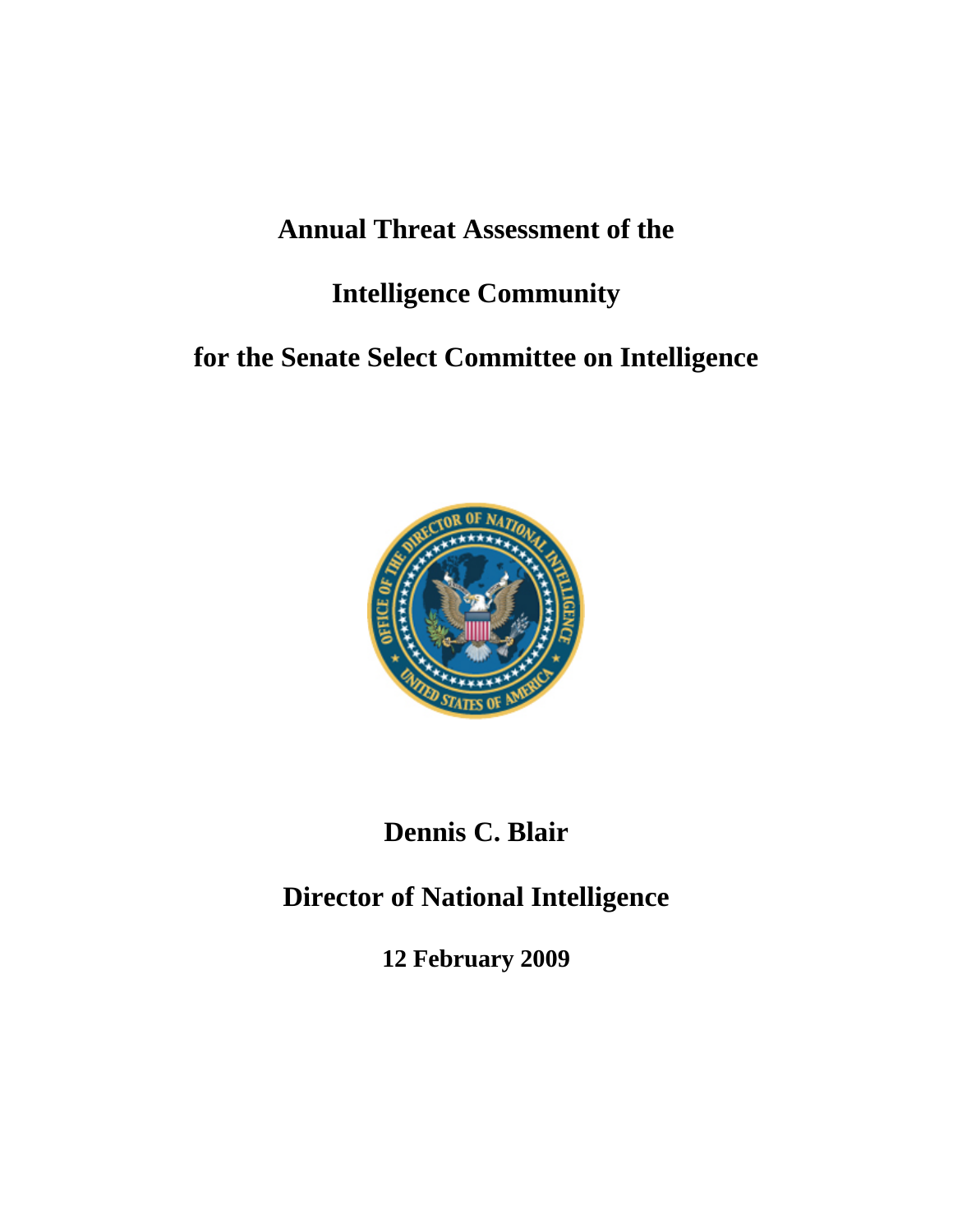February 2009

### SENATE SELECT COMMITTEE ON INTELLIGENCE

## FEBRUARY 2009 INTELLIGENCE COMMUNITY ANNUAL THREAT ASSESSMENT

### UNCLASSIFIED **STATEMENT FOR THE RECORD**

Chairman Feinstein, Vice Chairman Bond, Members of the Committee, thank you for the invitation to offer my assessment of threats to US national security. As in previous years, the judgments I offer the Committee in these documents and remarks and in my responses to your questions are based on the efforts of thousands of patriotic, highly skilled professionals, many of whom serve in harm's way. I am proud to lead the world's best Intelligence Community and would like to acknowledge the assistance provided by all the intelligence agencies in preparing this report, in particular the National Intelligence Council and CIA's Directorate of Intelligence, which contributed a substantial portion.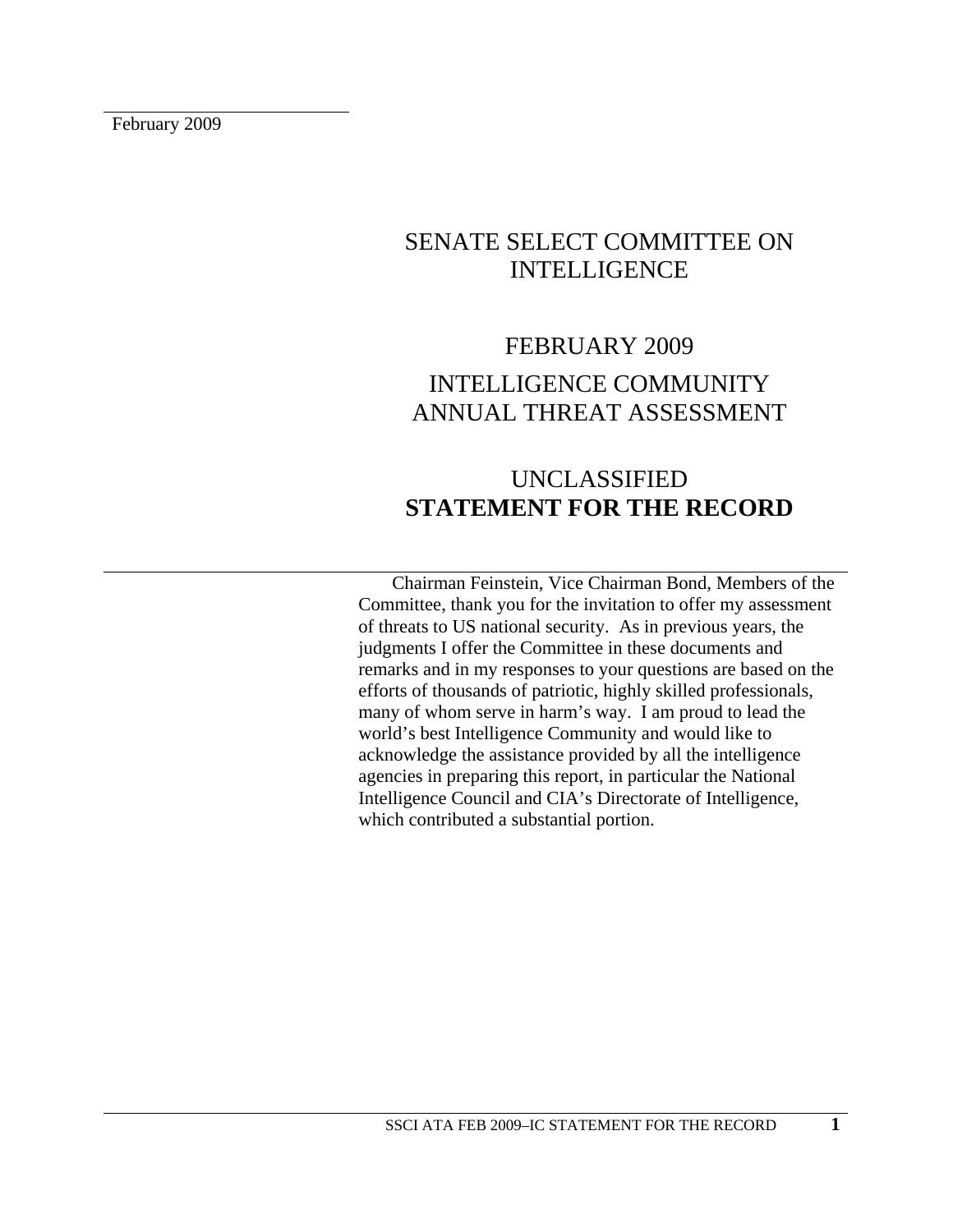# **Far-Reaching Impact of Global Economic Crisis**

The primary near-term security concern of the United States is the global economic crisis and its geopolitical implications. The crisis has been ongoing for over a year, and economists are divided over whether and when we could hit bottom. Some even fear that the recession could further deepen and reach the level of the Great Depression. Of course, all of us recall the dramatic political consequences wrought by the economic turmoil of the 1920s and 1930s in Europe, the instability, and high levels of violent extremism. Though we do not know its eventual scale, it already looms as the most serious global economic and financial crisis in decades.

Forecasts differ significantly over the depth of the downturn. Industrialized countries are already in recession, and growth in emerging market countries, previously thought to be immune from an industrialized country financial crisis, has also faltered, and many are in recession as well. Even China and India have seen their dynamic growth engines take a hit as they grapple with falling demand for their exports and a slowdown in foreign direct and portfolio investments. Governments worldwide are initiating monetary and fiscal stimulus programs designed to stabilize and recapitalize their financial sectors, cushion the impact of stalling economic activity, and eventually jumpstart a recovery, perhaps as early as late 2009. The IMF, which recently released its revised forecast for 2009 projecting an anemic 0.5 percent increase in the global economy, warns that the risks to the global economy are on the downside.

The financial crisis and global recession are likely to produce a wave of economic crises in emerging market nations over the next year, prompting additional countries to request IMF or other multilateral or bilateral support. Since September 2008, ten nations committed to new IMF programs intended to provide balance of payments support. All face the task of tackling economic problems in a less benign global economic environment. Unlike the Asian financial crisis of 1997-98, the globally synchronized nature of this slowdown means that countries will not be able to export their way out of this recession. Indeed, policies designed to promote domestic export industries—so-called beggar-thy-neighbor policies such as competitive currency devaluations, import tariffs, and/or export subsidies—risk unleashing a wave of destructive protectionism.

 Time is probably our greatest threat. The longer it takes for the recovery to begin, the greater the likelihood of serious damage to US strategic interests. Roughly a quarter of the countries in the world have already experienced low-level instability such as government changes because of the current slowdown. Europe and the former Soviet Union have experienced the bulk of the anti-state demonstrations. Although two-thirds of countries in the world have sufficient financial or other means to limit the impact for the moment, much of Latin America, former Soviet Union states and sub-Saharan Africa lack sufficient cash reserves, access to international aid or credit, or other coping mechanism. Statistical modeling shows that economic crises increase the risk of regime-threatening instability if they persist over a one to two year period. Besides increased economic nationalism, the most likely political fallout for US interests will involve allies and friends not being able to fully meet their defense and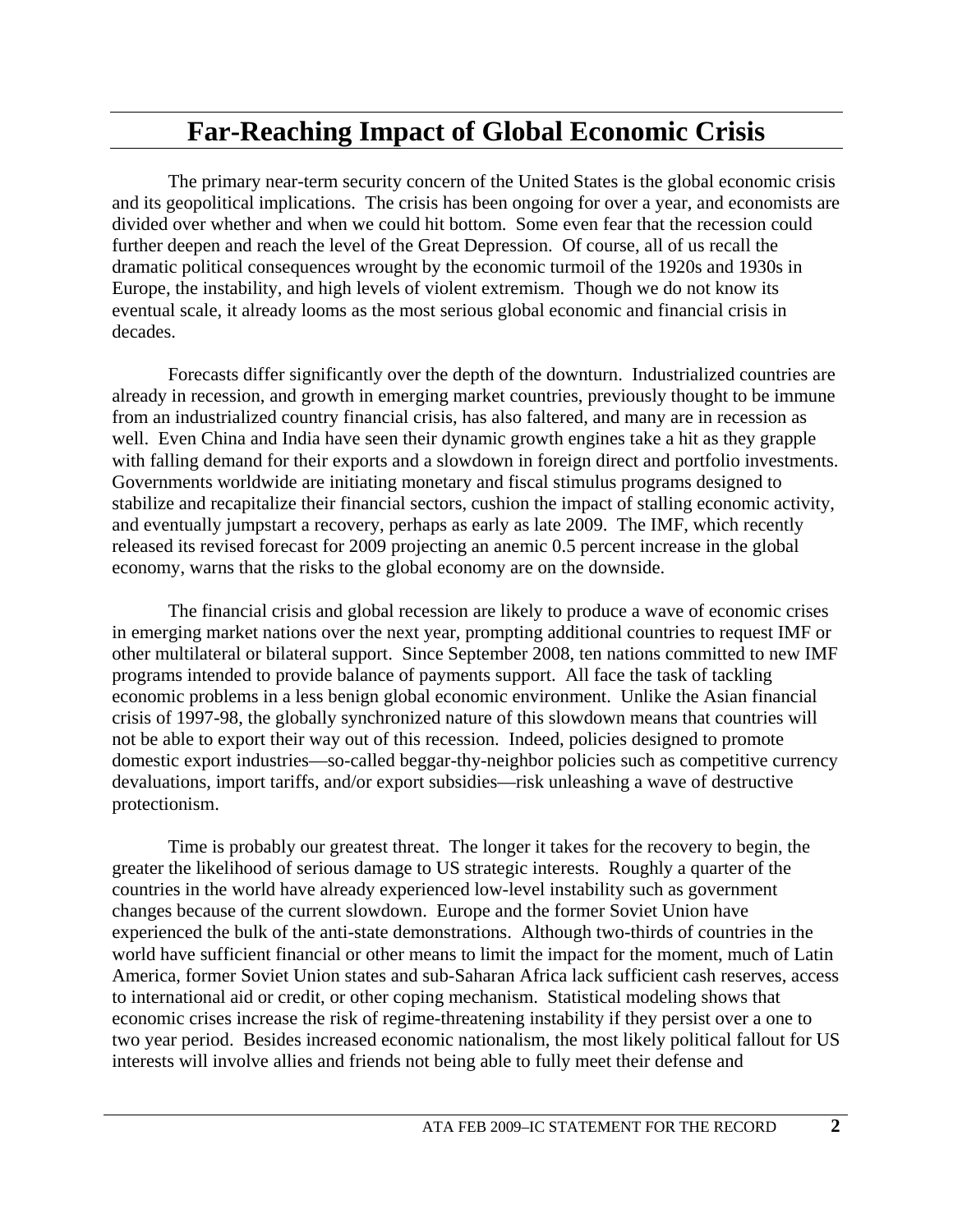humanitarian obligations. Potential refugee flows from the Caribbean could also impact Homeland security.

The dramatic decline in oil prices—more than a two-thirds decline from the July peak of \$147 per barrel—is partially a result of the market betting on a deep and perhaps protracted global recession. A serious supply crunch is possible down the road if sustained low prices lead to major cuts or delays in investment by national and international oil companies, especially high cost unconventional oil sources like oil sands. Nevertheless, lower prices benefit consumers, and declining revenues may put the squeeze on the adventurism of producers like Iran and Venezuela.

The crisis presents many challenges for the United States. It started in the United States, quickly spread to other industrial economies and then, more recently, to emerging markets. The widely held perception that excesses in US financial markets and inadequate regulation were responsible has increased criticism about free market policies, which may make it difficult to achieve long-time US objectives, such as the opening of national capital markets and increasing domestic demand in Asia. It already has increased questioning of US stewardship of the global economy and the international financial structure.

The November G-20 financial summit in Washington also elevated the influence of large, emerging market nations. As was the case in the Asian financial crisis, China has an opportunity to increase its prestige if Beijing can exert a stabilizing influence by maintaining strong import growth and not letting its currency slide. But the United States also has opportunities to demonstrate increased leadership domestically, bilaterally, and in multilateral organizations such as the WTO, APEC, and ASEAN. Recessions are a relative game, and historically the United States has proven more adroit at responding to them than most. The US tradition of openness, developed skills, and mobility probably puts it in a better position to reinvent itself. Moreover, in potentially leading recovery efforts in coordination with the G-20, Washington will have the opportunity to fashion new international global structures that can benefit all. Global coordination and cooperation on many fronts will be required to rebuild trust in the global financial system and to ensure that the economic and financial crises do not spiral into broader geopolitical tensions.

# **Turning the Corner on Violent Extremism**

I next want to focus on extremist groups that use terrorism. The groups with the greatest capability to threaten are extremist Muslim groups. In 2008 terrorists did not achieve their goal of conducting another major attack in the US Homeland. We have seen notable progress in Muslim opinion turning against terrorist groups like al-Qa'ida. Over the last year and a half, al-Qa'ida has faced significant public criticism from prominent religious leaders and fellow extremists primarily regarding the use of brutal and indiscriminate tactics—particularly those employed by al Qa'ida in Iraq (AQI) and al-Qa'ida in the Lands of Islamic Maghreb (AQIM) that have resulted in the deaths of Muslim civilians. Given the increased pressure posed by these criticisms, al-Qa'ida leaders increasingly have highlighted enduring support for the Taliban and the fight in Afghanistan and Pakistan and in other regions where they portray the West being at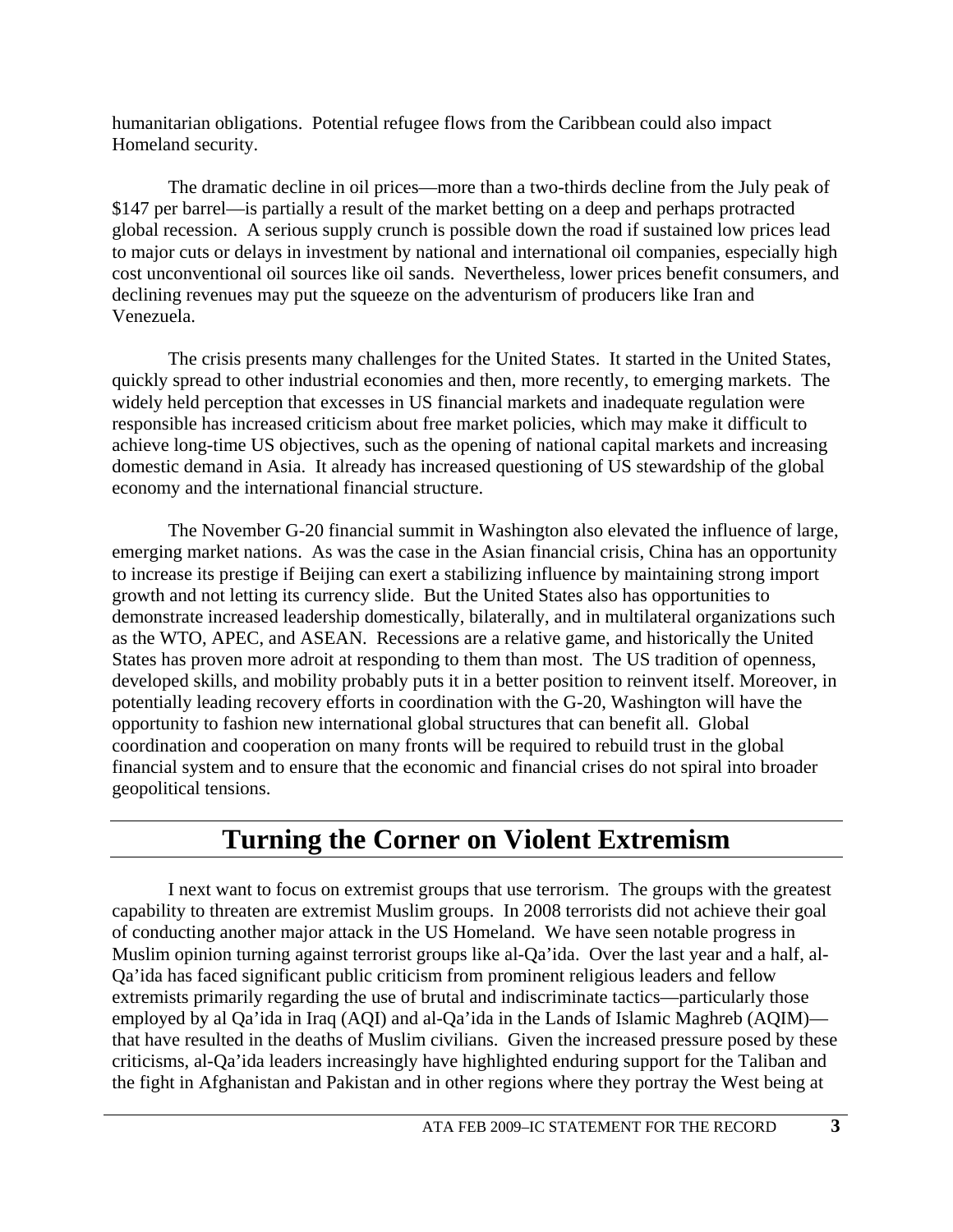war with Islam and al-Qa'ida as the vanguard of the global terrorist movement. A broad array of Muslim countries is nevertheless having success in stemming the rise of extremism and attractiveness of terrorist groups. No major country is at immediate risk of collapse at the hands of extremist, terrorist groups, although a number—such as Pakistan and Afghanistan—have to work hard to repulse a still serious threat. In the next section I will discuss at length the challenges facing us in Pakistan and Afghanistan where militant have gained some traction despite the successes against al-Qa'ida.

Because of the pressure we and our allies have put on al-Qa'ida's core leadership in Pakistan and the continued decline of al-Qa'ida's most prominent regional affiliate in Iraq, al-Qa'ida today is less capable and effective than it was a year ago.

In **Pakistan**'s Federally Administered Tribal Areas (FATA), al-Qa'ida lost significant parts of its command structure since 2008 in a succession of blows as damaging to the group as any since the fall of the Taliban in late 2001. Key leaders killed over the past year include Khalid Habib, al-Qa'ida's military chief and the fourth man in its chain of command; Abu Layth al-Libi, who directed cross-border attacks against our forces in Afghanistan and was a rising star in the organization; Abu Khabab al-Masri, the group's leading expert on explosives and chemical attacks and a driving force behind its terrorist plotting against the US Homeland and Europe; and Usama al-Kini who was involved in the bombings of our Embassies in East Africa in 1998 and later became the chief planner of al-Qa'ida's terrorist attacks in Pakistan.

• The loss of these and many other leaders in quick succession has made it more difficult for al-Qa'ida to identify replacements, and in some cases the group has had to promote more junior figures considerably less skilled and respected than the individuals they are replacing.

Sustained pressure against al-Qa'ida in the FATA has the potential to further degrade its organizational cohesion and diminish the threat it poses. If forced to vacate the FATA and locate elsewhere, the group would be vulnerable to US or host-country security crackdowns as well as local resistance, and probably would be forced to adopt an even more dispersed, clandestine structure, making training and operational coordination more difficult. Without access to its FATA safehaven, al-Qa'ida also undoubtedly would have greater difficulty supporting the Taliban insurgency in Afghanistan. It is conceivable al-Qa'ida could relocate elsewhere in South Asia, the Gulf, or parts of Africa where it could exploit a weak central government and close proximity to established recruitment, fundraising, and facilitation networks, but we judge none of these locations would be as conducive to their operational needs as their location in the FATA.

In **Iraq,** we judge the maturation of the Awakening movement, Iraqi Security Forces gains, and the subsequent spread of Sons of Iraq (SOI) groups, in combination with Coalition operations against AQI leaders, have reduced AQI's operational capabilities and restricted the group's freedom of movement and sanctuaries*.* Nevertheless, we judge the group is likely to retain a residual capacity to undertake terrorist operations for years to come. I will focus on AQI in greater detail when I discuss Iraq.

**Saudi Arabia**'s aggressive counterterrorism efforts since 2003 have rendered the Kingdom a harsh operating environment for al-Qa'ida, but Riyadh is now facing new external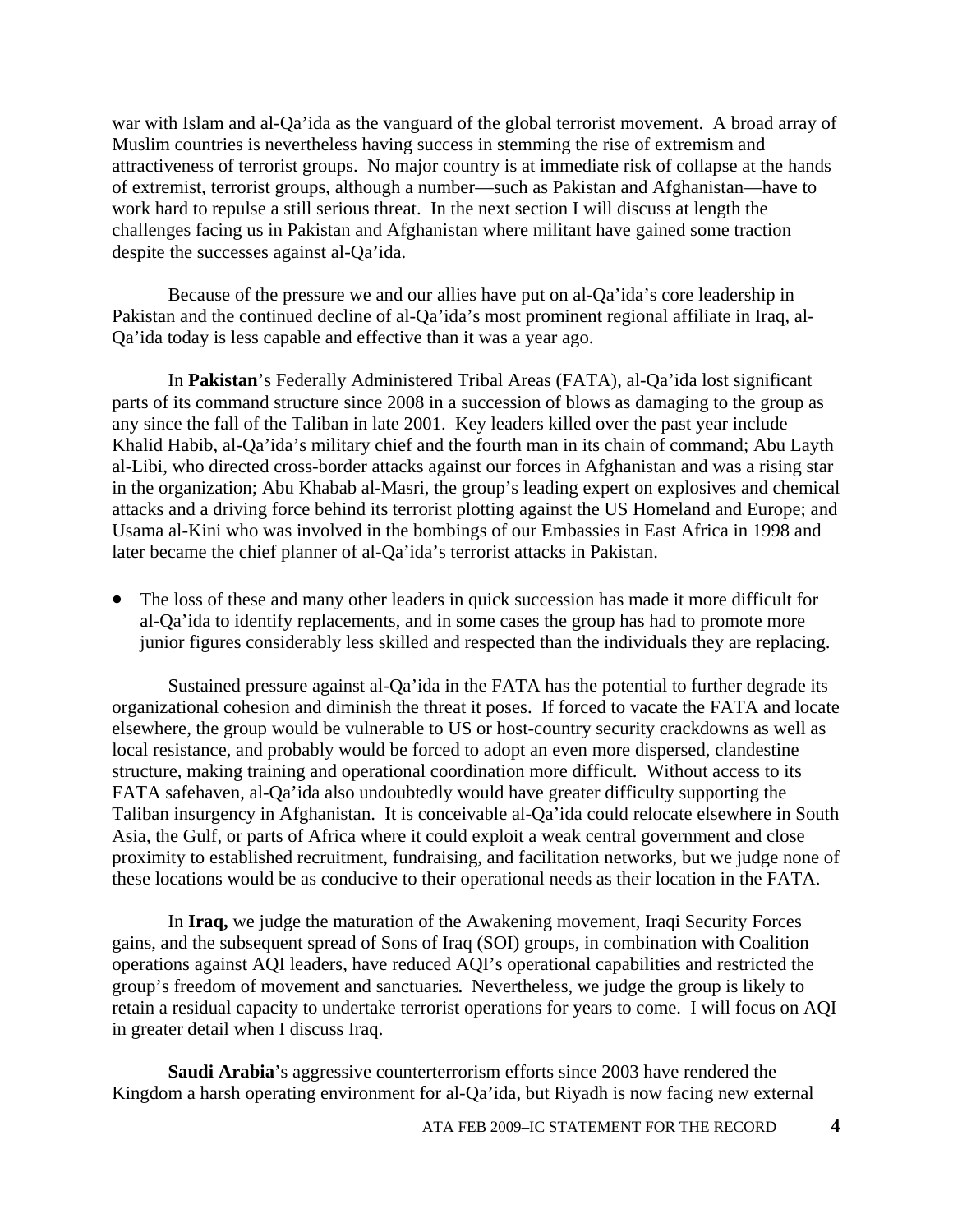threats from al-Qa'ida elements in the region, particularly from Yemen. Senior al-Qa'ida leaders are focused on resurrecting an operational presence due to Saudi security actions over the past five years that have resulted in the death or capture of most identified Saudi-based al-Qa'ida senior leaders and operatives. Senior al-Qa'ida leaders view the Kingdom as a strategic target owing to Bin Ladin's longstanding objective of unseating the al-Saud family and the symbolic value of attacking Western and Saudi targets in the land of the two holy mosques.

The Saudi Government counterterrorism approach includes law enforcement efforts coupled with a complementary long-term program to stem radicalization. Riyadh's multi-faceted "counter-radicalization" and "de-radicalization" strategy uses detainee rehabilitation programs, the media, and religious scholars to combat terrorism and build public support for its strong security posture.

Counterterrorism efforts by **Indonesia**, in some cases with US assistance, have led to the arrests and deaths of hundreds of Jemaah Islamiya (JI) operatives, including top leaders and key operatives. In November, Indonesia executed three JI terrorists—Imam Samudra, Mukhlas, and Amrozi—for their role in the 2002 Bali bombings. While the Intelligence Community continues to assess that JI in Indonesia and the Abu Sayyaf Group (ASG) in the Philippines are the two terrorist groups posing threats to US interests in Southeast Asia, efforts by Southeast Asian governments against both groups in the past few years have degraded their attack capabilities.

The primary threat from **Europe-**based extremists stems from al-Qa'ida and Sunni affiliates who return from training in Pakistan to conduct attacks in Europe or the United States. We have had limited visibility into European plotting, but we assess that al-Qa'ida is continuing to plan attacks in Europe and the West. Al-Qa'ida has used Europe as a launching point for external operations against the Homeland on several occasions since 9/11, and we believe that the group continues to view Europe as a viable launching point. Al-Qa'ida most recently targeted **Denmark** and the **UK,** and we assess these countries remain viable targets. Al-Qa'ida leaders have also prominently mentioned **France**, most likely in reprisal for the 2004 headscarf ban.

The social, political, and economic integration of Western Europe's 15 to 20 million Muslims is progressing slowly, creating opportunities for extremist propagandists and recruiters. The highly diverse Muslim population in Europe already faces much higher poverty and unemployment rates than the general population, and the current economic crisis almost certainly will disproportionately affect the region's Muslims. Numerous worldwide and European Islamic groups are actively encouraging Muslims in Europe to reject assimilation and support militant versions of Islam. Successful social integration would give most ordinary Muslims a stronger political and economic stake in their countries of residence, even though better educational and economic opportunities do not preclude radicalization among a minority. Visible progress toward an Arab-Israeli settlement, along with stability in Iraq and Afghanistan, would help undercut radicals' appeal to Muslim foreign policy grievances.

European governments are undertaking a wide range of policies to promote Muslim social integration and counter radicalization. In addition to pursuing socioeconomic initiatives aimed at all immigrants, **France**, **Germany**, **Italy**, and several smaller European countries have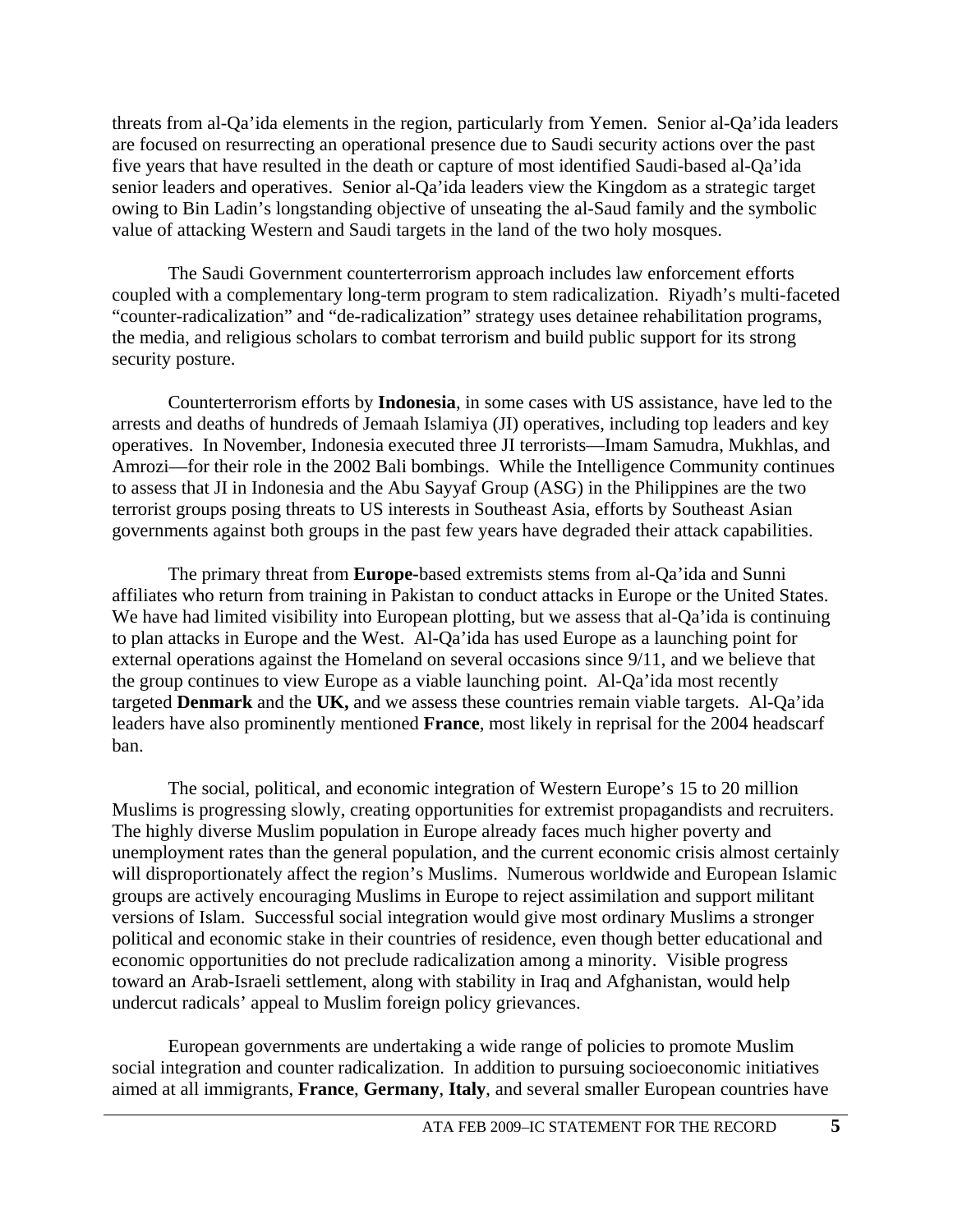established various types of religious-based consultative councils composed of leading Muslim groups. Additionally, the **United Kingdom** has established the most diversified and energetic official outreach program to Muslims, largely reflecting concern about homegrown terrorism since the July 2005 London attacks. Among other initiatives, the UK Government has promoted the creation of an advisory board on mosque governance, a committee of Muslim theologians, and consultative bodies of Muslim women and youth. It also has held multiple high profile conferences with Islamic scholars and government representatives from the Muslim world. British police have made a conscious decision to seek the cooperation of non-violent radicals even while political authorities have encouraged former radicals and Sufis to speak out against hardline political Islam.

#### **Core Al-Qa'ida**

Despite these successes, al-Qa'ida and its affiliates and allies remain dangerous and adaptive enemies, and the threat they could inspire or orchestrate an attack on the United States or European countries. Under the strategic direction of Usama Bin Ladin and his deputy, Ayman al-Zawahiri, al-Qa'ida remains intent on attacking US interests worldwide, including the US Homeland. Although al-Qa'ida's core organization in the tribal areas of Pakistan is under greater pressure now than it was a year ago, we assess that it remains the most dangerous component of the larger al-Qa'ida network. Al-Qa'ida leaders still use the tribal areas as a base from which they can avoid capture, produce propaganda, communicate with operational cells abroad, and provide training and indoctrination to new terrorist operatives.

- We lack insight into specific details, timing, and intended targets of potential, current US Homeland plots, although we assess al-Qa'ida continues to pursue plans for Homeland attacks and is likely focusing on prominent political, economic, and infrastructure targets designed to produce mass casualties, visually dramatic destruction, significant economic aftershocks, and/or fear among the population.
- Increased security measures at home and abroad have caused al-Qa'ida to view the West, especially the United States, as a harder target than in the past, but we remain concerned about an influx of Western recruits into the tribal areas since mid-2006.
- Al-Qa'ida and its extremist sympathizers in Pakistan have waged a campaign of deadly and destabilizing suicide attacks throughout Pakistan, including the bombing of the Marriott Hotel in Islamabad in September, which killed 60 people and wounded hundreds.

*AQIM.*Al-Qa'ida's other robust affiliate, al-Qa'ida in the Lands of the Islamic Maghreb, is the most active terrorist group in northwestern Africa and, in our assessment, represents a significant threat to US and Western interests in the region. AQIM has continued to focus primarily on Algerian Government targets, but since its merger with al-Qa'ida in September 2006 the group has expanded its target set to include US, UN, and other Western interests and has launched progressively more sophisticated attacks, employing vehicle-borne improvised explosive device (VBIEDs), near-simultaneous bombings, and suicide bombings*.* 

• AQIM has conducted nearly a dozen attacks against Western targets to include a nearsimultaneous VBIED attack against United Nations facilities and the Algerian Constitutional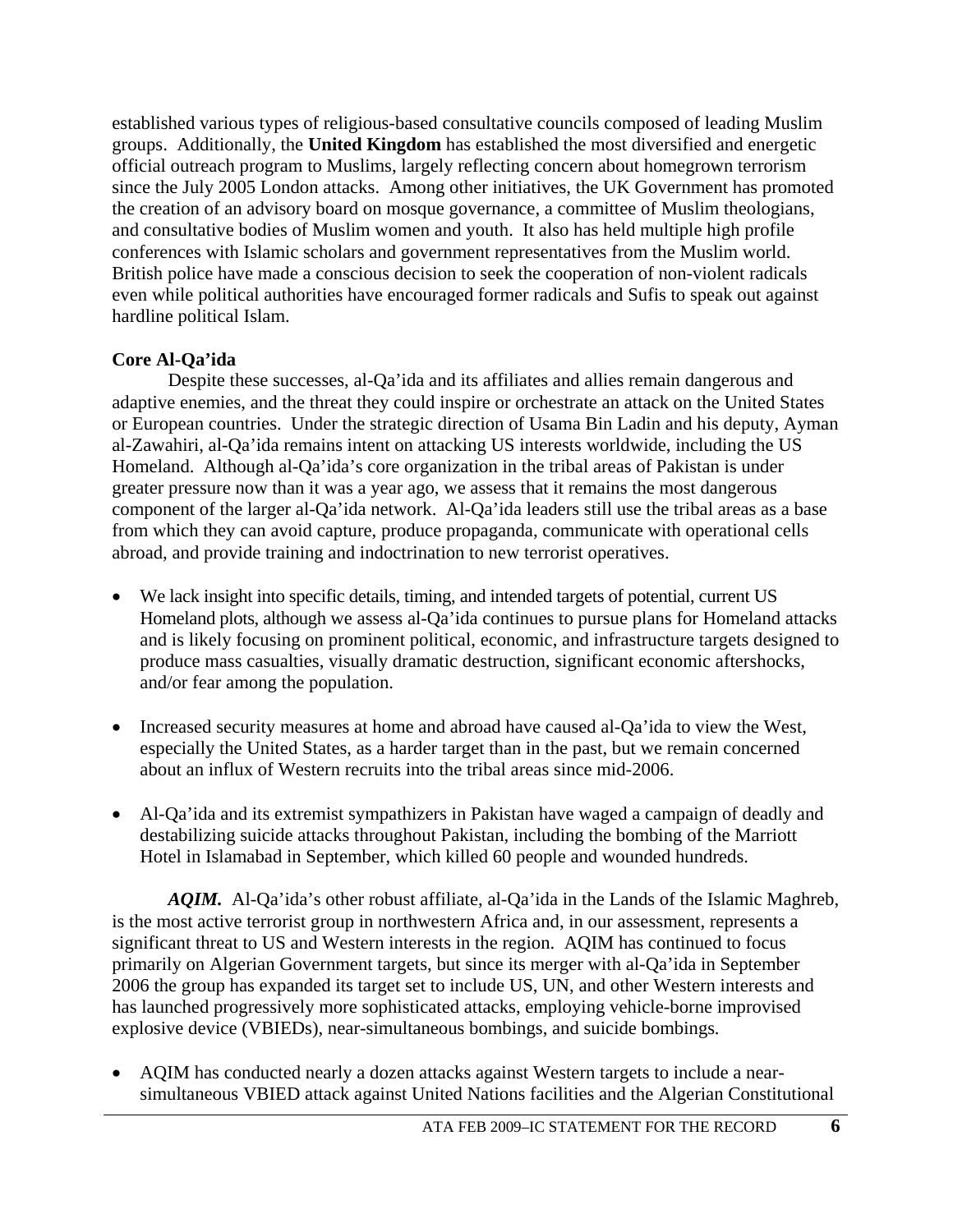Court in Algiers in December 2007, killing at least 47 and wounding more than 100. AQIM associates also attacked the Israeli Embassy in Mauritania in February 2008.

• AQIM Europe-based cells act as financial support and facilitation nodes, but these cells could possibly become operational at the direction of AQIM leadership.

We assess that over the next year AQIM will continue to demonstrate its increased capability and commitment to senior al-Qa'ida leadership by attacking local and Western interests throughout North Africa and the Sahel. AQIM traditionally has operated in Algeria and northern Mali and has recruited and trained an unknown number of extremists from Tunisia, Morocco, Nigeria, Mauritania, Libya, and other countries. We assess some of these trainees may have returned to their home countries to plot attacks against local and Western interests.

*Al-Qa'ida in Yemen.* Yemen is reemerging as a jihadist battleground and potential regional base of operations for al-Qa'ida to plan internal and external attacks, train terrorists, and facilitate the movement of operatives. Al-Qa'ida leaders could use al-Qa'ida in Yemen and the growing presence of foreign jihadists there to supplement its external operations agenda, promote turmoil in Saudi Arabia, and weaken the Salih regime.

• Al-Qa'ida in Yemen on 17 September 2008 conducted an attack against the US Embassy in Sana'a. The coordinated attack used two explosives-laden vehicles, suicide bombers, and small-arms fire and killed six guards and four civilians. As of September 2008, the group had conducted 20 attacks against US, Western, and Yemeni targets, most carried out by the splinter faction, Jund al-Yemen.

*East Africa.* We judge the terrorist threat to US interests in East Africa, primarily from al-Qa'ida and al-Qa'ida-affiliated Islamic extremists in Somalia and Kenya, will increase in the next year as al-Qa'ida's East Africa network continues to plot operations against US, Western, and local targets and the influence of the Somalia-based terrorist group al-Shabaab grows. Given the high-profile US role in the region and its perceived direction—in the minds of al-Qa'ida and local extremists—of foreign intervention in Somalia, we assess US counterterrorism efforts will be challenged not only by the al-Qa'ida operatives in the Horn, but also by Somali extremists and increasing numbers of foreign fighters supporting al-Shabaab's efforts.

#### **The Homegrown Threat**

We judge any homegrown extremists in the United States do not yet rise to the numerical level or exhibit the operational tempo or proficiency we have seen in Western Europe. A range of factors inside the United States may contribute to a lower incidence of homegrown cells developing. Nevertheless, we remain concerned about the potential for homegrown extremists inspired by al-Qa'ida's militant ideology to plan attacks inside the United States, Europe, and elsewhere without operational direction from the group itself. In this regard, over the next year we will remain focused on identifying any ties between US-based individuals and extremist networks overseas. Though difficult to measure, the spread of radical Salafi Internet sites that provide religious justification for attacks; aggressive and violent anti-Western rhetoric; and signs that self-generating cells in the US identify with Bin Ladin's violent objectives all point to the likelihood that a small but violent number of cells may develop here.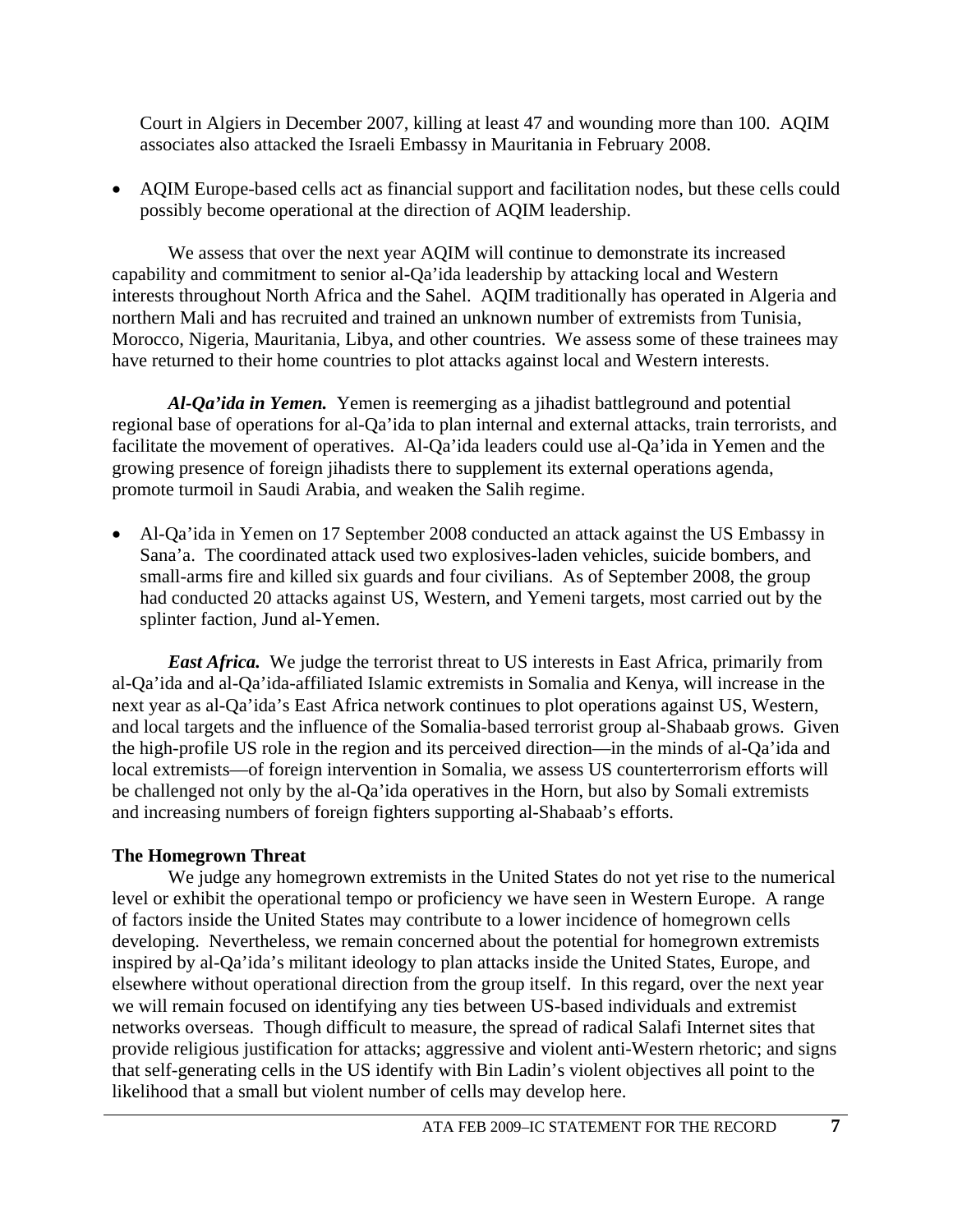• Al-Qa'ida's propaganda efforts include messages in English and those aimed specifically at an American audience either in translated form or directly by al-Qa'ida's second-incommand, Ayman al-Zawahiri, such as with his November 2008 video message following the US Presidential elections. US-born al-Qa'ida members such as Adam Gadahn, who was indicted by a US grand jury in October 2006 on charges of treason, providing material support to a designated foreign terrorist organization, and aiding and abetting terrorists, also participated in making these English-language propaganda messages.

#### **The Threat from Lebanese Hizballah**

Lebanese Hizballah continues to be a formidable terrorist adversary with an ability to attack the US Homeland and US interests abroad. Hizballah is a multifaceted, disciplined organization that combines political, social, paramilitary, and terrorist elements, and we assess that any decision by the group to resort to arms or terrorist tactics is carefully calibrated. At the same time, we judge armed struggle, particularly against Israel, remains central to Hizballah's ideology and strategy.

We assess Lebanese Hizballah, which has conducted anti-US attacks overseas in the past, may consider attacking US interests should it perceive a direct US threat to the group's survival, leadership, or infrastructure or to Iran. However, we judge Hizballah would carefully weigh the decision to take any action against the United States. Hizballah probably continues to support proxy groups and individuals, which could provide the group plausible deniability for possible attacks against the West or Israel.

We assess Hizballah anticipates a future conflict with Israel and probably continues to implement lessons learned from the conflict in the summer of 2006. In a potential future conflict, Hizballah is likely to be better prepared and more capable than in 2006.

### **The "Arc of Instability"**

The large region from the Middle East to South Asia is the locus for many of the challenges facing the United States in the twenty-first century. While we are making progress countering terrorism, the roots and the issues related to the many problems in this region go deeper and are very complicated. The United States has strong tools—from military force to diplomacy in the region and good relationships with the vast majority of states. There is almost universal recognition that the United States is vital to any solutions, and these can be brought to bear in ways that benefit the United States and the region. I will begin with looking at individual states, but the Intelligence Community analysis I present here emphasizes the regional linkages exacerbating problems and providing opportunities that are available for tackling the problems.

#### **The Changing Geopolitical Landscape in the Middle East**

In the Middle East, the revival of Iran as a regional power, the deepening of ethnic, sectarian, and economic divisions across much of the region, and looming leadership succession among US allies are shaping the strategic landscape. Hizballah and HAMAS have successfully seized the mantle of resistance to Israel from moderate regimes with secular Arab nationalists being discredited in the popular mind. Battle lines are increasingly drawn not just between Israel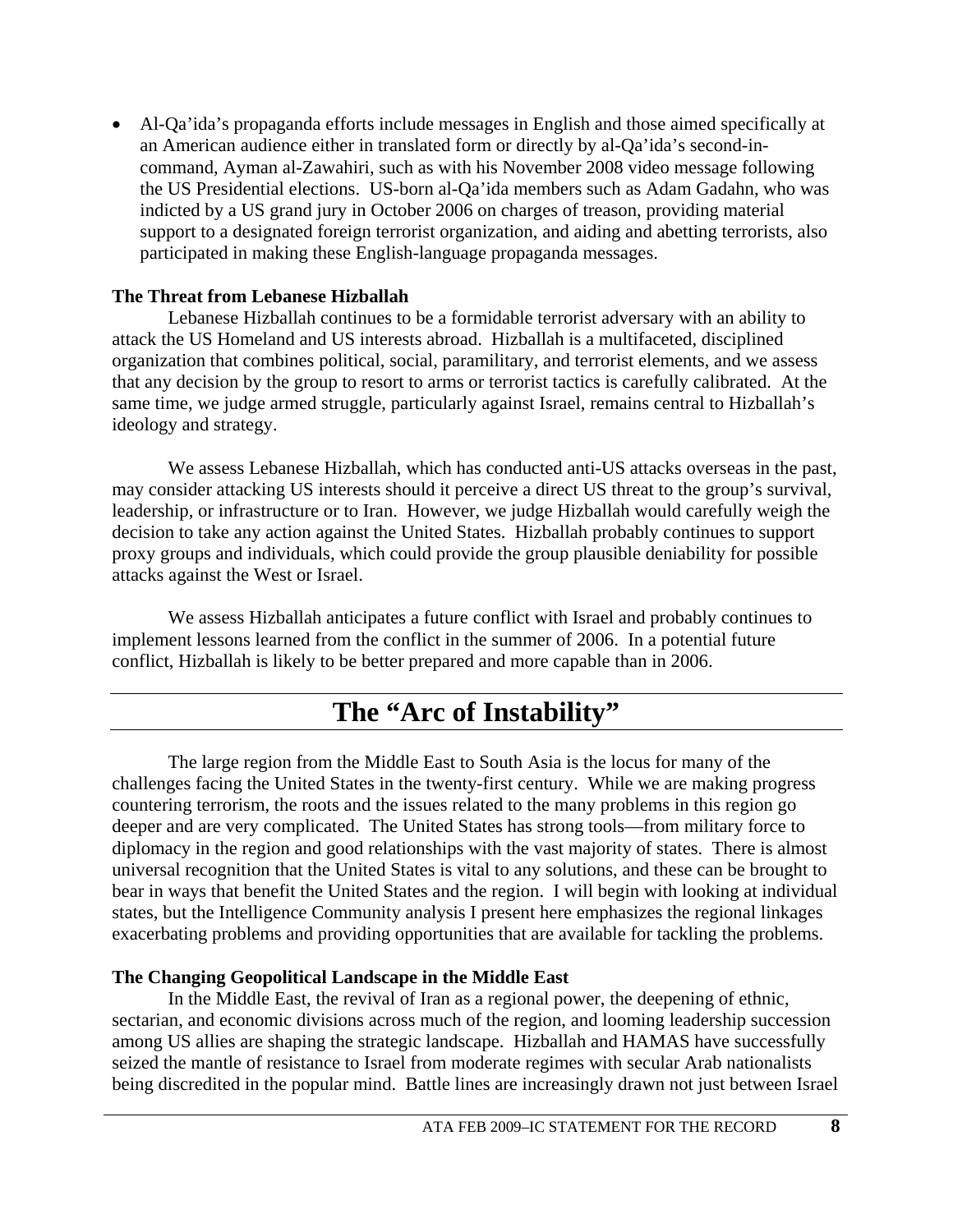and Arab countries but also between secular Arab nationalists and ascendant Islamic nationalist movements inside moderate Arab states. Iran's influence in Iraq, its enduring strategic ties to Syria, pursuit of a nuclear weapons capability, and the success of Tehran's allies—HAMAS and Hizballah—are fueling Iran's aspirations for regional preeminence. Arab Sunni leaders are struggling to limit Iran's gains; Saudi Arabia's more activist regional diplomacy falls short of significantly constraining Iran's freedom of maneuver. Iran's ambitions combined with unresolved conflicts in Iraq, Lebanon, and the Palestinian territories represent the principal flashpoints for intensified conflict in the region.

**Iran's** longstanding foreign policy goals are to preserve the Islamic regime, safeguard Iran's sovereignty, defend its nuclear ambitions, and expand its influence in the region and the Islamic world. Iranian leaders perceive that regional developments—including the removal of Saddam and the Taliban, challenges facing the Untied States in Iraq and Afghanistan, the increased influence of HAMAS and Hizballah, and, until recently, higher oil revenues—have given Tehran more opportunities and freedom to pursue its objective of becoming a regional power. This perception has produced a more assertive Iranian foreign policy in which Tehran has focused on expanding ties in Iraq, Afghanistan, and the Levant to better influence and exploit regional political, economic, and security developments. Iran's pursuit of nuclear weapon capability is another element in its more assertive foreign policy—an aspect that I will discuss later.

In Tehran, Iran's conservative faction continues to dominate the government. Supreme Leader Khamenei has consolidated political power in his office, but his reliance on hardline conservative elements—the IRGC, war veterans turned politicians such as President Mahmud Ahmadi-Nejad, and selected clerics—to bolster his authority has upset the earlier factional balance in Iranian politics.

• Although the regime still comprises many competing factions, only those that support the concept of a powerful Supreme Leader and advocate revolutionary values now have a significant voice in decisionmaking.

President Ahmadi-Nejad faces less than certain prospects for reelection in June because his management of the economy and aggressive foreign policy rhetoric have become sources of significant domestic criticism and political friction. Ahmadi-Nejad's economic policies have reduced unemployment marginally, but have fueled significant inflation, providing his critics ample ammunition to question his competence. The sharp fall in global oil prices will add to Iran's economic problems, but Tehran has a substantial cushion of foreign reserves to support social and other spending priorities. Less energy revenues may also help to dampen its foreign policy adventurism.

We expect Khamenei will attempt to manipulate the presidential election, largely by limiting the range of candidates. As he has in past elections, the Supreme Leader probably will attempt to influence the decisions of individuals to run, monitor the vetting and approval of candidates, and influence media coverage of the campaign.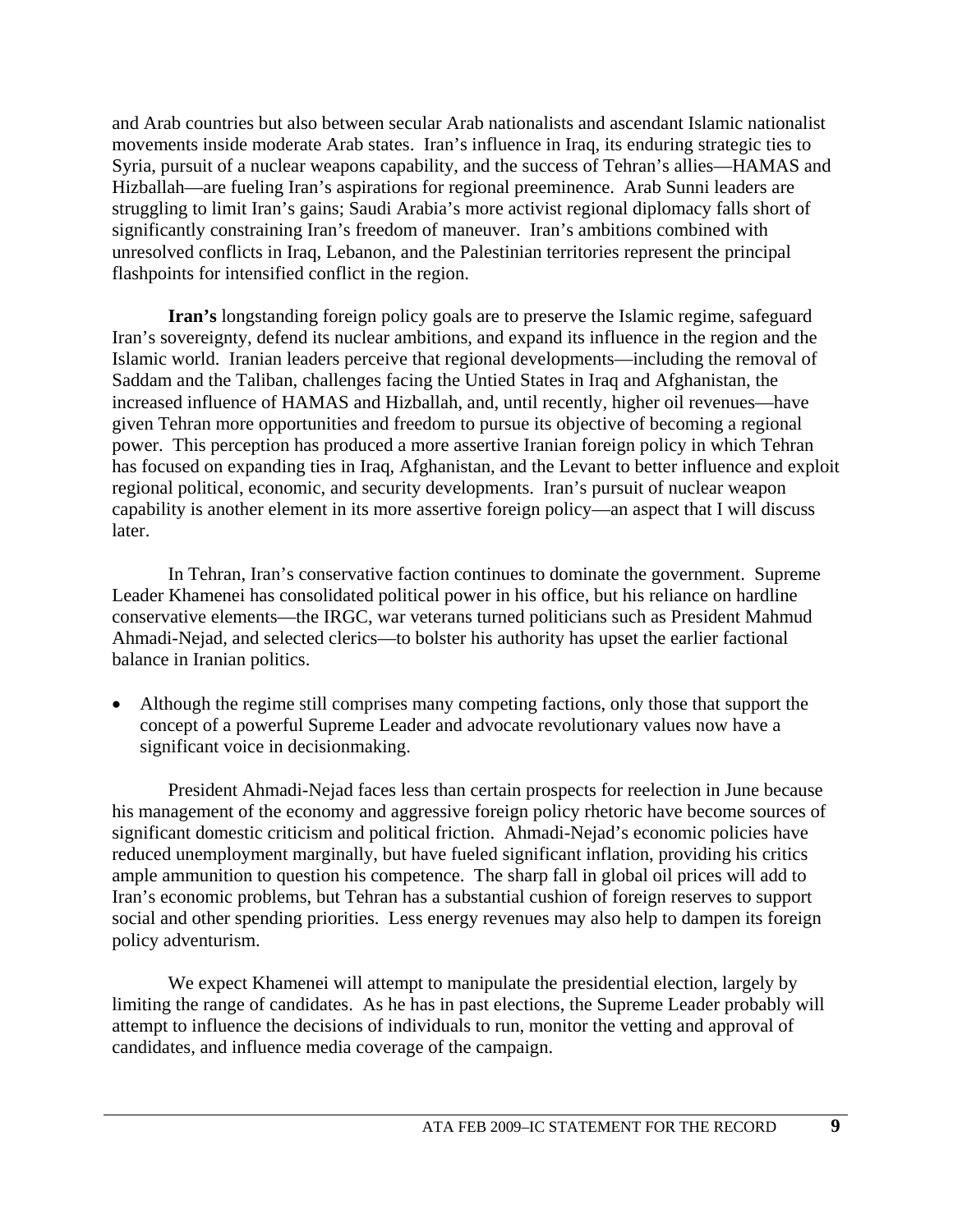- We do not know if Khamenei will actively support Ahmadi-Nejad's re-election. The Supreme Leader publicly has expressed support for Ahmadi-Nejad's administration, but we judge his statements are intended more to minimize criticisms of the regime than to endorse the President.
- Although we expect that whoever is elected will be a strong supporter of the Islamic Republic, we note that the election of a more pragmatic figure may, over time, produce some moderation of Iranian behavior by introducing into the decisionmaking process a wider range of options than those presented under Ahmadi-Nejad.

Militarily, Iran continues to strengthen the three pillars of its strategic deterrence: surface-to-surface missiles, long-range rockets and aircraft for retaliation; naval forces to disrupt maritime traffic through key waterways; and unconventional forces and surrogates to conduct worldwide lethal operations. Although many of their statements are exaggerations, Iranian officials throughout the past year have repeatedly claimed both greater ballistic missile capabilities that could threaten US and allied interests and the ability to close the Strait of Hormuz using unconventional small boat operations, anti-ship cruise missiles, and other naval systems. Some officials, such as Islamic Revolutionary Guard Corps Commander Major General Mohammad Ali Jafari-Najafabadi, have hinted that Iran would have a hand in attacks on "America's interests even in far away places," suggesting Iran has contingency plans for unconventional warfare and terrorism against the United States and its allies.

Iran's goals in Iraq include preventing the emergence of a threat from Iraqi territory, either from the government of Iraq itself, or from the United States. To achieve this, Iran probably seeks a government in Baghdad in which Tehran's Shia allies hold the majority of political, economic, and security power. Iran also has sought to make the United States suffer political, economic, and human costs in order to limit US engagement in the region and to ensure that Washington does not maintain a permanent military presence in Iraq or use its military to pressure or attack Iran.

- Iranian efforts to secure influence in Iraq encompass a wide range of activities, including using propaganda, providing humanitarian assistance, building commercial and economic ties, and supporting Shia elements fighting the Coalition. Iran has provided a variety of Shia militants with lethal support including weapons, funding, training, logistical and operational support, and intelligence training.
- We judge Iran will continue to calibrate its lethal aid to Iraqi Shia militants based on the threat it perceives from US forces in Iraq, the state of US-Iran relations, Tehran's fear of a Ba'thist resurgence, Tehran's desire to help defend Iraqi Shia against sectarian violence, and to maintain the ability to play a spoiler role in Iraq if Iran perceives the government of Iraq has become a strategic threat.
- Despite Tehran's efforts, we judge Iraqi nationalism and the growing capabilities of the Iraqi government will limit Iranian influence in Iraq. Baghdad, for example, signed the US-Iraq security agreement despite Iranian opposition.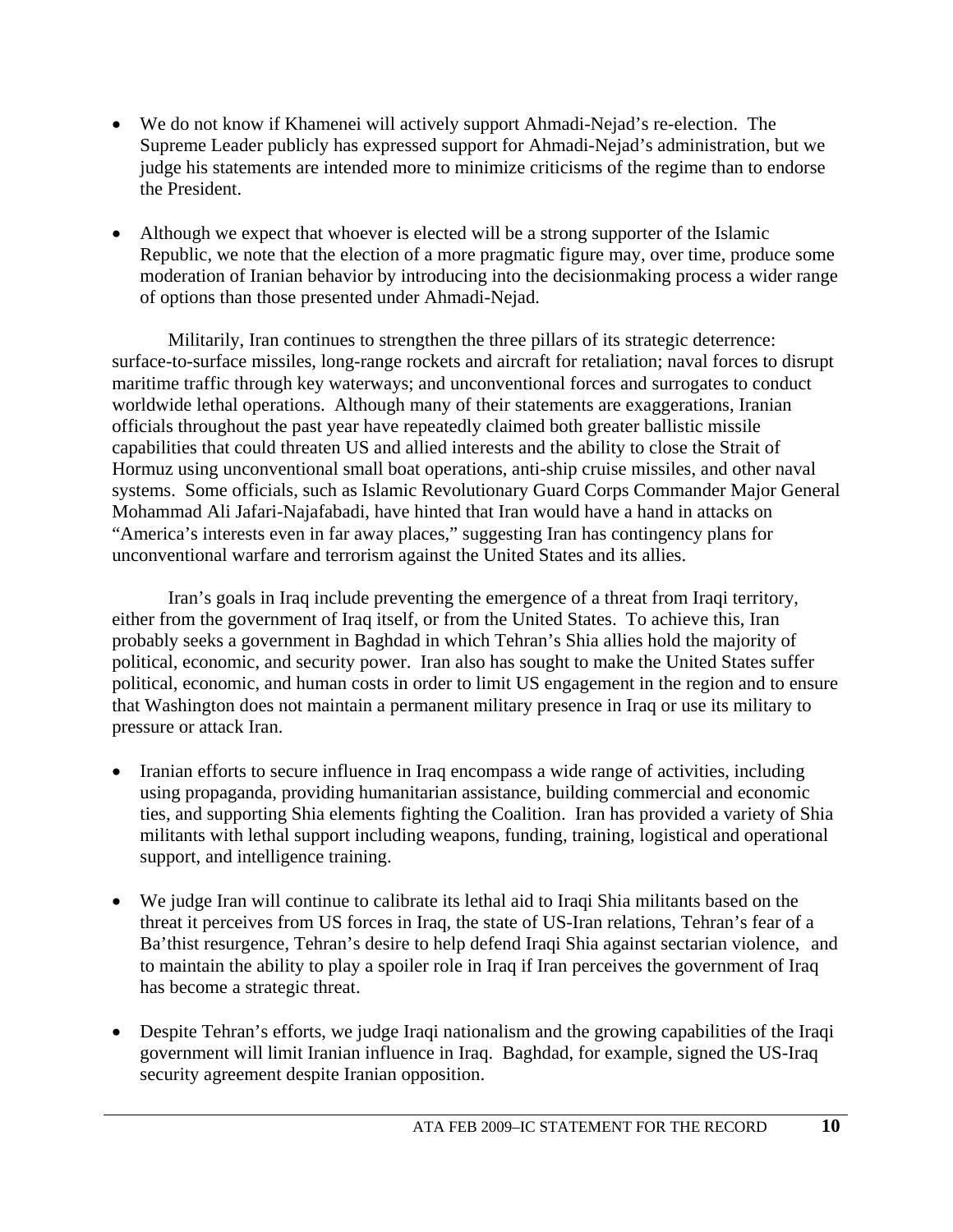In Afghanistan, Iran has focused on promoting a friendly central government in Kabul and limiting Western power and influence. Iran's policy in Afghanistan follows multiple tracks, including providing political and economic support to the Karzai government and developing relationships with actors across the political spectrum.

- Iran has opposed Afghan reconciliation talks with the Taliban as risking an increase in the group's influence and legitimacy.
- We judge Iran distrusts the Taliban and opposes its return to power but uses the provision of lethal aid as a way to pressure Western forces, gather intelligence, and build ties that could protect Iran's interests if the Taliban regains control of the country.

In the Levant, Tehran is focused on building influence in Lebanon and expanding the capability of key allies. Tehran continues to support groups such as Hizballah, HAMAS, and Palestine Islamic Jihad (PIJ), which it views as integral to its efforts to challenge Israeli and Western influence in the Middle East.

- Hizballah is the largest recipient of Iranian financial aid, training, and weaponry, and Iran's senior leadership has cited Hizballah as a model for other militant groups. We assess Tehran has continued to provide Hizballah with significant amounts of funding, training, and weapons since the 2006 conflict with Israel, increasing the group's capabilities to pressure other Lebanese factions and to threaten Israel.
- Iran's provision of training, weapons, and money to HAMAS since the 2006 Palestinian elections has bolstered the group's ability to strike Israel and oppose the Palestinian Authority.

#### **Worsening Conflict in the Levant**

**The Palestinian Territories** and **Lebanon** are two places where the multifaceted connections of which I spoke are most pronounced in this arc of instability. Two non-state actors, HAMAS and Hizballah, play prominent roles, while individual states that oppose US interests, such as Iran and Syria, also are prominent. In both these countries, we worry about worsening conflict and the potential for growing violent extremism.

Fighting between Israel and HAMAS in the Gaza Strip subsided in mid-January, leaving in its wake hardened attitudes among Israelis and Palestinians, deepened Palestinian political divisions, and a widened rift between regional moderates—led by Egypt, Saudi Arabia, and Jordan—and hardliners, including Iran, Hizballah, and Syria. A key challenge for US policy in the coming year will be finding ways to strengthen moderates and renew the potential for peace negotiations, lest post-conflict division and anger in the region further diminish prospects for peace.

With HAMAS in control of Gaza and Hizballah growing stronger in Lebanon, progress on a Palestinian- Israeli accord is growing more difficult. With Iran developing a nuclear weapon capability and Israel determined not to allow it, there is potential for an Iran-Israeli confrontation or crisis on that issue as well. Moderate Arab states fear a nuclear-armed Iran,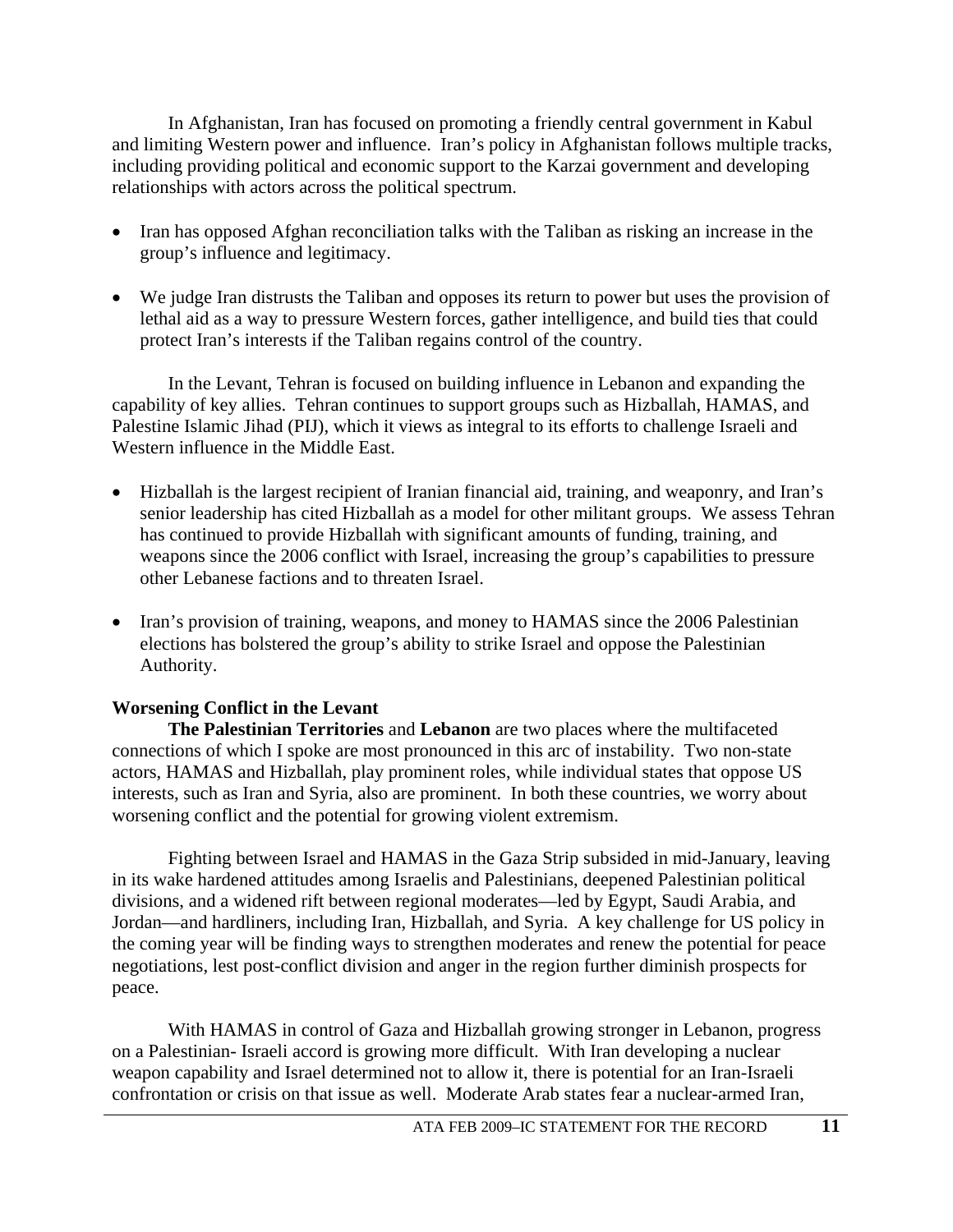want progress on Palestinian settlement—the absence of which deprives US Arab allies of crucial political capital to defend strategic ties to the US and wish to sustain a moderate, statecentered politics for the region. Progress on the Israeli-Palestinian peace track would increase opportunities for the US to broaden its engagement with Arab publics, including those aligning with the growing ideology of Islamic nationalism.

- The Israeli public appears broadly supportive of Israel's military action and believes Israel must act decisively to prevent attacks from Palestinian-controlled territory. At the same time, Israel's military actions in Gaza have deepened Palestinian anger towards Israel, both in the Gaza Strip and in the West Bank, and sparked outrage and protests throughout the Arab and Muslim world.
- HAMAS and the Palestinian Authority are engaged in an intense competition, with both sides seeking to emerge from the conflict in a stronger political position, but relations between the two organizations have been further embittered by the crisis. The Palestinian Authority (PA) accused HAMAS of needlessly provoking an Israeli attack and HAMAS, which has argued it "won" by surviving the operation and continuing its control of Gaza, accused the PA of essentially collaborating with the Israeli assault.
- The moderate Arab states and regional hardliners are competing to shape the regional developments and public attitudes in the aftermath of the Gaza crisis. The moderates seek a reconciliation of the Palestinian factions and the resumption of peace talks between Israel and the Palestinians, while hardliners are encouraging HAMAS to retain its uncompromising stance toward Israel. These opposing regional blocs are competing to take the lead in delivering humanitarian aid to Palestinians in Gaza. Moderate states support US efforts to establish a ceasefire and border security regime that will prevent the rearming of HAMAS, while Iran is likely to lead an effort to provide weapons to HAMAS to build the group's military capabilities.

Tensions between **HAMAS and Fatah** have been elevated since HAMAS seized control of the Gaza Strip in June 2007, and efforts to achieve reconciliation have failed. Both factions continue to attack, harass, and detain members of the other group in the West Bank and the Gaza Strip, deepening mutual resentment and making an accord between them difficult. Reconciliation talks between Fatah and HAMAS scheduled for November in Cairo did not occur because HAMAS refused to attend the meetings, in part to protest ongoing PA security measures in the West Bank targeting its members.

• Disagreement between Fatah and HAMAS about a range of issues such as the timing of national elections and formation of a unity government could lead HAMAS to challenge the legitimacy of Abbas's government and will remain obstacles to Fatah-HAMAS reconciliation.

In 2008, longstanding tensions worsened between anti-democratic Fatah elements, mostly but not exclusively the so-called "old-guard" and typically younger elements demanding internal reforms within the faction, worsened in 2008 amid discussions over the location of and attendance at Fatah's long-delayed sixth General Congress. These internal conflicts threaten to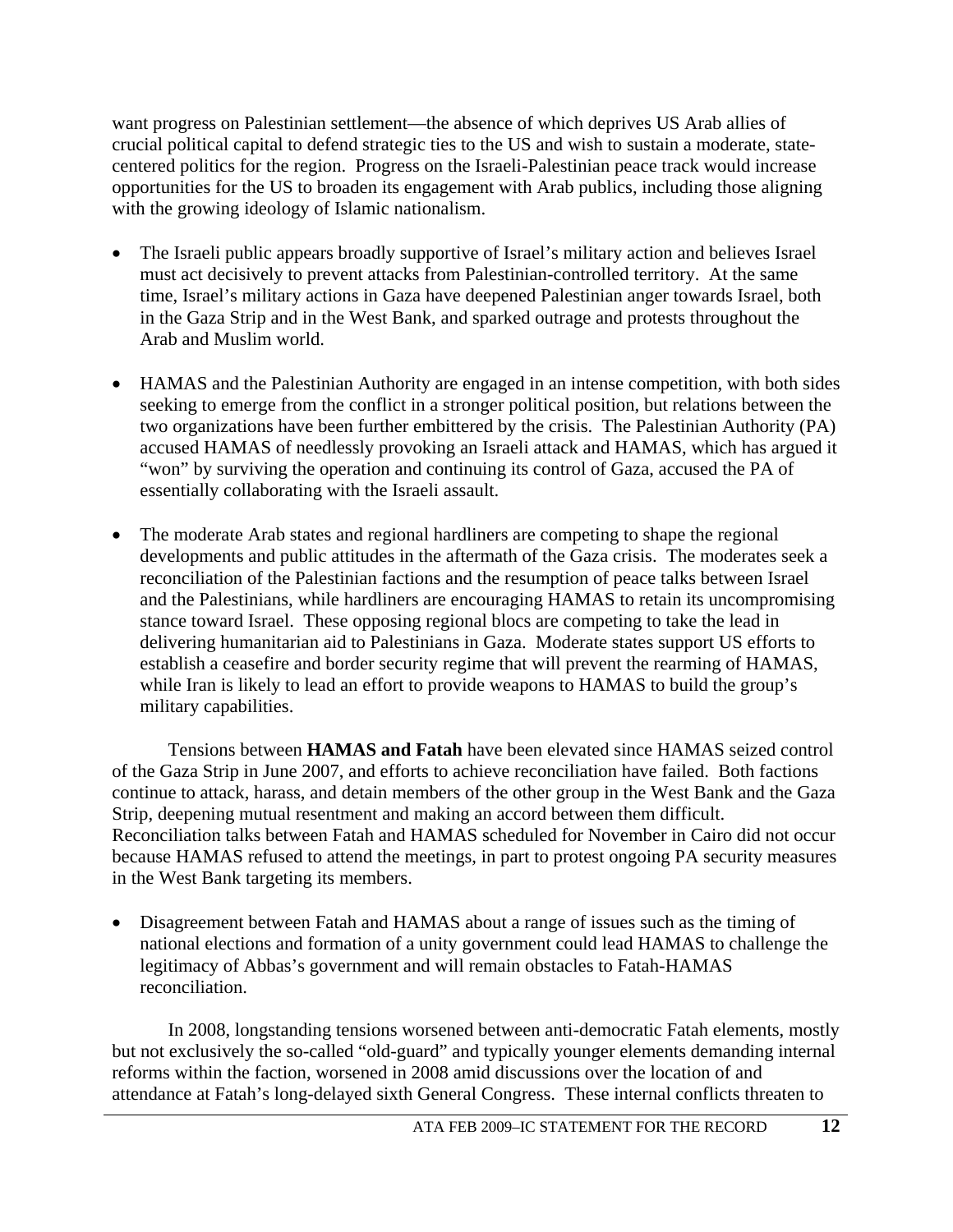fracture the party and damage its prospects in the run-up to PA presidential and legislative elections in 2009 or early 2010. There is no consensus among Fatah officials regarding a replacement for President Abbas, who has not groomed a successor, and no potential leader has gained Fatah's full support.

In **Lebanon**, after a long stalemate, the political process showed some movement last year that reasserted a fragile consensus giving Hizballah and the opposition veto power in the Lebanese Government. The Doha Accord in May ended armed clashes between Hizballah and Lebanese civilians and 18 months of political stalemate. The accord also paved the way for the election of former Lebanese Armed Forces (LAF) Commander Michel Sulayman as President on 25 May 2008. Sulayman has positioned himself as a consensus-builder between the 14 March Coalition and the Hizballah-led opposition and has made progress on some issues, including forming the national unity cabinet, drafting the cabinet statement, and reforming the electoral law.

• The Lebanese political scene has enjoyed a period of relative calm and reconciliation since May, probably because all Lebanese parties are focused on preparing and forging alliances for the National Assembly election in June 2009. Lebanese Christian voters, divided between the two political camps, will be decisive in determining who wins a majority in the election.

The security situation remains fragile in Lebanon, especially in the north, which saw fighting between the Sunni and Alawi communities last summer. The Hizballah-initiated violence in May has left all sectarian groups—the Sunnis in particular—concerned about their security**.** The LAF's limited response and the Hizballah-led opposition's military strength have reinforced the view that sectarian communities must defend themselves. All sides are working to develop sectarian-based militia forces. Hizballah continues to bolster its military strength; since the 2006 war, the group has rearmed and trained additional personnel in preparation for possible future conflict with Israel.

Hizballah's attempts to reconcile with other Lebanese parties are an effort to show the group's commitment to a Lebanese nationalist agenda in preparation for the election. They are also meant to reduce the damage done to Hizballah's image by its armed takeover of parts of Beirut in May.

Since becoming President of **Syria** in June 2000, Bashar al-Asad has strengthened his hold on power in Syria**.** Asad's standing has been augmented by his perceived success in weathering regional crises and international pressure and by the regime's ability to highlight Syria's relative insulation from violence in Iraq and Lebanon. Within Syria, Asad has preserved the pillars of regime control established by his father while gradually using personnel turnover to appoint loyalists and expand his power base.

• Syrian leaders continue to exploit "resistance" to Israel and rejection of US pressure to unify Syrians in support of the regime, despite broad dissatisfaction with economic conditions, some disappointment at the lack of political reforms, and quiet resentment by some Sunnis at domination by the Alawi minority.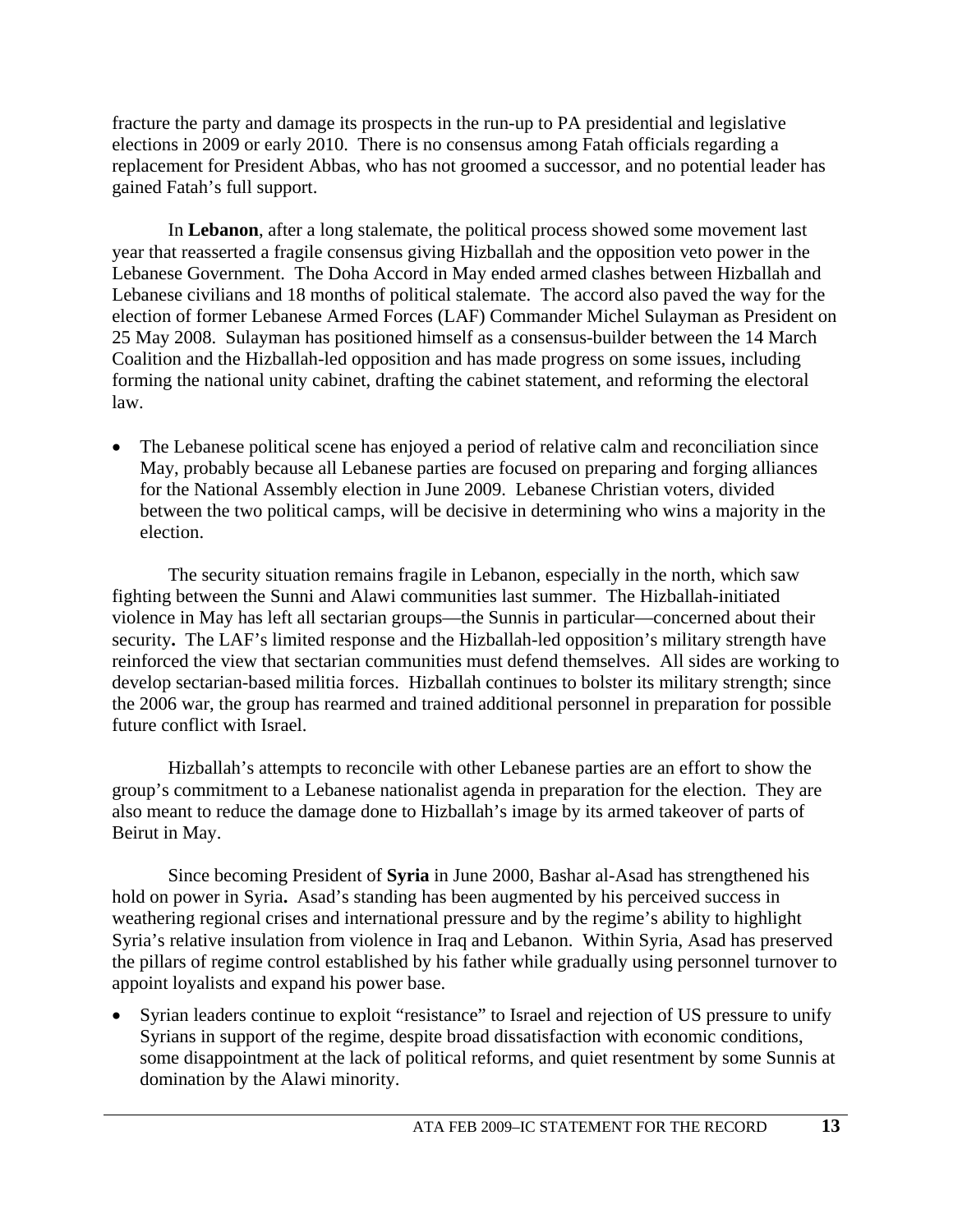Damascus continues efforts to cement its influence in Lebanon by providing economic and other support to its allies in the Lebanese opposition. Syria has exploited its role in helping secure the May 2008 Doha agreement, which ended Lebanon's political violence last spring and ushered in a unity government, to improve relations with Europe and moderate Arab states. Syria is poised to appoint an ambassador to Lebanon, and we judge Syria will continue to interfere in Lebanese affairs in pursuit of its own interests.

Syrian military cooperation with Iran, including trilateral cooperation with Hizballah, has increased during the past year. Syria views its links to Iran as a means to press and deter adversaries, particularly Israel, and create leverage for achieving its major goals of a lead role in the Arab world, maintaining influence in Lebanon, and regaining the Golan Heights. For Syria's part, Iran has proven over the last quarter century to be Syria's most reliable ally. Shared interests over the past few years—support for Lebanese Hizballah, sustaining Palestinian terrorists, and countering US regional intentions—have drawn Iran and Syria toward a closer alliance. Syrian military support to Hizballah has increased substantially over the past five years, especially since the 2006 Israel-Hizballah war. Damascus also supports Palestinian rejectionist groups, such as HAMAS, which base their external leadership in Syria.

Syria probably will adjust its approach to the Iraq insurgency as Iraq's situation evolves. As the United States withdraws, we assess Damascus will seek improved political and economic ties to Baghdad and is likely to support oppositionists opposed to a long-term US presence in Iraq. Syria will remain the primary gateway for foreign fighters entering Iraq. Syria condemned the 26 October 2008 US raid that targeted AQI foreign fighter facilitator Abu Ghadiyah and staged a temporary removal of some border guard forces. Damascus also closed US institutions in Syria, including the Damascus Community School and the American Cultural Center.

#### **A More Stable Iraq as Counterbalance**

The positive security trends over the past year have endured and expanded, and a more stable Iraq could counterbalance other negative trends in the region. Extremists in Iraq have been largely sidelined by Coalition and Iraqi operations and dwindling popular tolerance for violence, and their attacks are no longer a major catalyst for sectarian violence. Iraqis now are less inclined to resolve their differences through unsanctioned violence, and fewer Iraqis are dying at the hands of their countrymen than at any time in the past two years. Indeed, communal violence is now at the lowest sustained levels since Prime Minister Nuri al-Maliki's government came to power. Improving security conditions in Iraq have given the Prime Minister an opportunity to assert authority in previously denied areas of the country. Meanwhile, the maturation of the Awakening movement, Iraqi Security Forces (ISF) gains, and the subsequent spread of Sons of Iraq groups, in combination with Coalition operations against AQI leaders, have weakened AQI by largely forcing it out of strongholds such as Al Anbar and much of greater Baghdad.

The main factors that have contributed to these positive trends are as follows:

• First, Coalition operations and population security measures have been critical to reducing violence in Iraq. We judge Coalition support in the form of a credible, politically neutral security guarantor also has facilitated the ISF's ability to deal with ethnosectarian issues.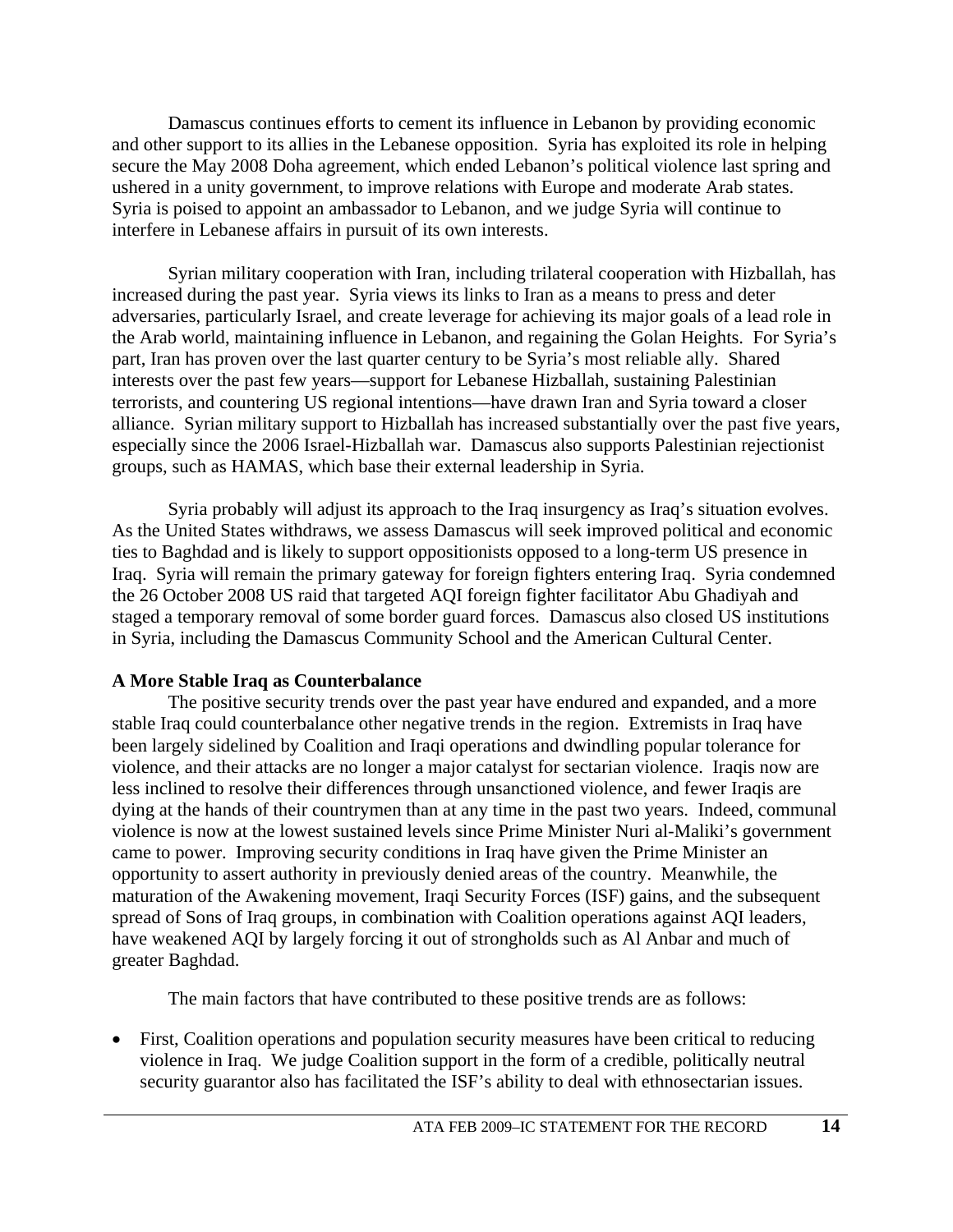- Second, the Sunni insurgency has continued to wane. Most Iraqi-led Sunni insurgent groups have largely suspended operations against the Coalition, favoring engagement with the United States to protect their communities, to oppose AQI, or protect against feared domination by the Iraqi Government, although many are hedging by maintaining their organizational structures and access to weapons.
- Third, the threat from AQI has continued to diminish. AQI, although still dangerous, has experienced the defection of members, lost key mobilization areas, suffered disruption of support infrastructure and funding, and been forced to change targeting priorities. Indeed, the pace of suicide bombings countrywide, which we consider one indicator of AQI's operational capability, fell significantly during the last year.
- Fourth, the threat of violence from most Shia militants has declined. Many Shia who looked upon Sadr's Jaysh al-Mahdi (JAM) in early 2008 as defenders against Sunni extremists eventually came to see the JAM as pariahs, leading Muqtada al-Sadr to announce last summer that most of his thousands-strong militia would set aside their weapons to become a cultural organization and a counterweight to Western influence. Some Shia militant groups such as Sadrist-affiliated groups and Kata'ib Hizballah (KH) probably will continue anti-Coalition attacks and may engage in sporadic violence against Iraqi Government targets.
- Lastly, the capabilities of the ISF have continued to improve. The ISF's increasing professionalism and improvements in warfighting skills have allowed it to assume more responsibility for Iraq's internal security, as demonstrated by the successful operations against Shia militants in Al Basrah, Sadr City, and Al 'Amarah, and against Sunni extremists in Diyala and Mosul. Despite these improvements, the ISF remains dependent on the US for enabling capabilities such as logistics, fire support, and intelligence.

We assess political and security progress could be halted or even reversed by a number of factors, particularly if these challenges occur in combination.

- *Disputed internal boundaries.*Resolving disputed boundaries, primarily in northern Iraq, probably will be the most fiercely contested political issue to face Iraq in the next several years and poses the greatest threat to government stability.
- *Perceptions of Iraqi Government repression.* Policies or actions of the Iraqi Government perceived by segments of Iraq's ethnosectarian population to represent a broad and enduring campaign of repression could lead to widespread violence.
- *Increased foreign support to insurgent or militia groups.* We judge a large infusion of foreign support could deepen and intensify the ensuing conflict if Iraqi militants and insurgents sought external assistance to challenge or destabilize the Iraqi Government.

In addition to these challenges, Baghdad will confront more difficult choices about spending priorities as a result of declining oil revenues as it simultaneously grapples with security force modernization, infrastructure investment, and expanding public payrolls. Iraq's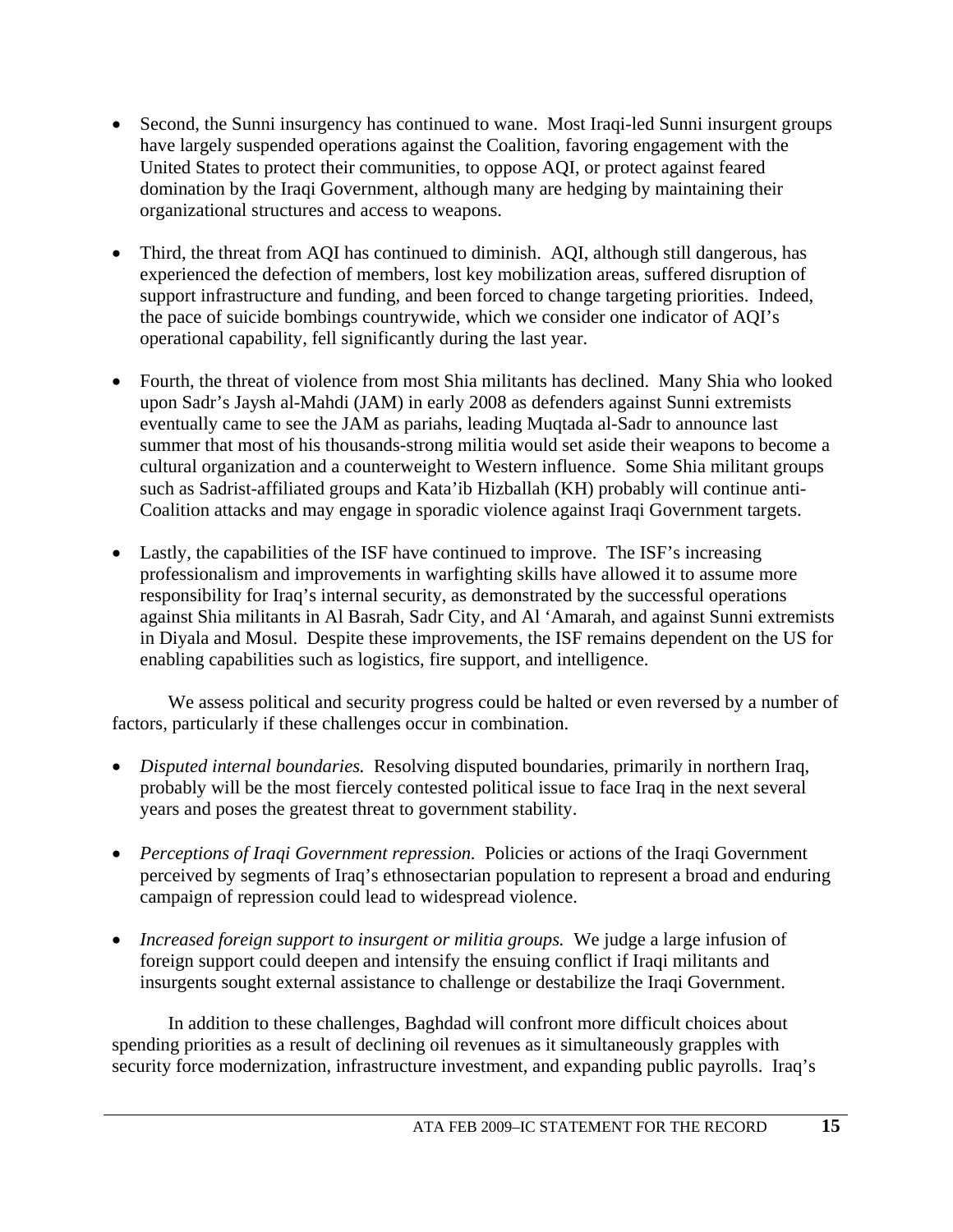economy will continue to depend heavily on hydrocarbon exports, government spending, and continued security improvements.

We judge Iran will expand political and economic ties to Baghdad and will continue to supply weapons and training to Shia militants to counter a Sunni resurgence, maintain leverage in Iraq, and keep pressure on US forces. Iraqi nationalism, however, acts as a check on Iran's ability to project power in Iraq. Syria will focus on improving relations with Baghdad and seek increased trade and energy exports but also will continue to support Ba'thists and other non-AQI Sunni oppositionists to try to gain leverage in Iraq. Turkey will continue to focus on countering the Kurdistan People's Congress, a Kurdish terrorist group based in northern Iraq. The Turkish military continues to conduct cross-border air and artillery strikes in northern Iraq against the Kurdistan People's Congress (KGK, formerly PKK), a Kurdish terrorist organization waging armed conflict against Turkey. The KGK appears to retain the desire to attack Turkish targets. In early October 2008, the KGK launched an attack on a Turkish military outpost that left 17 Turkish troops dead.

• Turkish officials met with Kurdistan Regional Government President Barzani in October 2008, opening the prospect of closer ties between Turkey and the KRG. Like the rest of Europe, the Turkish economy is feeling the effects of the global financial crisis. In mid-November, Standard and Poor's downgraded Turkey's credit outlook from stable to negative.

 Iraq's Sunni Arab neighbors are starting to reestablish an Arab presence in Baghdad, but Arab engagement is likely to be slow and halting over the next year. Jordan's King Abdallah in August became the first Arab head of state to travel to Baghdad since the fall of Saddam; he dispatched an Ambassador to Iraq in October.

#### **Afghan-Pakistani Linkages**

In the past year, **Afghanistan's** Taliban-dominated insurgency has increased the geographic scope and frequency of attacks. Taliban reaction to expanded Afghan and NATO operations account for some of the increase in violence, but insurgents also have demonstrated greater aggressiveness and more lethal tactics. Efforts to improve governance and extend development were hampered in 2008 by a lack of security in many areas and a general lack of government capacity and competency. The ability of the Afghan government, NATO, and the United States to push back the Taliban and deliver security, basic governance, and economic development will determine the continued support of the Afghan people for the government and the international community. Afghan leaders also must tackle endemic corruption and an extensive drug trade, which erode the capacity of the government while diminishing public confidence in its already fragile institutions.

Specifically, the security situation has deteriorated in many eastern areas of the country and in the south and northwest. Taliban and affiliated insurgent groups have expanded operations into previously peaceful areas of the west and around Kabul. The Taliban-dominated insurgency has expanded in scope despite International Security Assistance Force (ISAF) and Operation Enduring Freedom military operations targeting insurgent command and control networks.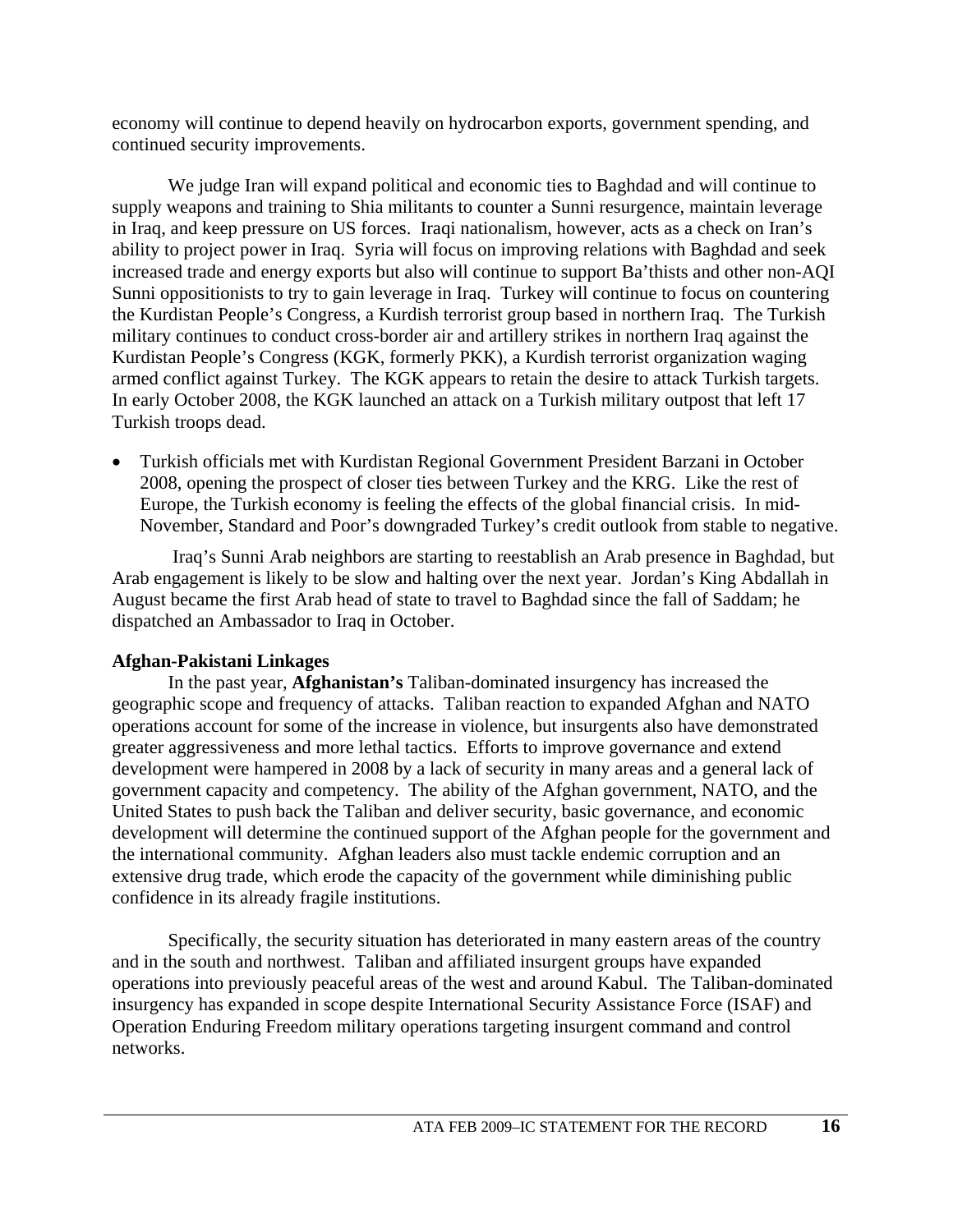Continued progress has been made in expanding and fielding the Afghan National Army, but the shortage of international trainers in the field, high operational tempo, attrition, and absenteeism hamper efforts to make units capable of independent action. The Afghan National Police remains a largely untrained force with high rates of corruption and absenteeism. Limitations to training, mentoring, and equipping combined with an ineffective Ministry of Interior and large parts of the country that have not been effectively "cleared" hinder the progress and effectiveness of the policy.

Kabul in 2009 must work closely with the national legislature and provincial and tribal leaders to establish and extend the capacity of the central and provincial government. The country faces a chronic shortage of resources and of qualified and motivated government officials at the national and local level. In addition, continued attacks undercut the national government's image as a viable guarantor of security, persuading tribal and other influential nonstate actors to either remain neutral or back insurgents. The 2009 presidential election will present a greater security challenge than the 2004 election, and the insurgents probably will make a concerted effort to disrupt it.

Kabul's inability to build effective, honest, and loyal provincial and district level institutions capable of providing basic services and sustainable, licit livelihoods erodes its popular legitimacy and increases the influence of local warlords and the Taliban. The Afghan government has launched some initiatives, such as the Independent Directorate of Local Governance (IDLG), to address governance shortcomings, but corruption has exceeded culturally tolerable levels and is eroding the legitimacy of the government. Both law enforcement and judicial capacity, although somewhat improved, remain limited, and Kabul remains constrained in its ability to deploy programs at the provincial and local levels.

The Afghan government has no coherent tribal engagement strategy, but where Pashtun tribal and government interests intersect, gains in local security, stability, and development are possible. At the provincial level, governors who have proven themselves effective mediators of local disputes among tribes and other local groups in their respective jurisdictions garner support from Afghan audiences and the donor community.

The Afghan drug trade is a major source of revenue for corrupt officials, the Taliban and other insurgent groups operating in the country and is one of the greatest long-term challenges facing Afghanistan. The insidious effects of drug-related criminality continue to undercut the government's ability to assert its authority outside of Kabul, to develop a strong, rule-of-law based system, and to rebuild the economy. Despite decreases in poppy cultivation in 2008, opium production in Afghanistan remains historically high, and the country produces over 90 percent of the world's supply with 95 percent of the crop grown in five contiguous provinces of southwestern Afghanistan and over 60 perce3nt in one province alone, Helmand. In 2008, farmers grew 157,300 hectares of poppy, potentially producing an estimated 7,700 metric tons of opium. Almost every province outside the southwest was either poppy-free or had a dramatic decrease in cultivation, due to a combination of effective local anti-poppy campaigns, better security unfavorable weather, and decreased opium prices relative to other crops, and improved governance and security in key provinces. The United Nations estimates that the total value to agricultural producers of Afghan opium in 2008 was \$730 million—although the gap in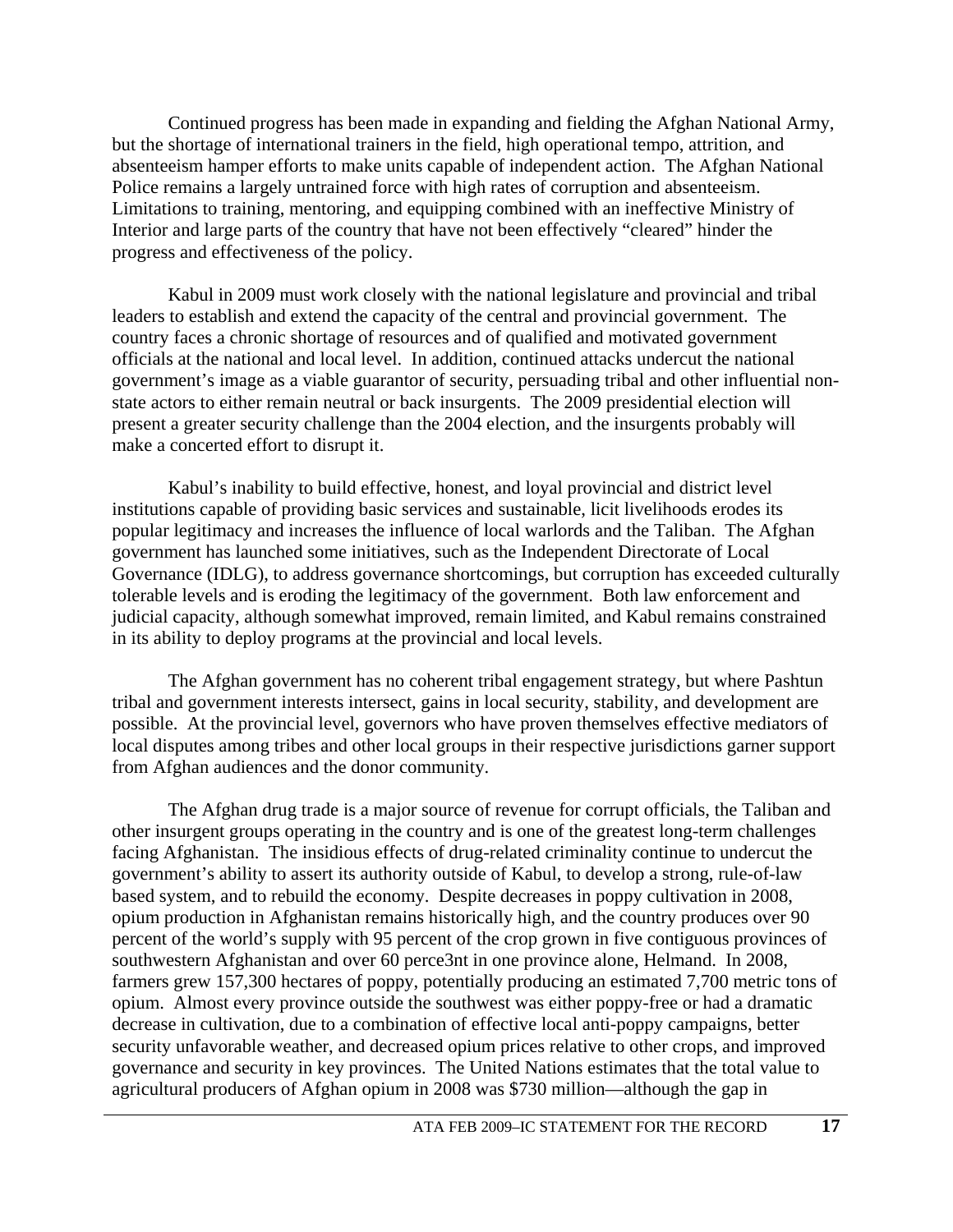profitability has narrowed. No improvement in the security in Afghanistan is possible without progress in Pakistan.

No improvement in Afghanistan is possible without **Pakistan** taking control of its border areas and improving governance, creating economic and educational opportunities throughout the country. The government is losing authority in parts of the North-West Frontier Province and has less control of its semi-autonomous tribal areas: even in the more developed parts of the country, mounting economic hardships and frustration over poor governance have given rise to greater radicalization.

In 2008 Islamabad intensified counterinsurgency efforts, but Islamabad's record in dealing with militants has been mixed as it navigates conflicting internal and counterterrorist priorities. Pakistan's leaders are facing enormous socio-economic challenges. Economic hardships are intense, and the country is now facing a major balance of payments challenge. Islamabad needs to make painful reforms to improve overall macroeconomic stability. Pakistan's law-and-order situation is dismal, affecting even Pakistani elites, and violence between various sectarian, ethnic, and political groups threatens to escalate. Pakistan's population is growing rapidly at a rate of about 2 percent a year, and roughly half of the country's 172 million residents are illiterate, under the age of 20, and live near or below the poverty line. Among the needed reforms are measures to improve the transparency of government expenditures and impose taxes on wealthy landowners. Such reforms would reduce the opportunities for corruption among Pakistani political leaders, help to establish a more level political playing field, and help build the confidence of average Pakistanis in their government.

The Pakistani Government's current plans will require intensified and sustained efforts to orchestrate the administrative, economic, educational, legal, and social reforms required to create an environment that discourages Islamic extremism and encourages the development of human capital. This, in turn, requires effective political leadership focused on improving the capabilities of Pakistani institutions for effective governance.

#### **WMD Proliferation Exacerbating Prospects for Middle East**

The ongoing efforts of nation-states to develop and/or acquire dangerous weapons and delivery systems in the Middle East and elsewhere constitute another major threat to the safety of our nation, our deployed troops, and our allies. (The threat posed by North Korea's WMD program is assessed below, in the section on Asia.) We are most concerned about the threat and destabilizing effect of nuclear proliferation. The threat from the proliferation of materials and technologies that could contribute to both existing and prospective biological and chemical weapons programs also is real. Most of the international community shares these concerns.

WMD use by most nation states traditionally has been constrained by the logic of deterrence and by diplomacy, but these constraints may be of less utility in preventing the use of mass-effect weapons by terrorist groups. Moreover, the time when only a few states had access to the most dangerous technologies is long over. Technologies, often dual-use, circulate easily in our globalized economy, as do the personnel with scientific expertise who design and use them. Therefore, it is difficult for the United States and its partners to track efforts to acquire components and production technologies that are widely available.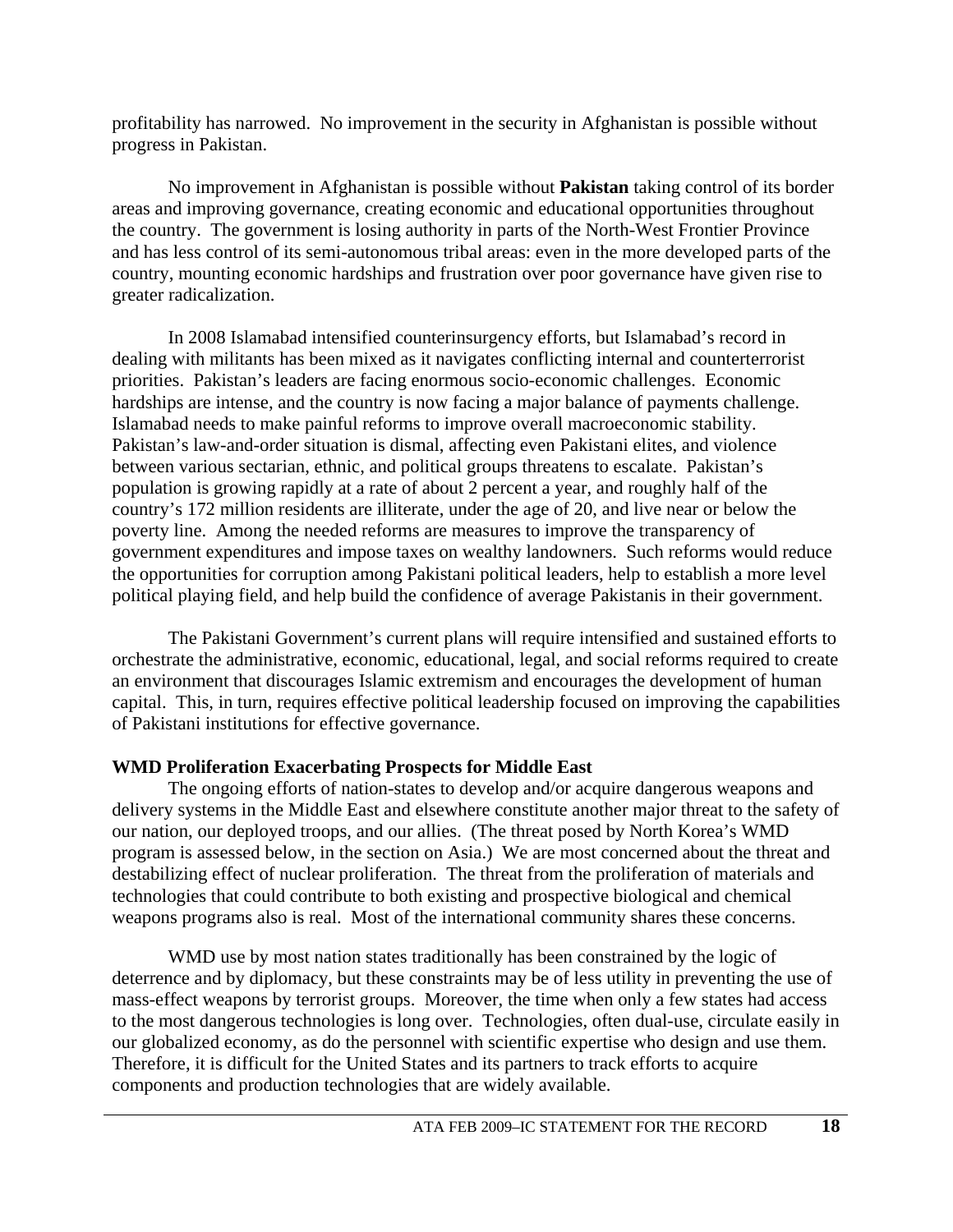We assess countries that are still pursuing WMD programs will continue to try to improve their capabilities and level of self-sufficiency over the next decade. Nuclear, chemical, and/or biological weapons or the production technologies and materials necessary to produce them may also be acquired by states that do not now have such programs; and/or by terrorist or insurgent organizations; and by criminal organizations, acting alone or through middlemen.

*Iranian Nuclear and Missile Programs.* The Iranian regime continues to flout UN Security Council restrictions on its nuclear programs. There is a real risk that its nuclear program will prompt other countries in the Middle East region to pursue nuclear options conducive to the development of nuclear weapons, and the advent of additional nuclear weapons programs might lead countries in other regions to reassess their nuclear options.

I want to be very clear in characterizing the Iranian nuclear program. First, there are three key parts to an effective nuclear weapons capability**:** 

- (1) Production of fissile material,
- (2) Effective means for weapon delivery, and
- (3) Design, weaponization, and testing of the warhead itself.

We assessed in our 2007 NIE on this subject that Iran's nuclear weapon design and weaponization work was halted in fall 2003, along with its covert uranium conversion and enrichment-related activities. Declared uranium enrichment efforts were suspended in 2003 but resumed in January 2006 and will enable Iran to produce weapons-usable fissile material if it chooses to do so. Development of medium-range ballistic missiles, inherently capable of delivering nuclear weapons, has continued unabated.

We assess Iranian military entities were working under government direction to develop nuclear weapons until fall 2003. Iranian entities are continuing to develop a range of technical capabilities that could be applied to producing nuclear weapons, if a decision were made to do so.

- Iran continues its efforts to develop uranium enrichment technology, which can be used both to produce low-enriched uranium for power reactor fuel and to produce highly enriched uranium for nuclear weapons.
- As noted, Iran continues to deploy and improve ballistic missiles inherently capable of delivering nuclear weapons.
- We assess Iran since fall 2003 has conducted research and development projects with commercial and conventional military applications, some of which would be of limited use for nuclear weapons.

We judge in fall 2003 Tehran halted its nuclear weapons design and weaponization activities and that the halt lasted at least several years. We assess Tehran had not restarted these activities as of at least mid-2007. Although we do not know whether Iran currently intends to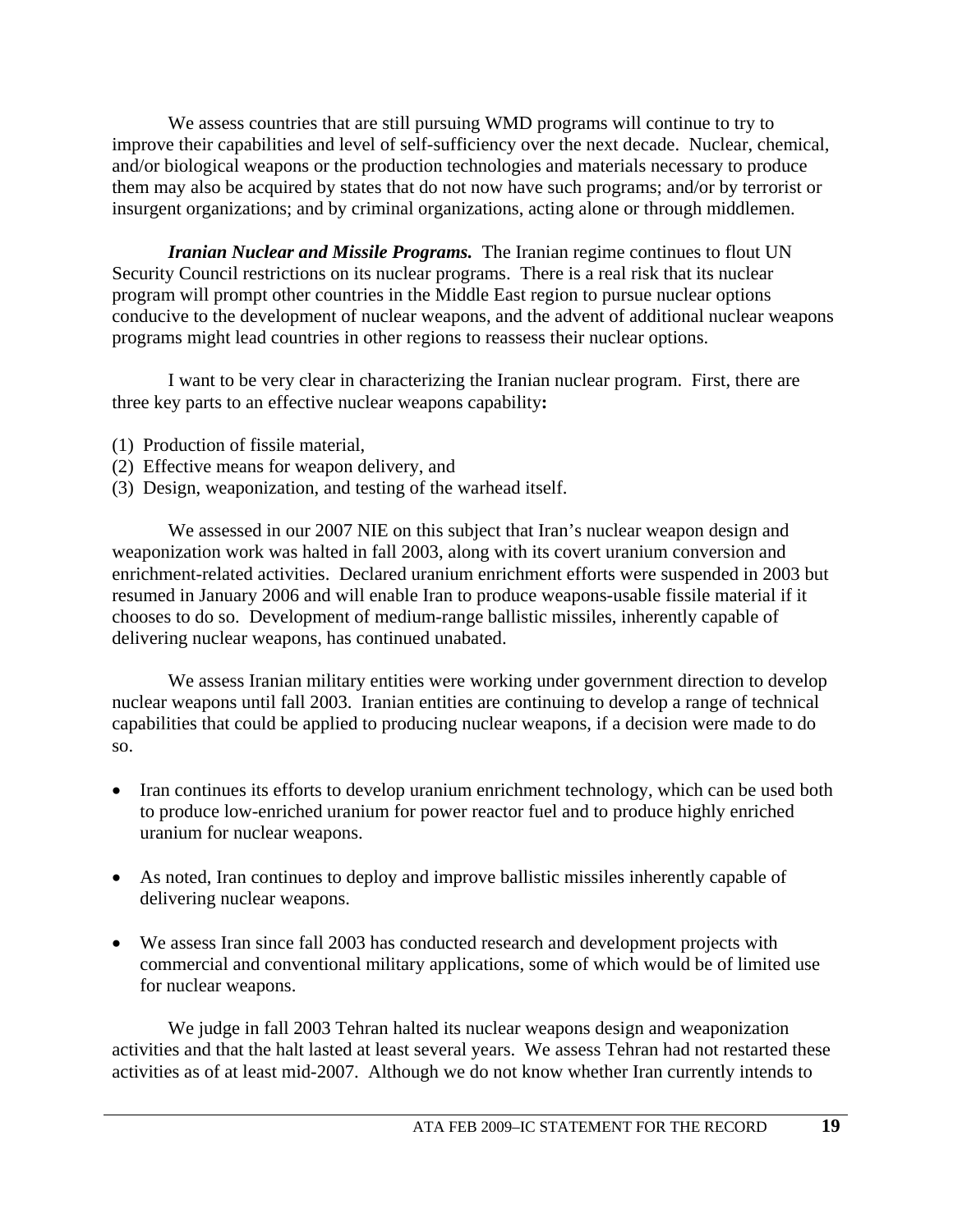develop nuclear weapons, we assess Tehran at a minimum is keeping open the option to develop them.

We judge the halt was directed primarily in response to increasing international scrutiny and pressure resulting from exposure of Iran's previously undeclared nuclear work. This indicates Iran may be more susceptible to influence on the issue than we had judged in the 2005 National Intelligence Estimate.

We do not have sufficient intelligence reporting to judge confidently whether Tehran is willing to maintain indefinitely the halt of its previously enumerated nuclear weapons-related activities while it weighs its options, or whether it will or already has set specific deadlines or criteria that will prompt it to restart those activities. We assess Iran has the scientific, technical, and industrial capacity eventually to produce nuclear weapons. In our judgment, only an Iranian political decision to abandon a nuclear weapons objective would plausibly keep Iran from eventually producing nuclear weapons—and such a decision is inherently reversible. I reiterate that two activities of the three relevant to a nuclear weapons capability continue: development of uranium enrichment technology that will enable production of fissile material, if Iran chooses to do so, and development of nuclear-capable ballistic missile systems.

We assess convincing the Iranian leadership to forgo the eventual development of nuclear weapons will be difficult given the linkage many within the leadership see between nuclear weapons and Iran's key national security and foreign policy objectives, and given Iran's considerable effort from at least the late 1980s to 2003 to develop such weapons. Our analysis suggests that some combination of threats of intensified international scrutiny and pressures, along with opportunities for Iran to achieve its security and goals might—if perceived by Iran's leaders as credible—prompt Tehran to extend the halt to the above nuclear weapons-related activities. It is difficult to specify what such a combination might be.

We continue to assess Iran does not currently have a nuclear weapon. We continue to assess Iran probably has imported at least some weapons-usable fissile material but still judge it has not obtained enough for a nuclear weapon. We cannot rule out that Iran has acquired from abroad or will acquire in the future a nuclear weapon or enough fissile material for a weapon. Barring such acquisitions, if Iran wants to have nuclear weapons it would need to produce sufficient amounts of fissile material indigenously. We judge it has not yet done so.

Iran made significant progress in 2007 and 2008 installing and operating centrifuges at its main centrifuge enrichment plant, Natanz. We judge Iran probably would be technically capable of producing enough highly enriched uranium (HEU) for a weapon sometime during the 2010- 2015 time frame. INR judges Iran is unlikely to achieve this capability before 2013 because of foreseeable technical and programmatic problems.

*Iranian Missile Threat.* Beyond its WMD potential, Iranian conventional military power threatens Persian Gulf states and challenges US interests.Iran is enhancing its ability to project its military power, primarily with ballistic missiles and naval power, with the goal of dominating the Gulf region and deterring potential adversaries. It seeks a capacity to disrupt the operations and reinforcement of US forces based in the region, potentially intimidating regional allies into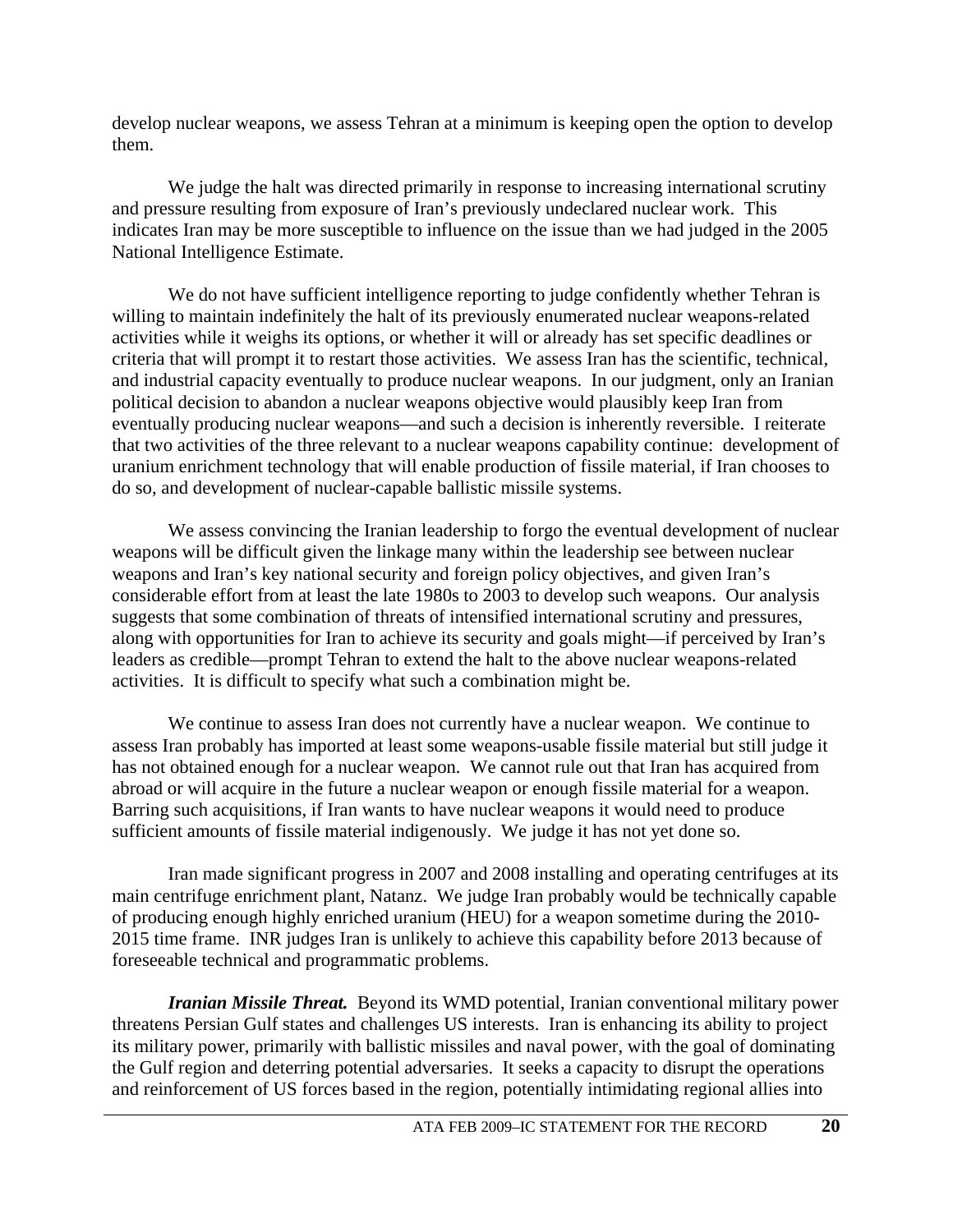withholding support for US policy, and raising the political, financial, and human costs to the United States and our allies of our presence.

• Iran's growing inventory of ballistic missiles—it already has the largest inventory in the Middle East—and its acquisition of anti-ship cruise missiles provide capabilities to enhance its power projection. Tehran views its conventionally armed missiles as an integral part of its strategy to deter and if necessary retaliate against forces in the region, including US forces. Its ballistic missiles are inherently capable of delivering WMD and if so armed would fit into this same strategy.

*The Terrorist CBRN Threat.* Over the coming years, we will continue to face a substantial threat, including in the US Homeland, from terrorists attempting to acquire biological, chemical, and possibly nuclear weapons and use them to conduct large-scale attacks. Conventional weapons and explosives will continue to be the most often used instruments of destruction in terrorist attacks; however, terrorists who are determined to develop CBRN capabilities will have increasing opportunities to do so, owing to the spread of relevant technological knowledge and the ability to work with CBRN materials and designs in safehavens.

• Most terrorist groups that have shown some interest, intent, or capability to conduct CBRN attacks have pursued only limited, technically simple approaches that have not yet caused large numbers of casualties.

In particular, we assess the terrorist use of biological agents represents a growing threat as the barriers to obtaining many suitable starter cultures are eroding and open source technical literature and basic laboratory equipment can facilitate production. Terrorist chemical attacks also represent a substantial threat. Small-scale chemical attacks using industrial toxins have been the most frequent type of CBRN attack to date. The chlorine attacks in Iraq from October 2006 through the summer of 2007 highlighted terrorist interest in using commercial and easily available toxic industrial chemicals as weapons.

Al-Qa'ida is the terrorist group that historically has sought the broadest range of CBRN attack capabilities, and we assess that it would use any CBRN capability it acquires in an anti-US attack, preferably against the Homeland. There also is a threat of biological or chemical attacks in the US Homeland by lone individuals.

# **Rising Asia**

As the terrorism and proliferation threats persist across the "arc of instability," East and South Asia are poised to become the long-term power center of the world. China and India are restoring the positions they held in the eighteenth century when China produced approximately 30 percent and India 15 percent of the world's wealth. These two countries are likely to surpass the GDP of all other economies except the United States and Japan by 2025, although the current financial crisis may somewhat slow the momentum. Japan remains the second largest global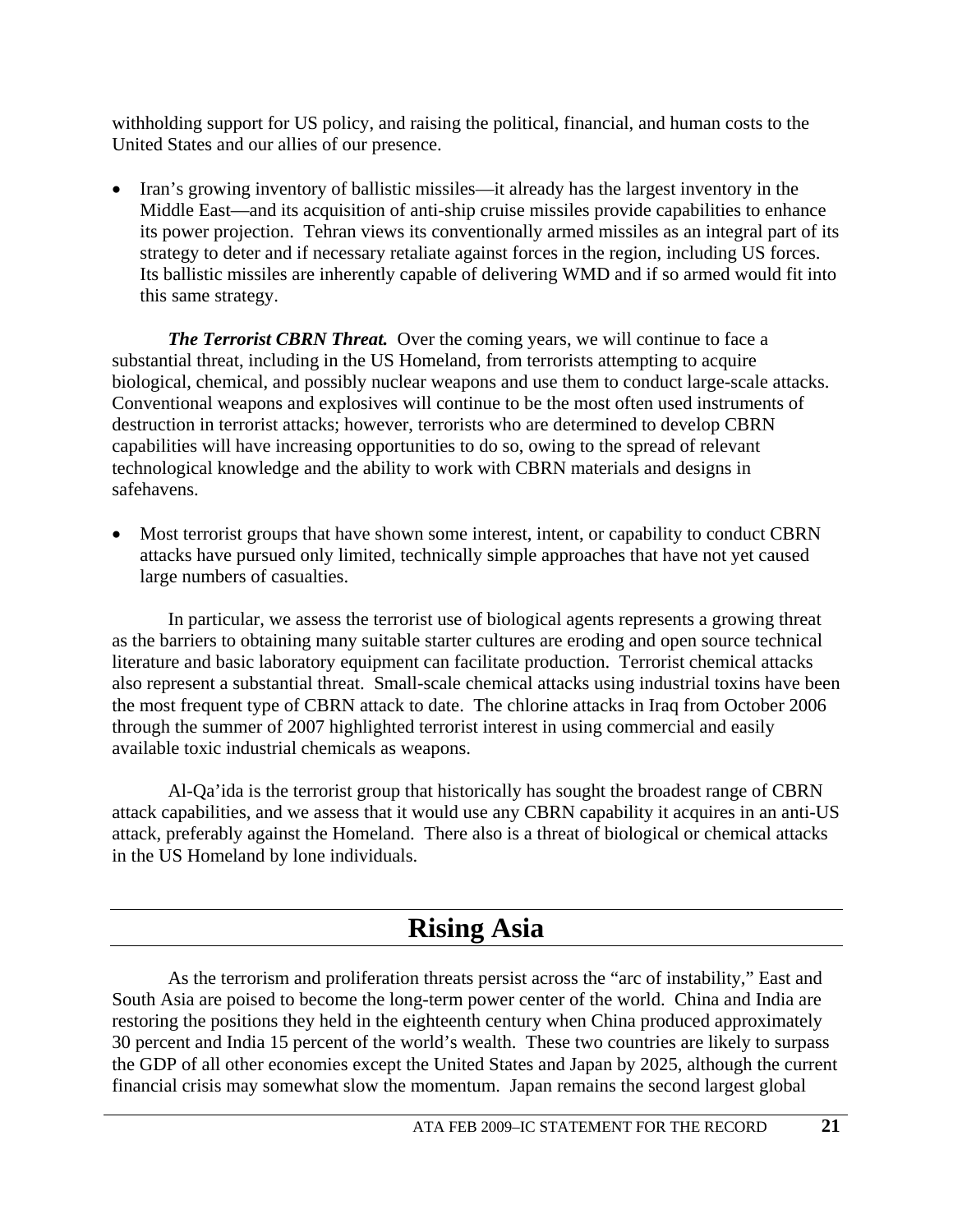economy and a strong US ally in the region, but the global economic slowdown is exacting a heavy toll on Japan's economy. To realize its aspirations to play increased regional and global roles will require strong leadership and politically difficult decisions. All together—Japan, the "tiger" economies like South Korea and Taiwan as well as the rising giants of China and India point to the "rise of Asia" as a defining characteristic of the  $21<sup>st</sup>$  century. China's reemergence as a major power with global impact is especially affecting the regional balance of power.

As in the Middle East, the United States has strong relationships in East Asia—a network of alliances with Japan, South Korea, the Philippines, Thailand, and Australia, and close partnerships with other countries—and a longstanding forward military presence. Countries in the region look to the United States for leadership and for ways to encourage China to become a constructive and responsible player in the regional and global communities. Although China will have ample opportunity to play a positive role, it also poses a potential challenge if it chooses to use its growing power and influence in ways counter to US or broader international interests.

#### **China's Transformation**

China is thirty years into a fundamental transformation that will take many more decades to complete. Although there have been moments when the government's effort to maintain control seemed on the verge of failure—notably the crisis on Tiananmen Square in 1989—the government has been remarkably successful in guiding reform. China has avoided the fate of most other socialist countries, suffering neither the economic and political collapse of the Soviet Union nor the stagnation of Cuba and North Korea.

We judge China's international behavior is driven by a combination of domestic priorities, primarily maintaining economic prosperity and domestic stability, and a longstanding ambition to see China play the role of a great power in East Asia and globally. Chinese leaders view preserving domestic stability as one of their most important internal security challenges. Their greatest concerns are separatist unrest and the possibility that local protests could merge into a coordinated national movement demanding fundamental political reforms or an end to Party rule. Security forces move quickly and sometimes forcefully to end demonstrations. The March 2008 protests in Tibet highlighted the danger of separatist unrest and prompted Beijing to deploy paramilitary and military assets to end the demonstrations.

These same domestic priorities are central to Chinese foreign policy. China's desire to secure access to the markets, commodities, and energy supplies needed to sustain domestic economic growth significantly influences its foreign engagement. Chinese diplomacy seeks to maintain favorable relations with other major powers, particularly the US, which Beijing perceives as vital to China's economic success and to achieving its other strategic objectives. But Beijing is also seeking to build its global image and influence in order to advance its broader interests and to resist what it perceives as external challenges to those interests or to China's security and territorial integrity.

Taiwan as an area of tension in US-China relations has substantially relaxed since the 2008 election of Ma Ying-jeou. The new Taiwanese President inaugurated in May has resumed dialogue with Beijing after a nine-year hiatus, and leaders on both sides of the Taiwan Strait are now cautiously optimistic that a new period of less confrontational relations has begun. Many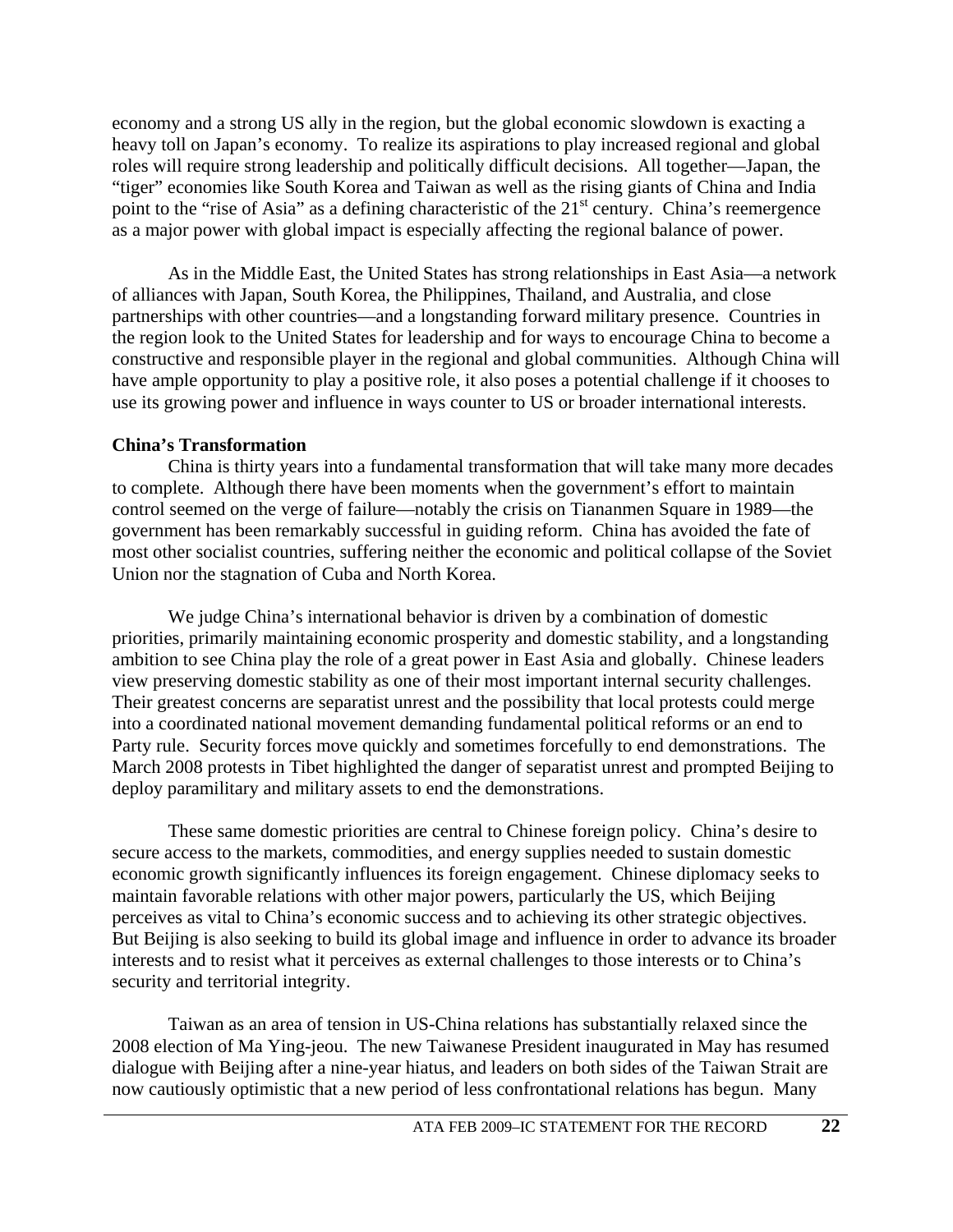outstanding challenges remain, however, and the two sides eventually will need to confront issues such as Taiwan's participation in international organizations. Beijing has not renounced the use of force against the island, and China's leaders see maintaining the goal of unification as vital to regime legitimacy.

#### **PLA Modernization**

Preparations for a possible Taiwan conflict continue to drive the modernization goals of the People's Liberation Army (PLA) and the Chinese defense-industrial complex. It will likely remain the primary factor as long as the Taiwan situation is unresolved.

At the same time, we judge that China over the past several years has begun a substantially new phase in its military development by beginning to articulate roles and missions for the PLA that go well beyond China's immediate territorial interests.

- For example, China's leaders may decide to contribute combat forces to peace keeping operations, in addition to expanding the current level of command and logistic support.
- China's national security interests are broadening. This will likely lead China to attempt to develop at least a limited naval power projection capability extending beyond the South China Sea. This already has been reflected in Beijing's decision in December to participate in anti-piracy operations off the coast of Somalia.

*Missile Capability.* China continues to develop and field conventional theater-range ballistic and cruise missile capabilities that can reach US forces and regional bases throughout the Western Pacific and Asia, including Guam. China also is developing conventionally armed short- and medium-range ballistic missiles with terminally guided maneuverable warheads that could be used to attack US naval forces and airbases. In addition, counter-command, control, and sensor systems, to include communications satellite jammers, are among Beijing's highest military priorities.

*Counterspace Systems.* China continues to pursue a long-term program to develop a capability to disrupt and damage critical foreign space systems. Counterspace systems, including antisatellite (ASAT) weapons, also rank among the country's highest military priorities.

*Nuclear Capability.* On the nuclear side, we judge Beijing seeks to modernize China's strategic forces in order to address concerns about the survivability of those systems in the face of foreign, particularly US, advances in strategic reconnaissance, precision strike, and missile defenses. We assess China's nuclear capabilities will increase over the next ten years.

#### **Indian Pragmatism**

Like China, India's expanding economy will lead New Delhi to pursue new trade partners, gain access to vital energy markets, and generate the other resources required to sustain rapid economic growth. To sustain rapid growth, Indian governments also must maintain the political support for economic reforms needed to drive the expanding economy.

On the global stage, Indian leaders will continue to follow an independent course characterized by economic and political pragmatism. New Delhi will not automatically support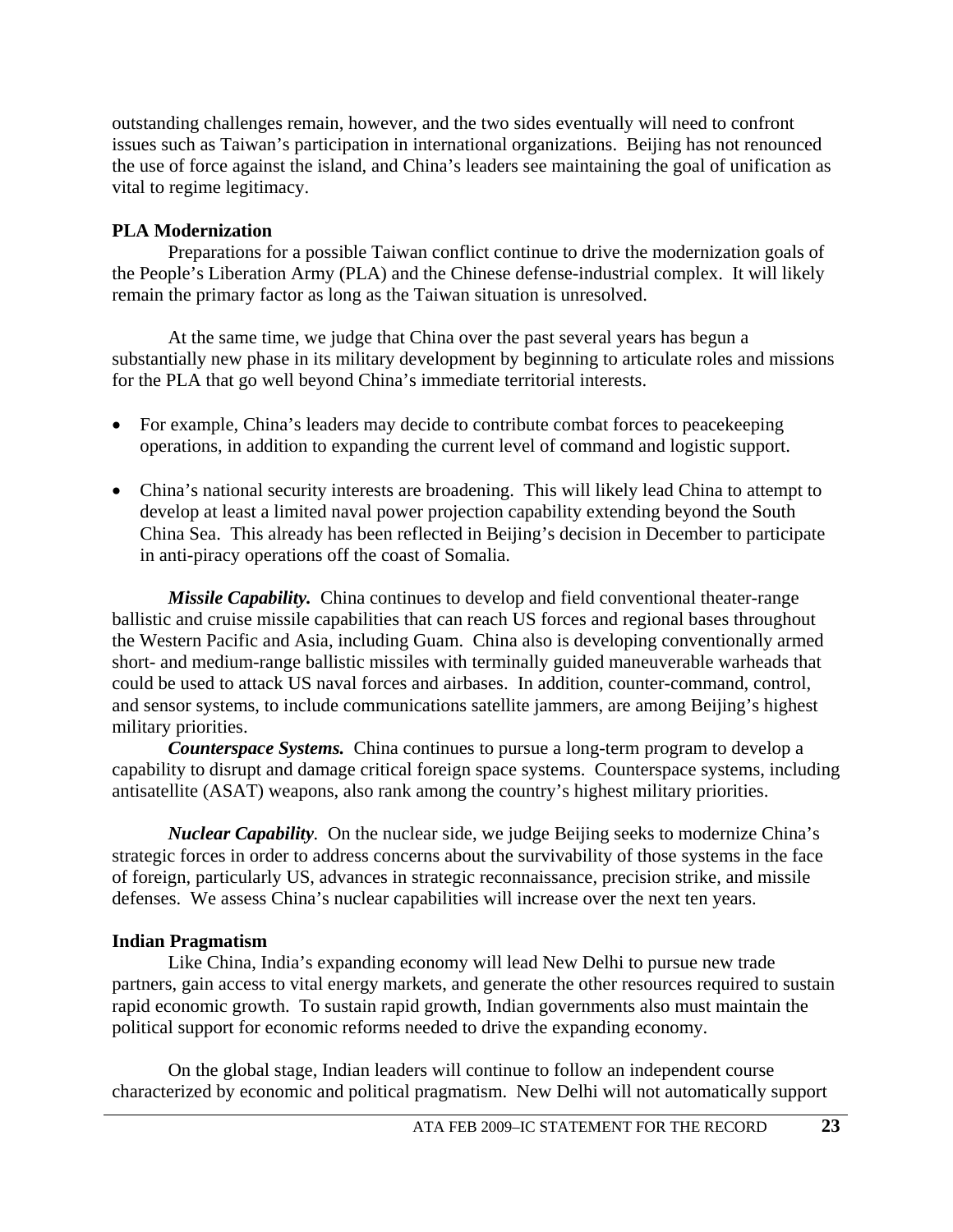or oppose positions favored by the United States or any other major power. Nonetheless, good relations with the United States will be essential for India to realize its global ambitions. Indian leaders will seek benefits from American influence, trade, and technology. Strong ties to Washington also will give India more confidence in dealing with China and in mitigating the dangers posed by its long-time adversary, Pakistan. However, Indian leaders often will adopt positions contrary to those favored by Washington. India will be concerned about China during the coming decade because of Beijing's political and economic power and its ability to project military force regionally, but Indian leaders will strive to avoid confrontation with China.

*Indian-Pakistan Relations.* Within South Asia, one of the world's least integrated regions, India will strive to manage tensions with Pakistan, transnational terrorism, and spillover from instability in small neighboring states. Determined efforts by Indian and Pakistani leaders to improve relations through the so-called Composite Dialogue over the last four years could unravel unless Islamabad takes sustained, concrete, meaningful steps to allay Indian concerns about Islamabad's support to anti-Indian militant groups. This is the case particularly in light of the November 2008 terrorist attack in Mumbai. The attack has convinced many Indians that Pakistani military leaders, in an effort to undercut India's emerging international stature, now favor a strategy of allowing Pakistan-based groups to attack targets that symbolize New Delhi's growing prominence on the global stage or that could undermine India's prominence by provoking religious violence in the country. In the absence of a military response against Islamabad, the Indian public will look for visible signs that Pakistan is actively working to punish those involved and eliminate its domestic terrorist organizations. Pakistan-based groups could carry out additional attacks against India and run the risk of provoking an India-Pakistan conflict. In addition, India, which has endured a series of major terrorist attacks without major military response since 2003, is under domestic pressure to make rapid and significant improvements in its counterterrorism capabilities.

India also will look for ways to safeguard its interests in light of the concluding civil war in Sri Lanka and political uncertainty in Bangladesh and Nepal, which have experienced dramatic transformations in government during the past year. New Delhi generally will be supportive of democratic forces in its smaller neighbors, while also being sensitive to the opinions of the Tamil and Bengali communities within India.

#### **North Korea's Nuclear Ambitions**

In addition to a possible India-Pakistan conflict, Pyongyang's nuclear ambitions and proliferation behavior threaten to destabilize East Asia. The North's October 2006 nuclear test is consistent with our longstanding assessment that it had produced a nuclear device. Prior to the test, we assessed that North Korea produced enough plutonium for at least a half dozen nuclear weapons. The IC continues to assess North Korea has pursued a uranium enrichment capability in the past. Some in the Intelligence Community have increasing concerns that North Korea has an ongoing covert uranium enrichment program.

Pyongyang probably views its nuclear weapons as being more for deterrence, international prestige, and coercive diplomacy than for warfighting and would consider using nuclear weapons only under certain narrow circumstances. We also assess Pyongyang probably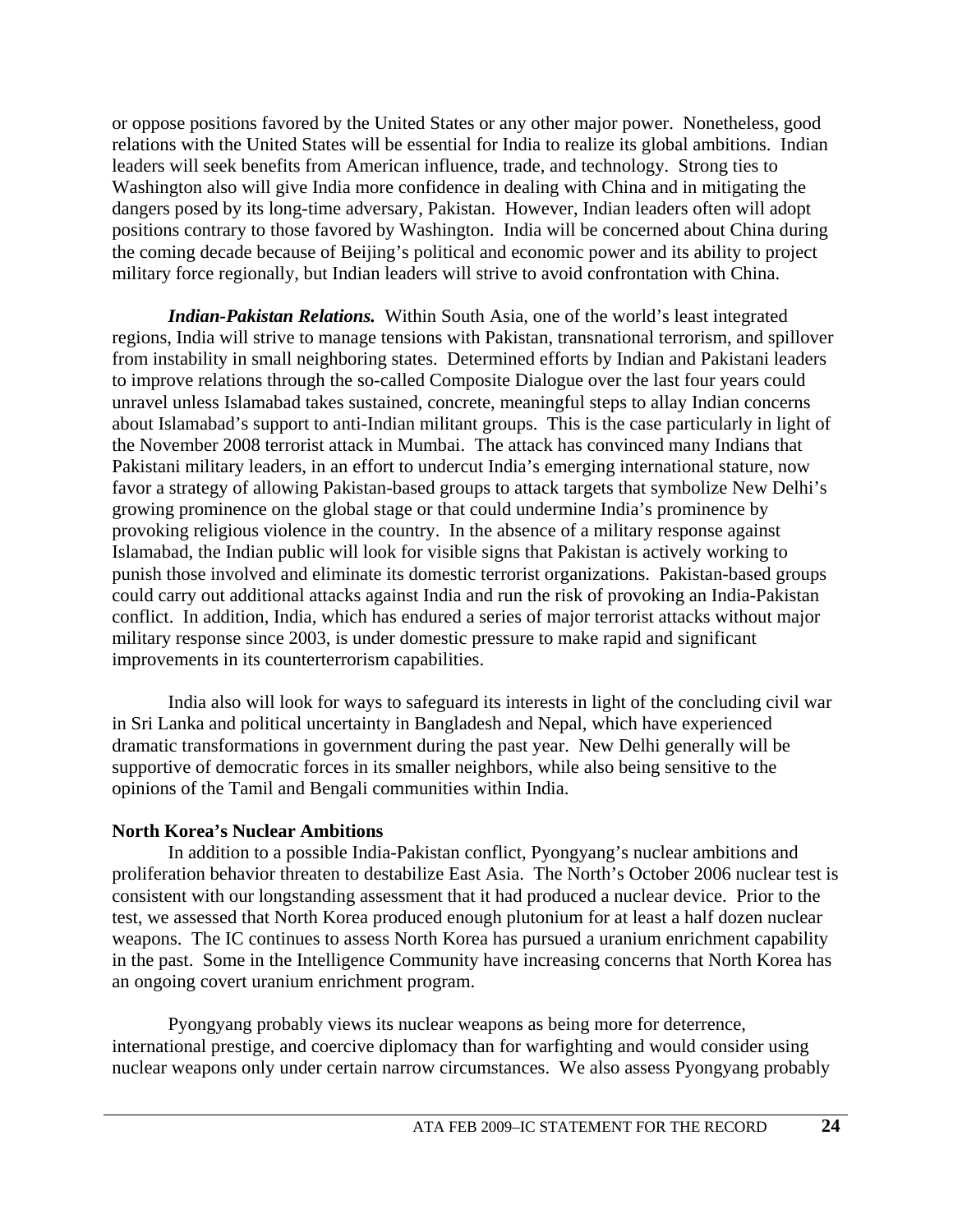would not attempt to use nuclear weapons against US forces or territory unless it perceived the regime to be on the verge of military defeat and risked an irretrievable loss of control.

Progress was made, albeit painstakingly, last year in Six Party Talks; the DPRK has shut down three core facilities at Yongbyon and has completed eight of the eleven disablement steps. However, much work remains. At the latest round of talks held in December in Beijing, the DPRK refused to agree to a Six Party verification protocol needed to verify the completeness and correctness of its nuclear declaration. Since then, Pyongyang has issued hardline statements suggesting further challenges to denuclearization.

On the proliferation side, North Korea has sold ballistic missiles and associated materials to several Middle Eastern countries, including Iran, and, in our assessment, assisted Syria with the construction of a nuclear reactor. We remain concerned North Korea could again export nuclear technology. In the October 3 Second Phase Actions agreement, the DPRK reaffirmed its commitment not to transfer nuclear materials, technology, or know-how. We assess Pyongyang is less likely to risk selling nuclear weapons or weapons-quantities of fissile material than nuclear technology or less sensitive equipment to other countries or non-state actors, in part because it needs its limited fissile material for its own deterrent. Pyongyang probably also perceives that it would risk a regime-ending military confrontation with the United States if the nuclear material was used by another country or group in a nuclear strike or terrorist attacks and the United States could trace the material back to North Korea. It is possible, however, that the North might find a nuclear weapons or fissile material transfer more appealing if its own stockpile grows larger and/or it faces an extreme economic crisis where the potentially huge revenue from such a sale could help the country survive.

We assess that poor economic conditions are fueling systemic vulnerability within North Korea. Public statements by the regime emphasize the need for adequate food supplies. A relatively good fall harvest in 2008, combined with the delivery of substantial US food aid— 500,000 tons of grain have been promised and about one-third of this has been delivered probably will prevent deterioration in the food security situation during the next few months. However, we assess North Korea is still failing to come to grips with the economic downturn that began in the early 1990s and that prospects for economic recovery remain slight. In addition to food, shortages in fertilizer and energy continue to plague the economy. Investment spending appears is negligible, trade remains weak, and we see little progress toward economic reforms. Pyongyang has long been in default on a relatively large foreign debt and we assess that badly needed foreign investment will not take place unless the North comes to terms with its international creditors and conforms to internationally accepted trade and financial norms, badly needed foreign investment will not take place.

• Pyongyang's strategic posture is not helping its economy. Trade with Japan has fallen precipitously since the nuclear and missile tests of 2006, and, while commercial trade with South Korea rose in 2008, South Korean aid and tourism to the North declined due to increased North-South tensions.

Despite this poor economic performance and the many privations of the North Korean public, we see no organized opposition to Kim Jong Il's rule and only occasional incidents of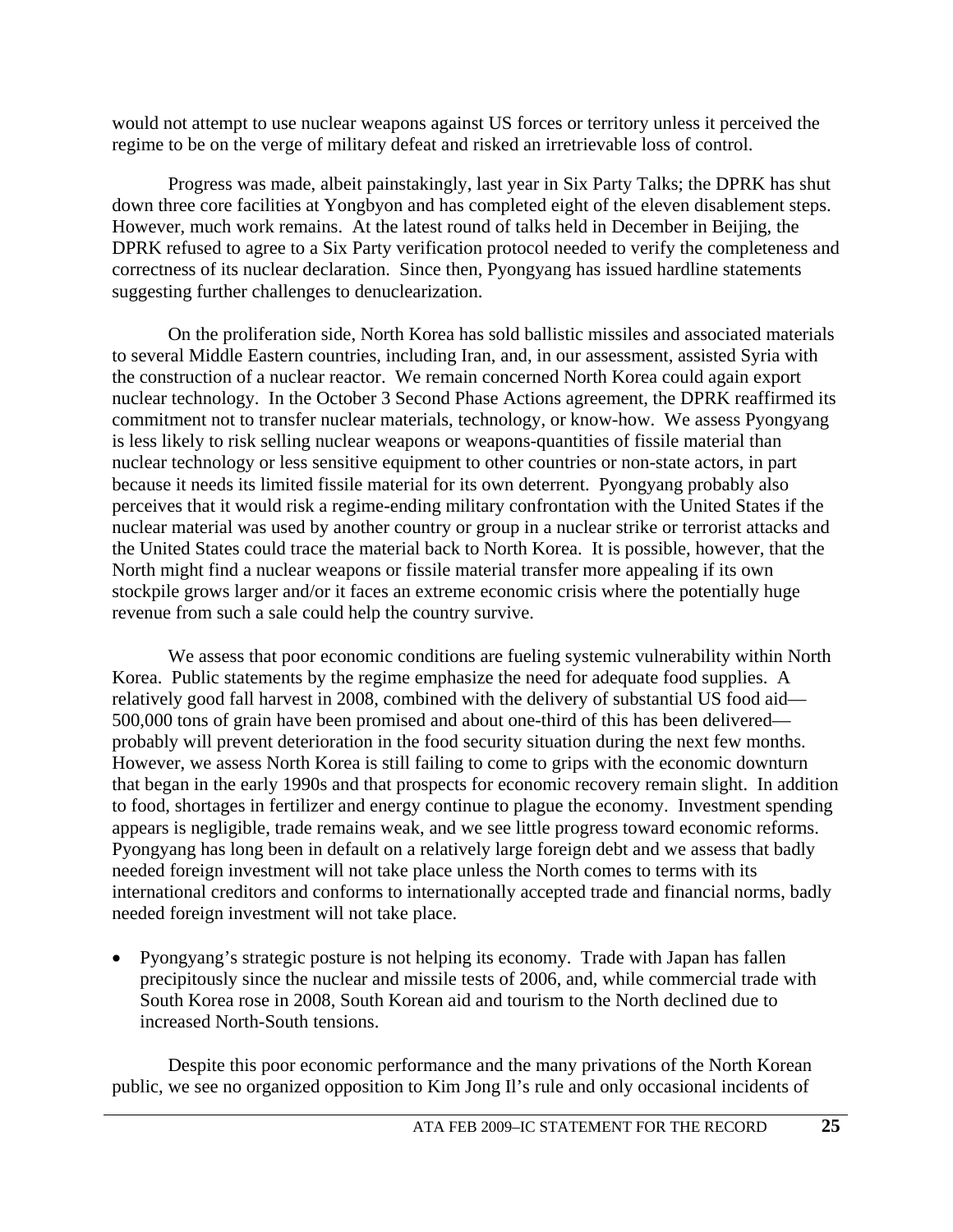social disorder. Kim probably suffered a stroke in August that incapacitated him for several weeks, hindering his ability to operate as actively as he did before the stroke. However, his recent public activities suggest his health has improved significantly, and we assess he is making key decisions. The state's control apparatus by all accounts remains strong, sustaining the dismal condition of human rights in North Korea.

## **Growing Challenges in Russia and Eurasia**

Russian challenges to US interests now spring more from Moscow's perceived strengths than from the state weaknesses characteristic of the 1990s. US involvement in Iraq and Afghanistan and general anti-Americanism have created openings for Russia to build alternative arrangements to the US-led international political and economic institutional order. Russia is actively cultivating relations with regional powers, including China, Iran, and Venezuela to increase its ability to influence events. Moscow also is trying to maintain control over energy supply and transportation networks to Europe to East Asia, and protect and further enhance its market share in Europe through new bilateral energy partnerships and organizing a gas cartel with other major exporters. Russia appears to believe the continued heavy dependence of European countries and former Soviet states on Russia's state gas monopoly, Gazprom, provides Moscow with political and economic leverage.

Russia continues to rely on its nuclear deterrent and retaliatory capability to counter the perceived threat from the United States and NATO. Moscow for the past several years has also been strengthening its conventional military force to make it a credible foreign policy instrument, both to signal its political resurgence and to assert its dominance over neighboring states, like Georgia. Moscow has actively engaged in foreign military cooperation with countries such as China and Venezuela, in part to remind the United States and others of Russia's global military relevance. Despite persistent challenges, including a long-term decline in the numbers and quality of recruits and difficulties in keeping pace with the demands of weapons modernization, the Russian military defeated the Georgian military last August.

Russian leaders recently have spoken positively about the possibilities for change in the US-Russia dynamic, but issues such as NATO enlargement, the conflict over Georgia's separatist regions, and Missile Defense will continue to pose difficulties for the relationship and underscore the challenges of finding ways to engage with Russia. Even as it seeks to negotiate a robust post-START agreement, Moscow consistently stresses that the accession to NATO of Georgia and Ukraine would put existing arms control regimes and negotiations at risk and could prompt Russian military countermeasures as well as increased pressure against Tbilisi and Kyiv. Russia's strong engagement with countries like Iran and Syria, including advanced weapons sales, also has implications for US nonproliferation interests.

#### **Eurasia/Caucasus/Central Asia**

Six months after the fighting between Russia and Georgia over Abkhazia and South Ossetia last August, the separatist regions remain potential flashpoints. Moscow's expanded military presence in and political-economic ties to these regions, along with continuing violence increase the risk of provocation, overreaction, or miscalculation leading to a resumption of fighting. Although the political situation in Georgia has stabilized, President Saakashvili faces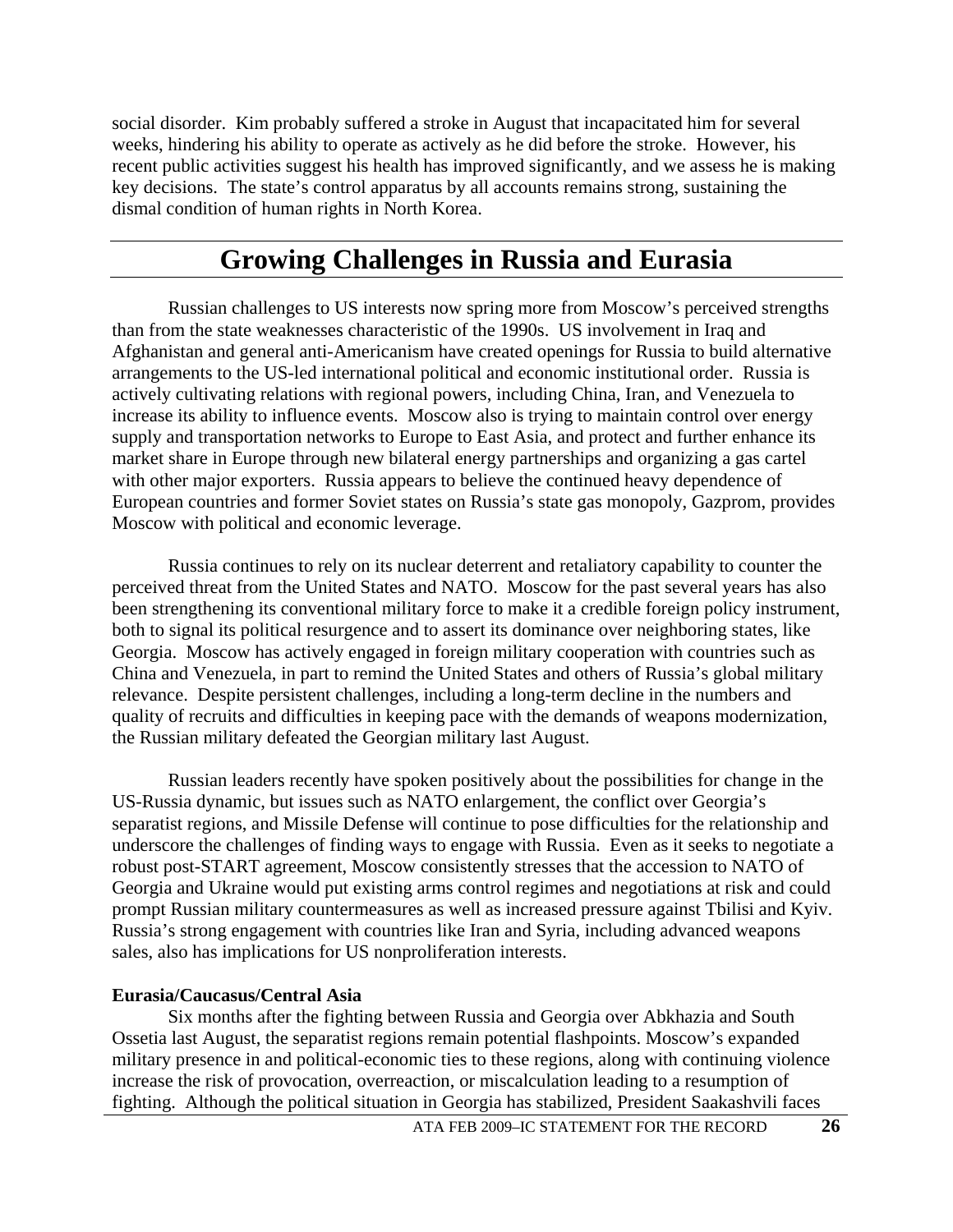increasing criticism from the domestic opposition, and his reaction to that will either enhance or set back Georgia's democratic development.

The continued difficulty of bridging fundamental differences between Azerbaijan and Armenia over Nagorno-Karabakh will also keep tensions high in the Caucasus. Azerbaijan fears isolation in the wake of Kosovo's independence, Russia's recognition of South Ossetia and Abkhazia, and signs of improved Armenian-Turkish relations. Armenia is concerned about Baku's military buildup and does not want to become dependent on Russia. Both countries face the dual challenges of overcoming inertia in democratic reforms and battling endemic corruption in the face of an economic downturn.

An increasingly assertive Russia and the fallout from the global financial crisis will combine to amplify the challenges facing Ukraine as it heads for a presidential election in Winter 2009-2010. Ukraine has moved toward democracy and Western integration despite numerous political tests since independence. Progress will be difficult because of weak political institutions, ongoing conflicts with Russia over gas pricing and contracts and the new exigencies of the global financial crisis, which has dramatically revealed the underlying weaknesses of the Ukrainian economy and potentially Ukraine's stability.

In Belarus, the Lukashenko regime appears willing to cooperate with Russian efforts to counter US missile defense plans with Prague and Warsaw. However, Russia's continuing efforts to control key Belarusian economic sectors could prompt Minsk to improve ties with the West to balance Moscow. Lukashenko maintains an authoritarian grip on power and could return to repressive measures if public discontent over the worsening economy turns to protest.

The five Central Asian states—Kazakhstan, Uzbekistan, Kyrgyzstan, Tajikistan, and Turkmenistan—with their highly-personalized politics, weak institutions, and growing inequalities are ill-equipped to deal with the challenges posed by Islamic violent extremism, poor economic development, and problems associated with energy water and food distribution. Energy helped make Kazakhstan a regional economic force, but any sustained decline in oil prices would affect revenues, could lead to societal discontent, and will derail the momentum for domestic reforms. Tajikistan and Kyrgyzstan have heavily depended on migrant worker remittances from both Russia and Kazakhstan for a significant portion of their gross domestic product—up to 45 percent in the case of Tajikistan—and will be severely affected by the financial crisis. Tajikistan, in particular, faces increased threats to internal stability from the loss of these critical revenue streams. Ultimately, these challenges to regional stability could threaten the security of critical US and NATO lines of communication to Afghanistan through Central Asia.

#### **The Balkans**

Events in the Balkans will again pose the greatest threat of instability in Europe in 2009, despite positive developments in the last year that included Kosovo's peaceful declaration of independence from Serbia, the election of pro-EU leaders in Serbia, and offers of NATO membership to Croatia and Albania. The principal challenges to stability will come from the unresolved political status of the Serb minority in Kosovo, particularly in northern Kosovo, and Bosnia-Herzegovina's (BiH) continuing uneasy inter-ethnic condominium.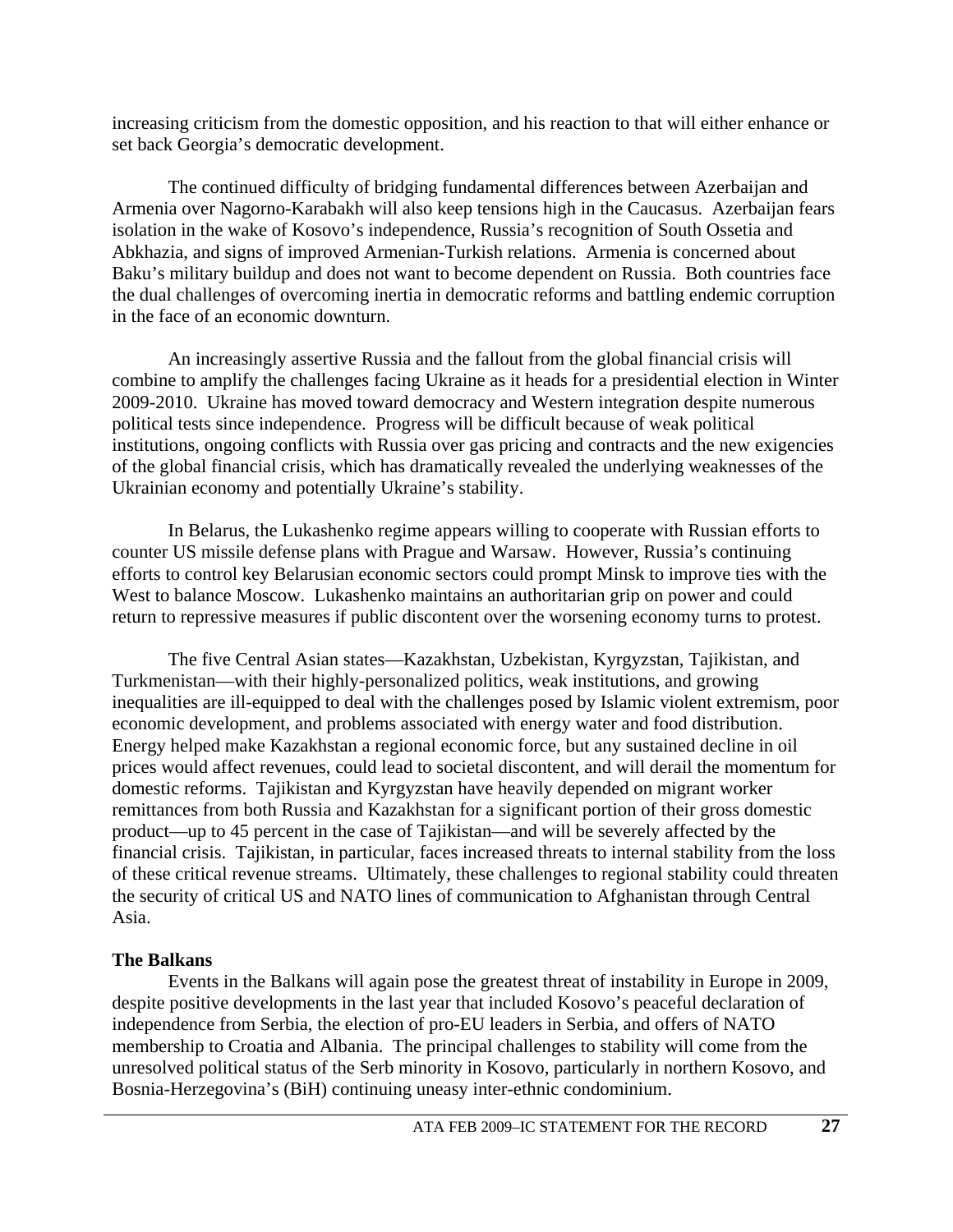More than 50 nations, including 22 of 27 EU members, have recognized the new state of **Kosovo**. In the coming years Pristina will depend on the international community for economic and development assistance and to ensure Kosovo's territorial integrity. Belgrade openly supports parallel Kosovo Serb institutions. It has used political and legal means to challenge and undermine Pristina's sovereignty and to limit the mandate of the EU's Rule of Law mission (EULEX) in Kosovo, which is meant to help Kosovo authorities build multi-ethnic police, judiciary, and customs systems. This has reinforced the de facto separation of Kosovo into an Albanian-majority south and a Serb-majority north and frustrated the Kosovo Albanians. Kosovo Force's (KFOR) presence will help deter widespread violence, however. **Serbia's** leaders espouse a European future, and President Tadic desires quick progress toward EU membership, but they are unwilling to abandon Belgrade's stake in Kosovo to achieve that end. Belgrade still looks for Moscow's diplomatic support on this issue and recently concluded a significant energy deal with Moscow, including sale of a majority stake in its state oil refinery.

**Bosnia's** future as a multi-ethnic state remains in doubt, although neither widespread violence nor a formal split is imminent. Ethnic agendas still dominate the political process, and wrangling among the three main ethnic groups over the past 18 months has stalled the process of building a central government capable of taking the country into NATO and the EU. Threats of secession by Bosnian Serb leaders and calls by some Bosniak leaders to eliminate the Bosnian Serb entity have increased inter-ethnic tensions to perhaps the highest level in years.

### **Testing Times for Latin America**

Latin American economies, following five consecutive years of solid performance, are feeling the repercussions from the global financial crisis. We expect the region's growth rate will fall substantially this year to about 1 percent from 4 percent for 2008. Exports from the region have averaged 20 percent growth for five years, but falling commodity prices and slowdowns in major industrial markets have sharply reduced export growth in the fourth quarter of 2008 and into 2009. Foreign direct investment flows through mid-year 2008 were on pace to reach the record level of \$110 billion in 2007, but are likely to have diminished in late 2008 and probably will continue to do so in 2009. Finally, after 10 years of worker remittances growing at an average annual rate of better than 15 percent, remittances grew just 7 percent in 2007 and grew only 1 to 2 percent in 2008.

Democracy in much of Latin American has established impressive roots over the past decade or so. In countries that comprise the bulk of the region's GDP and population—like Brazil, Chile, Colombia, Mexico, and Peru—pro-market policies have yielded important economic dividends that help fortify democratic gains.Brazil is becoming a leading regional power and, along with others like Argentina and Chile, is trying to promote greater South American integration

Developments in the last year, however, underscore the challenge that populist, oftenautocratic regimes still pose in the region. Venezuela attracts substantial, if declining, regional popular support, but its influence is likely to diminish as its economic problems mount. Cuba, though an economic basket case, can still influence the Latin American left because of its socalled "anti-imperialist" stance. Others like Bolivia, and to a lesser extent Argentina and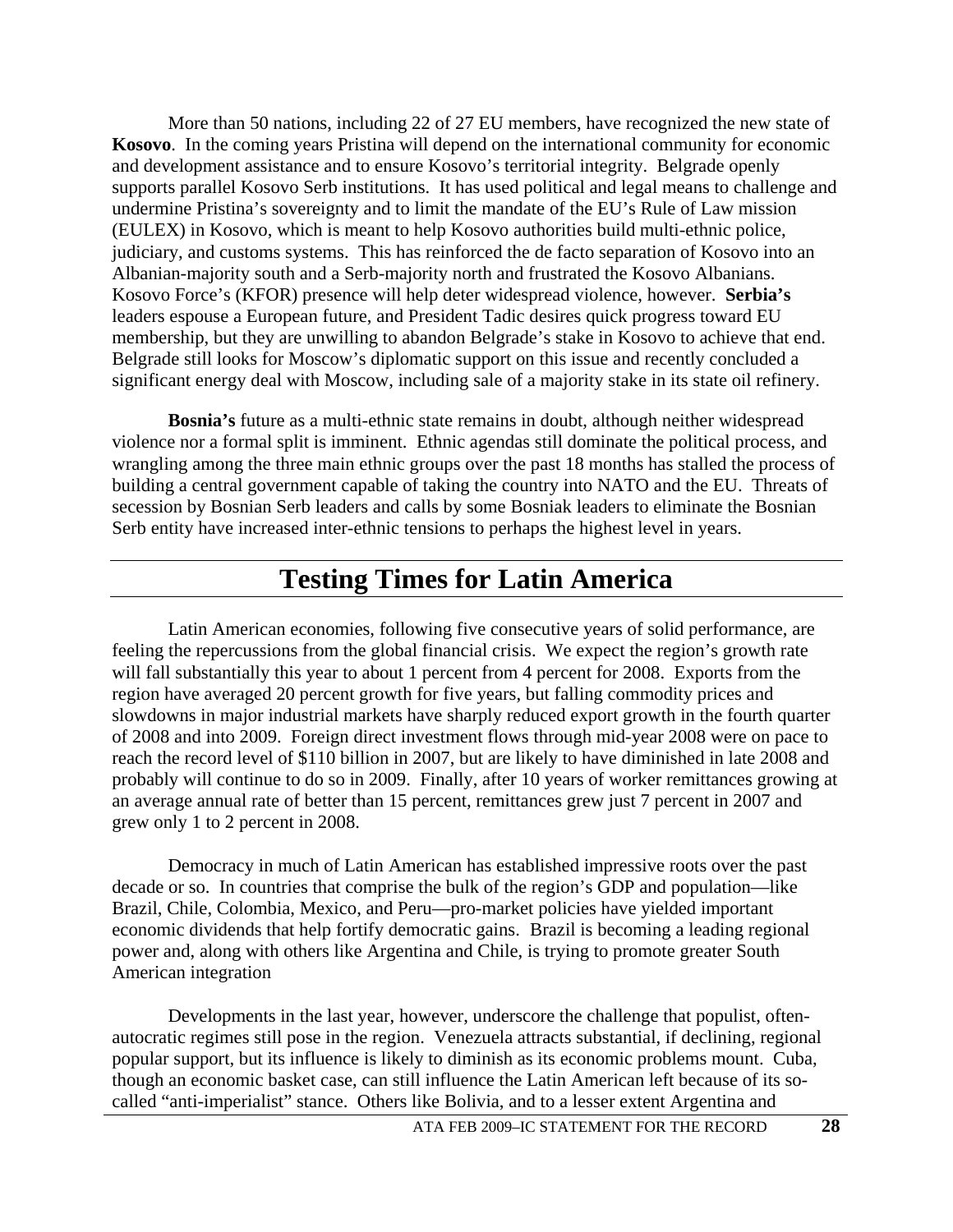Ecuador, have embraced populist policies and are likely to also lag behind. Some, such as Haiti, have become even poorer and still less governable. Basic law-and-order issues, to include rising violent crime and powerful drug trafficking organizations also confront key hemispheric nations, as do uneven governance and institution-building efforts and performance in confronting chronic corruption. To maintain our political and economic influence in the region, the United States will be called upon to help the region's governments address their growing security problems and to deliver greater market access. Our use of bilateral trade agreements, and foreign aid through the Millennium Challenge Account to less developed countries, helps cement sound economic policies and more effective governance.

As in Africa (see below), China has increased its outreach to Latin America in recent years, primarily in pursuit of access to markets and resources to fuel its economic development and growth. This is boosting Chinese economic and diplomatic influence in the region, and generating questions about Beijing's long-term intention in the developing world—potentially as an alternative development model. Beijing's military engagement in the region—while secondary to its economic and political engagement efforts—also facilitates access to strategic natural resources. People's Liberation Army outreach activities in Latin America have included high-level strategic dialogue, personnel exchanges, and sales of weapons and equipment. Nonetheless, Beijing has made few arms sales to the region, outside of Venezuela, nor developed significant military-to-military ties with any countries. For its part, Tehran has made some progress over the last few years in improving commercial ties and establishing embassies and cultural centers in Latin America, with an aim to reducing Iran's international isolation. Hizballah has long maintained a presence in the tri-border region between Argentina, Brazil and Paraguay, a notorious region for narcotics and arms trafficking.

#### **Mexico**

Mexico's sound fiscal and monetary policies will probably provide some insulation from the current global economic volatility. With 80 percent of its exports destined for US consumers and low international oil prices, however, Mexico would take a strong hit from a prolonged US recession. Mexico's Finance Secretariat cut growth estimates for 2008 to 1.5 percent, and Finance Minister Carstens has openly acknowledged growth might contract by a percentage point this year. Mexico last experienced a fall in GDP in 2001. Unemployment late last year was almost 4.5 percent, up a point from 2007 and underemployment is even higher. Employment in the construction sector dropped more than 4 percent in the same time period, according to Mexico's National Statistics Institute.

The sharp economic downturn as yet shows no sign of hurting Mexico's debt posture or spurring northward migration. Mexico's National Statistics Institute late last year indicated that Mexican emigration had dropped 42 percent since 2006, probably due to the decreased demand for labor in the United States. That trend probably will lead to declines in remittances, the second largest source of foreign currency after oil exports, and increase pressure on the government to create jobs.

Mexico remains the most important conduit for illicit drugs reaching the United States. As much as 90 percent of that cocaine known to be directed toward the United States, and some Colombian heroin, eventually transits Mexico before entering the United States. Despite recent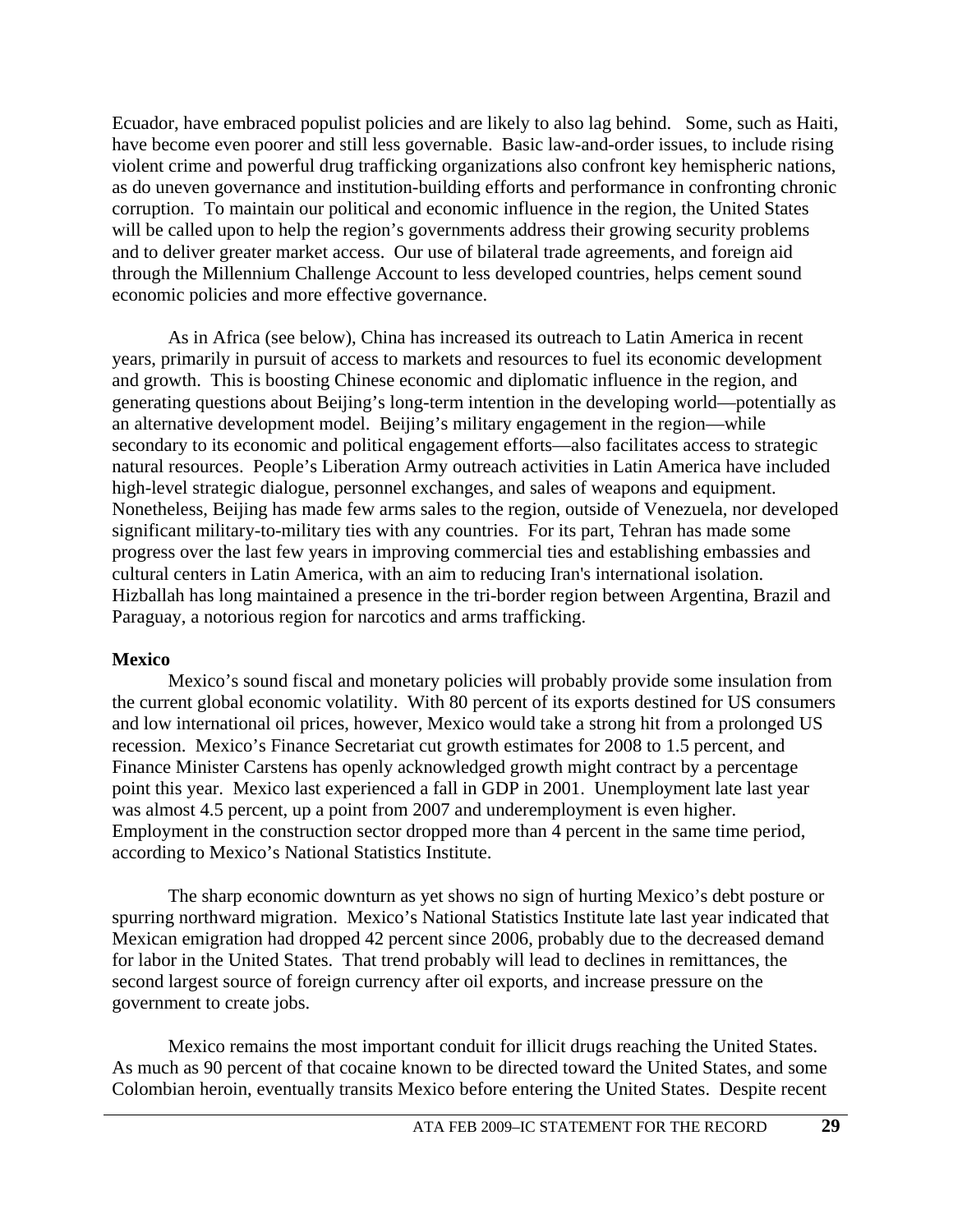successful efforts to counter precursor chemical diversion and drug trafficking, Mexico is the chief foreign supplier of methamphetamine and marijuana to the US market and produces most of the heroin consumed west of the Mississippi River. The corruptive influence and increasing violence of Mexican drug cartels, which are among the most powerful organized crime groups in the world, impede Mexico City's ability to govern parts of its territory and build effective democratic institutions.

Nearly 5,500 people—mostly cartel operatives and to a lesser degree local police—were murdered in 2008 in cartel-related violence, far exceeding the record of about 2,700 drug-related murders in 2007. Also, the cartels have shown their willingness and capacity to strike Mexican Government officials, its leadership, and the military. Nevertheless, sustained government pressure has disrupted established transnational cocaine supply chains, interfered with day-today cartel operations, and has started to fragment Mexico's powerful drug cartels. We assess that significantly more cocaine is diverting to Central America before moving into Mexico, a shift that, in our judgment, mitigates some risks drug traffickers faced in Mexico but that also complicates trafficking operations.

 As trafficking networks have come under increasing strain from President Calderon's counternarcotics efforts, elements of Mexico's most powerful cartels have become more aggressive.The assassination of the national police commissioner last May, the grenade attack in a crowded plaza in Michoacan State last September and the execution of Brigadier General marco Enrique Tello Quinonez this month indicate cartel elements are increasingly willing to kill high-level Mexican officials, retaliate against soldiers, and tolerate more collateral damage among civilians not directly involved in the drug trade.

Calderon has demonstrated his determination to address the problem of narcotics-related corruption at all levels of the government by launching Operation Cleanup. Most notably, this has led to the arrest of a former Deputy Attorney General and the head of Interpol in Mexico. In addition, Calderon won approval in November of the 2009 federal budget, which increased outlays in real terms to the Public Security Secretariat and the Attorney General's Office by 69 percent and 29 percent, respectively.

#### **Colombia**

President Uribe is committed to an all-out effort to defeat the Revolutionary Armed Forces of Colombia by the time his term ends in 2010. His public statements indicate he is determined to use Colombia's security forces to maintain the systematic military pressure that has kept the FARC on the run, caused the FARC to lose territory, and degraded FARC command and control. Among the major successes in 2008 were the deaths of key FARC leaders, including members of the ruling Secretariat, a continued high number of FARC desertions, and the 2 July rescue of 15 hostages, including three US citizens.

Despite these reverses, the FARC leadership has shown no signs it seeks to end hostilities or participate in serious peace talks. The group has a record of resilience, and its chances for surviving as a viable insurgent force over the next several years will be aided by a still-cohesive leadership structure, substantial drug revenues, and cross-border sanctuaries in Venezuela and Ecuador.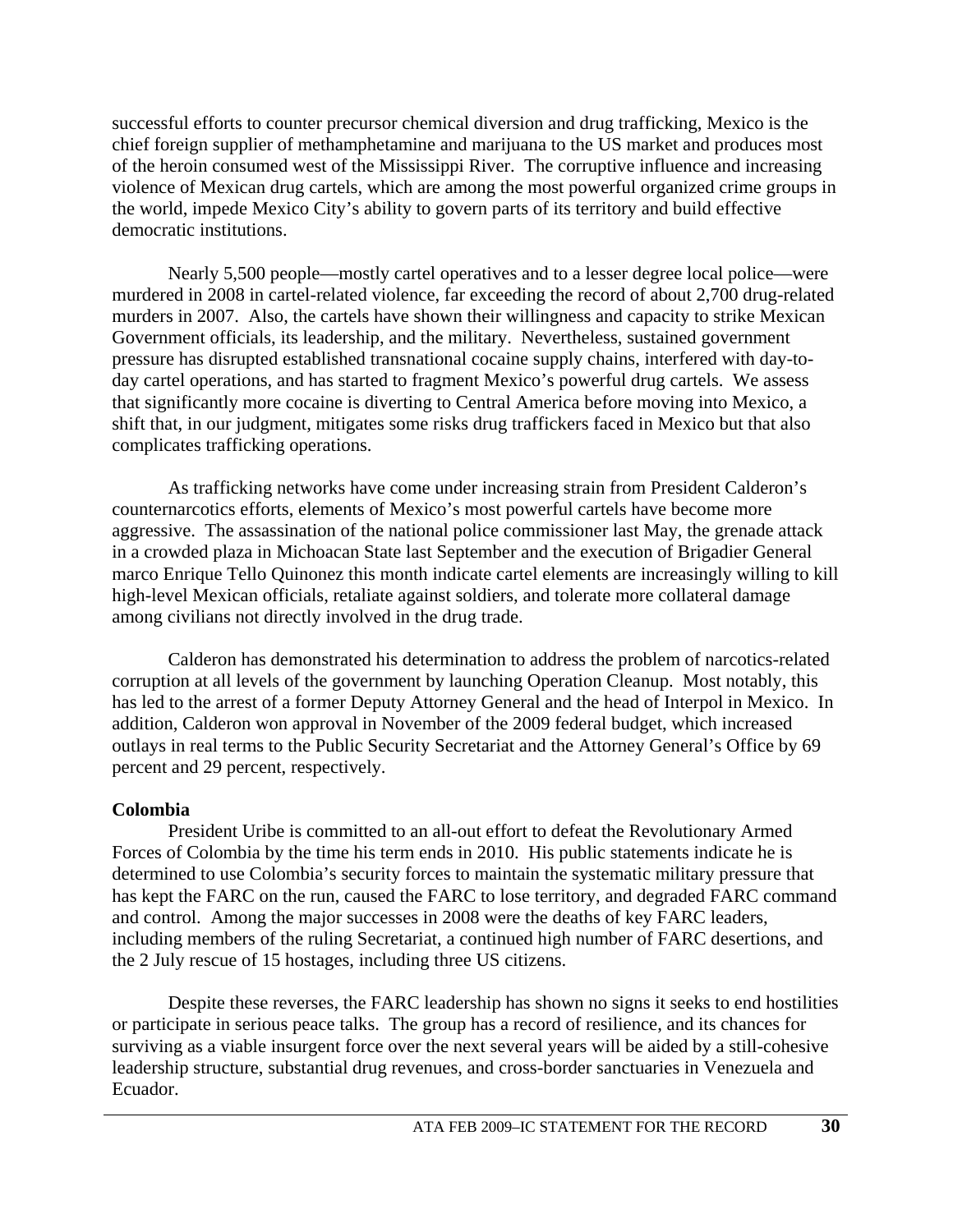Although the FARC is unlikely to make a sustained comeback, it will still be able to conduct small-scale guerrilla and terrorist attacks nationwide. Official and nonofficial US citizens remain at risk.

The government's successes have contributed to a dramatic drop in crime, terrorist acts, massacres, and kidnappings. Bogota has made progress on providing better protection for labor unionists and instituting policies to educate the security services on human rights standards. Bogota needs to follow through, however, with its proposals to strengthen the judiciary and prosecute the murders of union members and human rights workers.

Bogota's counterdrug successes—including capture and extradition of the leaders of the North Valley Cartel, the last remaining large-scale drug cartel (besides the FARC), the targeting of mid-level leaders, a strong security force presence in key drug transit and coca growing zones, and its US-backed coca eradication program—have hampered FARC drug trafficking operations. Bogota's strides in tackling corruption also have led to high-profile trafficker takedowns. Bogota arrested or killed important traffickers such as the Mejia Munera brothers, known as "los Mellizos," in 2008 after the officials protecting them were removed from office. Colombian interdiction efforts resulted in an increase in seizures in 2008. Still, Colombia remains the world's leading producer of cocaine and a key supplier of heroin to the US market. The US Government's 2007 imagery-based survey indicates 167,000 hectares in Colombia were planted with coca, as compared to 157,200 in 2006, a statistically insignificant increase. Although the total area under cultivation remained nearly constant, aerial eradication reduced yield per hectare by killing some plants inside of areas counted as fully under cultivation and causing some farmers to lose harvests before they could rehabilitate the field. This resulted in a reduction in potential cocaine production from 550 metric tons in 2006 to 535 in 2007. Area under cultivation in 2007 was slightly less than in 2001, the year when Plan Colombia support began to take hold, but potential production is about one quarter less, due to the effects of aerial eradication on yield. We are still compiling and assessing the data from 2008.

#### **Venezuela**

President Hugo Chavez is focusing on shoring up public support at home after his opponents won five key states and the capital in November gubernatorial and mayoral elections. Chavez also must deal with growing public concern about violent crime and worsening economic conditions. Nevertheless, Chavez remains Venezuela's most popular politician, according to a reputable local polling company, and controls the country's key institutions. To consolidate his socialist "revolution," Chavez has ordered a referendum for February aimed at allowing indefinite reelection for all elected officials. His push probably reflects concern over dwindling oil profits undercutting his ability to maintain popular domestic programs.

Chavez probably will struggle to maintain economic growth in the coming years as oil prices fall from their record highs. He has been unable to control high inflation and his statist economic policies have reduced drastically private-sector growth. Chavez also has failed to make sufficient investments in infrastructure, especially in the vital oil sector, necessary for sustained growth.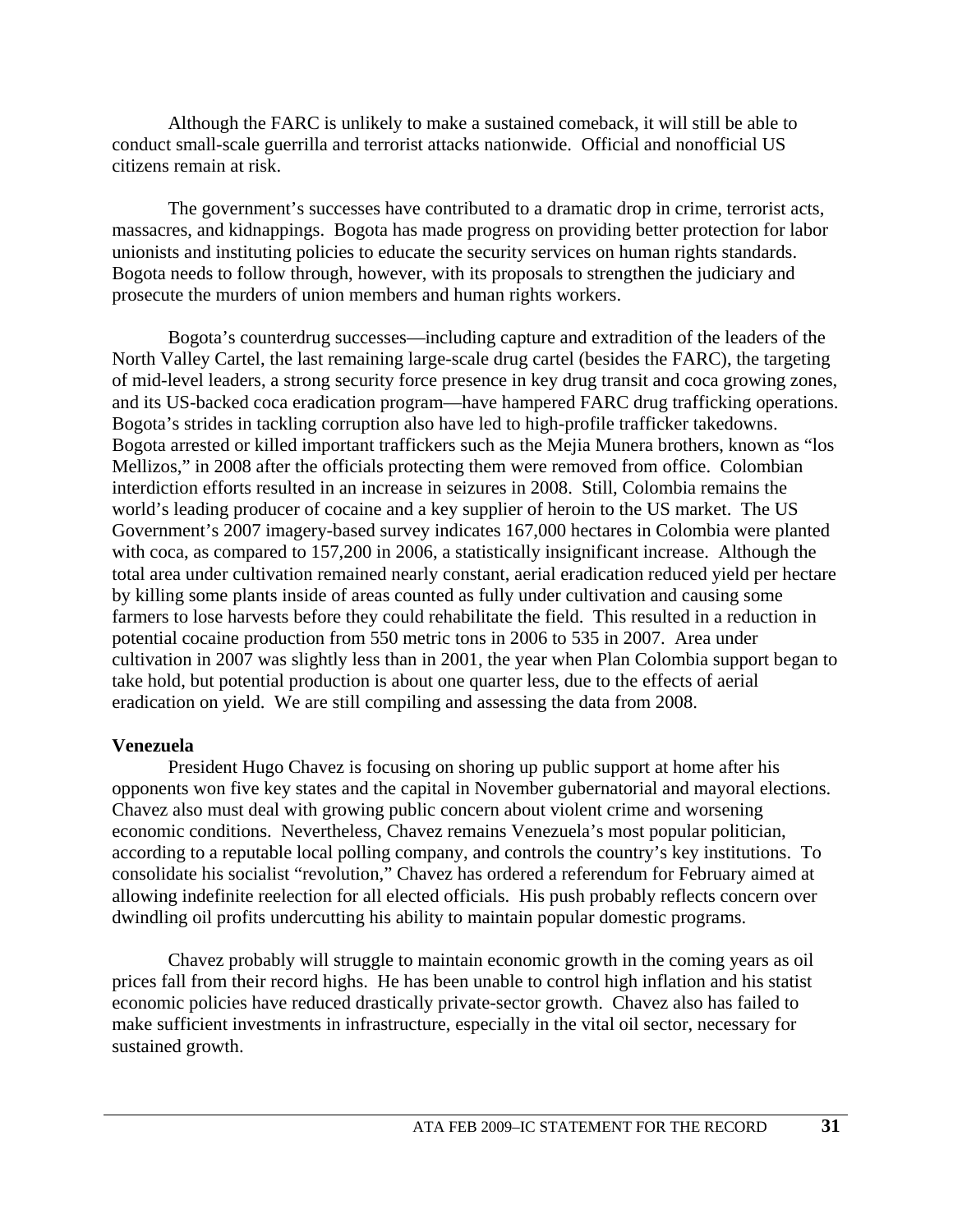- Venezuela's crude oil output of about 2.3 million b/d and its exports to the United States are slowly declining; prospects for a significant turnaround are limited unless Caracas changes its current oil policies.
- If the price of West Texas Intermediate oil stays below \$50 per barrel for most of 2009, Chavez probably will be forced to make major cuts in domestic and foreign spending or to devalue the Venezuelan currency and draw down government hard currency reserves to avoid a major economic crisis.

Chavez is likely to face new constraints in 2009 as he attempts to expand his influence in Latin America. His willingness to spend oil revenue on foreign aid and his unstinting populist message have paid some dividends, but repeated spats with foreign leaders have tarnished his image and falling oil prices could further undermine his ability to buy friends. Chavez's approval rating has been decreasing regionally, according to the 2008 Latinbarometer, a highly regarded regional survey. Chavez has provided significant financial and political support to Evo Morales in Bolivia and Daniel Ortega in Nicaragua.

Public disclosure of Chavez's close ties with the Revolutionary Armed Forces of Colombia (FARC), which were reflected in documents from the hard drives captured after the death of a FARC Secretariat member in March, have forced Chavez, at least rhetorically, to improve relations with Bogota. We assess Chavez is likely to maintain his decade-long ties to the FARC by providing them safehaven because of his ideological affinity to the group and his interest in influencing Colombian politics.

• The United States in September designated two senior Venezuelan Government officials and one former official under the Foreign Narcotics Kingpin Designation Act for materially assisting the narcotics trafficking activities of the FARC.

Chavez's efforts to expand his reach beyond Latin America continue to give priority to Iran, Russia, and China. The personal relationship between Iran's President Ahmadi-Nejad and Chavez drives strengthening bilateral economic and military ties, although the two countries are still struggling to overcome bureaucratic and linguistic obstacles to implementing accords. Venezuela also is serving as a bridge to help Iran build relations with other Latin American countries. Chavez has given special attention in recent months to deepening political, economic, and military ties to Russia. In late 2008, he announced his plans to build a nuclear power plant in Venezuela with Russian assistance.

Despite Caracas's stated interest in purchasing more Russian, Chinese, and Spanish armaments, worsening economic conditions probably will force Chavez to slow such acquisitions. His \$5.3 billion in military purchases since 2005 have attracted notice within the region, although Venezuela's overall military capabilities remain plagued by logistic, maintenance and transportation shortfalls. Notable purchases from Russia include 24 Su-30MK2 fighters, helicopters, and assault rifles.

Chavez's growing ties to Iran, coupled with Venezuela's lax financial laws and border controls, and widespread corruption have created a permissive environment for Hizballah to exploit. In June 2008, two Venezuelan-based individuals, one a Venezuelan diplomat, were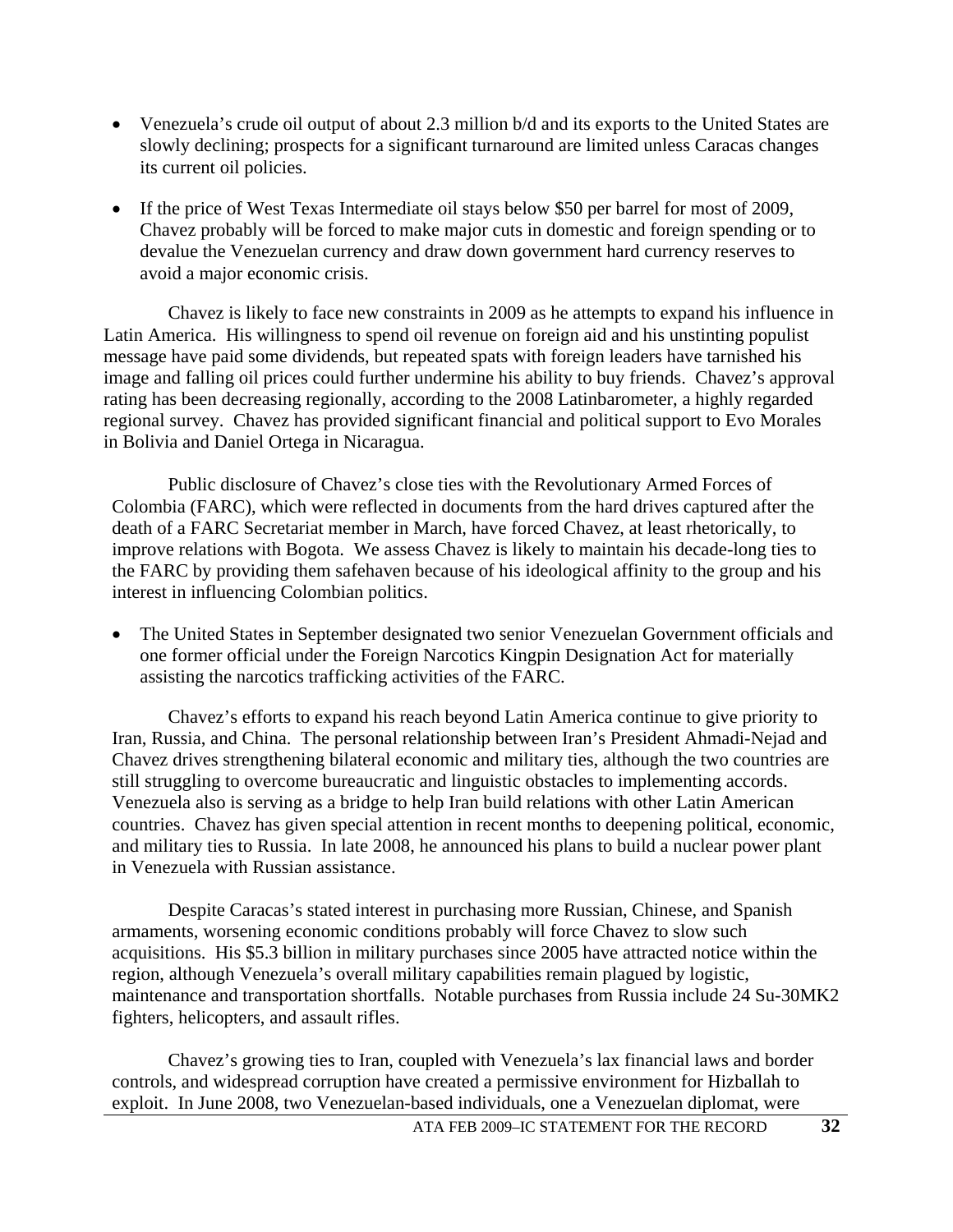designated by the US Treasury Department as supporters of terrorism for reportedly providing logistical and financial support to Hizballah members.

Venezuela is second only to Colombia as the most important cocaine departure country in South America, and it is the leading departure country of air smuggling to world markets. Venezuela's share of the cocaine departing South America has tripled from 5 percent in 2004 to 15 percent through the third quarter of 2008. counternarcotics cooperation has sunk to an alltime low in the wake of the expulsion of the US Ambassador by Chavez and his refusal to grant visas to new DEA officials to work in Venezuela.

#### **Cuba**

President Raul Castro's record since formally taking power in February 2008 indicates his primary objective in the coming year will be to make Cuba's dysfunctional socialist economy more efficient. His task has been made more difficult, however, by the extensive damage to the country's already weak agricultural sector and infrastructure by three major and successive hurricanes last year. The global economic downturn will further slow growth, diminishing the regime's options for addressing public dissatisfaction with living conditions.

Havana's competent and immediate response to the hurricanes underscores the effectiveness of regime controls and indicates that it remains capable of preventing a spontaneous mass migration. Nevertheless, we judge that at a minimum the annual flow of Cuban migrants to the United States will stay at the same high levels of about 35,000 legal and illegal migrants annually that have prevailed over the past several years.

Raul almost certainly will continue to proceed cautiously on any reforms to the economy in order to maintain elite consensus and avoid raising public expectations beyond what he is able or willing to deliver. We have seen no indication in the modest changes he has implemented that he intends to abandon core Communist economic principles, such as state ownership of production. On the political front, all indications are that Raul will continue to deny elements of civil society and pro-democracy dissidents the exercise of free expression.

Venezuela's preferential terms for oil sales and payments for Cuban medical personnel and other technical specialists will remain Cuba's economic lifeline, despite Cuba's efforts to attract other sources of foreign investment from countries such as China and Russia. President Chavez probably will prioritize aid to Havana over other foreign policy commitments.

We assess Raul will continue his efforts to bolster Havana's international legitimacy by projecting a more moderate political image. Nevertheless, Cuba almost certainly will remain heavily involved behind-the-scenes in counseling and supporting authoritarian populist governments in Latin America and otherwise seeking to undermine US influence across the region.

#### **Bolivia**

After nearly a year of sporadic unrest and rising tensions, President Evo Morales and opposition legislators last October reached a compromise to allow a referendum in late January on a draft constitution that encapsulates much of Morales' social and economic reform agenda.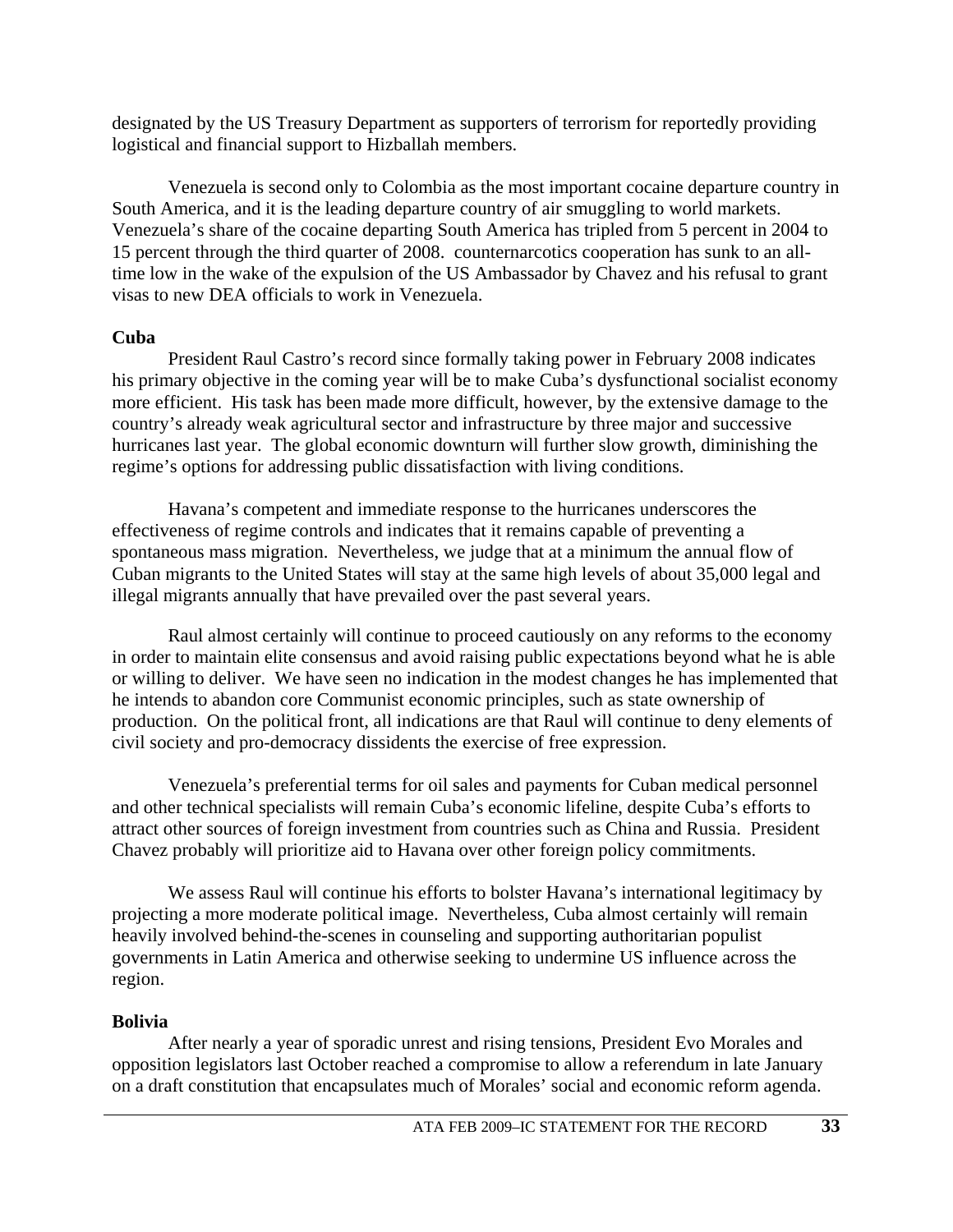The compromise eased tensions following a string of violent protests last fall, but some leaders in eastern departments rejected the compromise. Nevertheless, the referendum passed by a comfortable margin. The draft constitution leaves many contentious issues vague, which several government and opposition leaders have acknowledged probably will lead to further disputes over implementation in the run-up to new presidential elections in December 2009.

Although the risk of violence against US citizens has been reduced for the time being, Morales consistently has accused official US organizations—the US Embassy, DEA, and USAID—of conspiring against him. Morales in September expelled the US Ambassador and in November expelled DEA personnel. Morales in January publicly threatened to close Congress and pass bills implementing the new Constitution by decree if legislators refused to cooperate.

Chavez promised to protect Morales's government and provided La Paz important financial assistance. Since 2006, Venezuela has provided Bolivia more than \$95 million in direct financial aid.

# **Africa: Falling Further Behind**

Africa has made substantial economic and political progress over the past decade. However, the durability of the region's recent positive growth trend, particularly among countries dependent on commodity exports and foreign capital inflows, will be tested by the drop in commodity prices and recessions in the United States and Europe. Even before the financial crisis hit, the 6 percent GDP growth rate—although impressive—was insufficient to bring about necessary structural changes in the continent's economy. Africa's economic growth is led by a small number of oil-producing countries, but even those countries without oil resources have experienced GDP growth rates far above their historical rates. Agriculture, the foundation of most African economies, is far from achieving self-sufficiency, but technical solutions and infrastructure enhancement have demonstrated their ability to boost production in Mali, Malawi and Zambia. Further transformations remain uncertain in light of the EU's continuing ban on genetically modified foodstuffs.

In addition to fallout from the global financial crisis, Africa faces other economic, societal and security challenges. Sub-Saharan Africa is confronting a shortage of skilled medical personnel, deteriorating health systems, and inadequate budgets to deal with diseases like HIV/AIDS, malaria, and tuberculosis. Transnational crime, especially the transshipment of illegal drugs to Europe, and corruption are growing in various parts of Africa, weighing down the continent's economic growth, reducing government efficiency, and undermining the security services of African states.

China's presence has grown substantially over the past decade. Total bilateral trade between China and the continent has increased from less than \$4 billion in 1995 to \$100 billion in 2008, but the EU and US still remain far larger economic partners for the region. China's objectives are to secure access to African markets and natural resources, isolate Taiwan, and enhance its international stature, all of which it has made progress on. Nevertheless, China's role has generated local resentment as Chinese firms are seen as undercutting African competitors in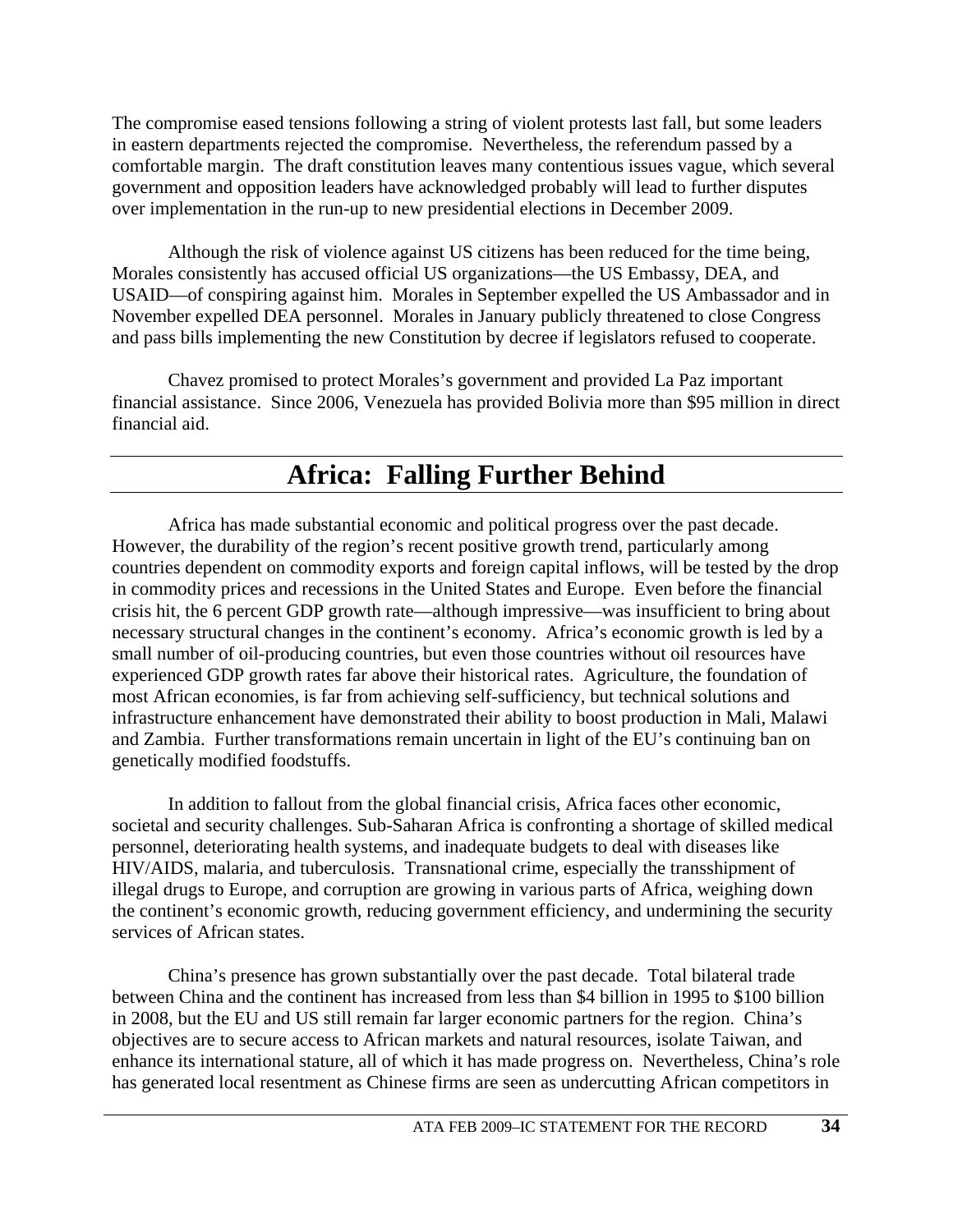securing commercial contracts and falling short of standard local labor practices. Moreover, there is little discernible evidence of Chinese investments being used to incorporate Africa into the industrial "global value production chains" that are becoming the hallmark of integrative trade and FDI flows, especially in manufacturing in other regions of the world.

The most serious problem confronting Africa is the continuation of a number of serious and seemingly intractable conflicts in three of Africa's largest and most important states: the Democratic Republic of the Congo, Nigeria, and Sudan. The conflicts in the Congo and Sudan have spilled across their borders and have at times taken on a regional dimension. In the Horn of Africa, the ongoing conflict in Somalia and the collapse of the country's economy have given rise to a piracy epidemic in the Gulf of Aden and have created a terrorist safehaven in southern Somalia.

Although African governments' political commitment to peacekeeping has increased significantly over the last ten years, the capacities of the African Union, regional organization, and individual African states to conduct peacekeeping operations have been stretched to the limit. Major troop contributing countries are becoming more wary and less capable of deploying peacekeepers to potentially dangerous operations whose mandates and missions are unclear.

#### **The Democratic Republic of the Congo**

 In the Democratic Republic of the Congo, President Joseph Kabila has been unable to consolidate his control over the turbulent Eastern border region. In that area, rebel groups, undisciplined soldiers, and ethnic militia have operated inside and outside of the DRC largely with impunity for many years and have been responsible for numerous acts of violence and human rights abuses. The trouble has persisted, even with the help of the largest UN peacekeeping operation in the world. Recently, however, Kabila has agreed to conduct joint military operations with nearby countries in an effort to root out some of these groups. As a result, Rwanda and Uganda have each sent forces into different parts of the border region, Rwanda into the North and South Kivu Provinces and Uganda into the extreme northeastern region. In the Kivus, Kinshasa and Kigali are both concerned about the remnant of the 1994 Hutu-led Force for the Democratic Liberation of Rwanda (FDLR). While not a military threat to the Tutsi-led government in Kigali at this time, the force is a threat to local Congolese communities. With Kinshasa's approval, Rwanda sent several thousand soldiers into the area to defeat, demobilize, or repatriate the FDLR. In return for Kinshasa's cooperation, Kigali appears to have dropped its support for a Congolese Tutsi rebel leader, General Laurent Nkunda. The Rwandans have arrested Nkunda and have him in custody. Moreover, his forces have divided, some joining up with Congolese government troops. In the northeast, the Ugandan-led military operation (with both Congolese and Sudanese support) has so far been unsuccessful. Its objective is to eliminate the threat posed by the Ugandan rebel group known as the Lord's Resistance Army (LRA), led by Joseph Kony. Congolese forces, in the near term, probably will not be able to reassert sufficient control over territory occupied by the LRA and other rebels groups or to stop sporadic outbreaks of violence.

#### **Nigeria**

Nigeria's oil-rich Delta region, which supplies 10 percent of US oil imports and accounts for America's largest investment in Sub-Saharan Africa, has been engulfed in civil strife for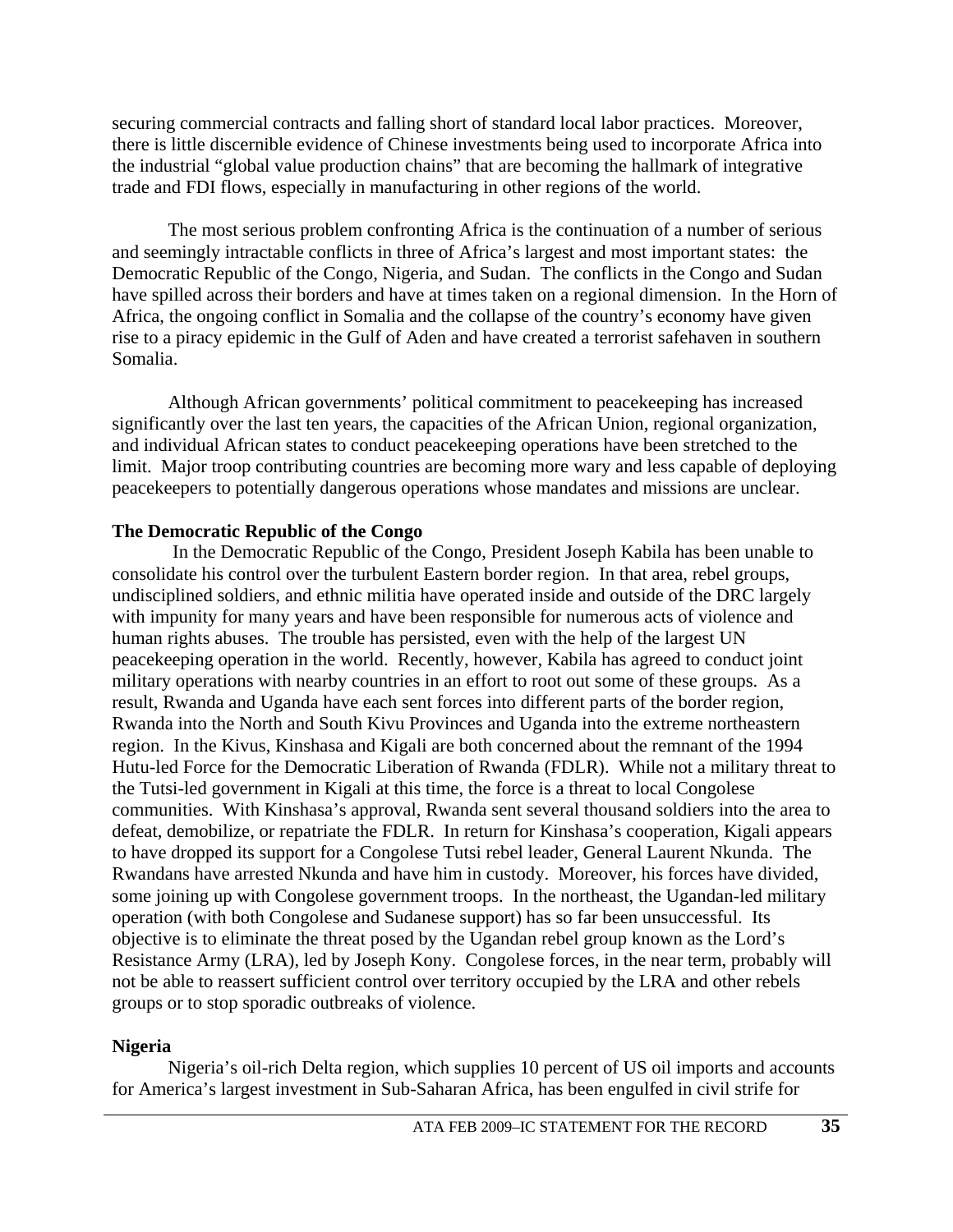nearly two decades. Widespread violence, criminality, and corruption have continued to disrupt Nigeria's oil and gas production, costing the country millions of dollars in lost revenue. Inadequate governance and a total lack of accountability has put billions of dollars in the pockets of corrupt leaders rather than in much needed development and infrastructure projects. Opportunistic militants, many of whom are beholden to local political leaders who have armed them in the run-up to Nigeria's last three national elections, have attacked oil facilities, kidnapped Nigerian and foreign oil workers, and left much of the Delta lawless and economically ravaged. As result of the violence and criminal activity, Nigerian oil production declined about 10 percent in 2008. Unstable political conditions and the fall in the price of crude oil probably will slow or deter additional foreign investment in the Delta, contributing to further production drop-offs in the future. A turnaround in the current security environment is unlikely soon.

#### **Sudan**

As Sudan approaches two major landmarks in the implementation of the 2005 Comprehensive Peace Agreement (CPA), the country remains plagued by violence in Darfur, and the ruling National Congress Party's (NCP) confidence in President Omar Hassan al-Bashir may be waning. The NCP and Sudanese People's Liberation Movement (SPLM) are likely to postpone national elections required to be held under the CPA by July 2009. Election delays are unlikely to trigger a violent collapse of the CPA because both parties have strong incentives to maintain the status quo until at least 2011 when the South will vote on a referendum for independence. However, the parties will have to address critical benchmarks for wealth-sharing and border demarcation contained in the CPA.

- The Darfur conflict has become increasingly complicated over the course of the past five years and is unlikely to be resolved in the near future. While bureaucratic and logistic constraints in New York and Sudan continue to delay full deployment of a 26,000-person UN peacekeeping force, the UN mediator's attempt to hold inclusive peace talks remains stymied by rebel disunity and ongoing fighting, which, to date, has displaced more than 3 million people. Chadian-backed rebels based in Darfur have advanced on the Sudanese capital in the past year, risking an escalated proxy war between Khartoum and N'Djamena.
- A pending request by the International Criminal Court's (ICC) chief prosecutor for a warrant to arrest Sudanese President Omar Hassan al-Bashir on charges of war crimes, crimes against humanity, and genocide has heightened Khartoum's distrust of Western intentions, while inducing Sudanese officials to appear cooperative with international peacemaking attempts in the short term. The ICC charges against Bashir may undermine his support in the NCP and among Sudan's military leadership.

#### **Somalia**

Somalia has not had a stable, central government for 17 years and continues to be mired in conflict. An UN-brokered agreement between the Somali Transitional Federal Government (TFG) and key opposition leaders in mid-2008 is unlikely to bring peace to Somalia in the near term. In January 2009 Ethiopia withdrew the troops it deployed in late 2006 to protect the TFG and oust the Council of Islamic Courts (CIC). Resurgent Islamic extremists are now fighting to fill the void and expand their hold on territory throughout the country. A newly elected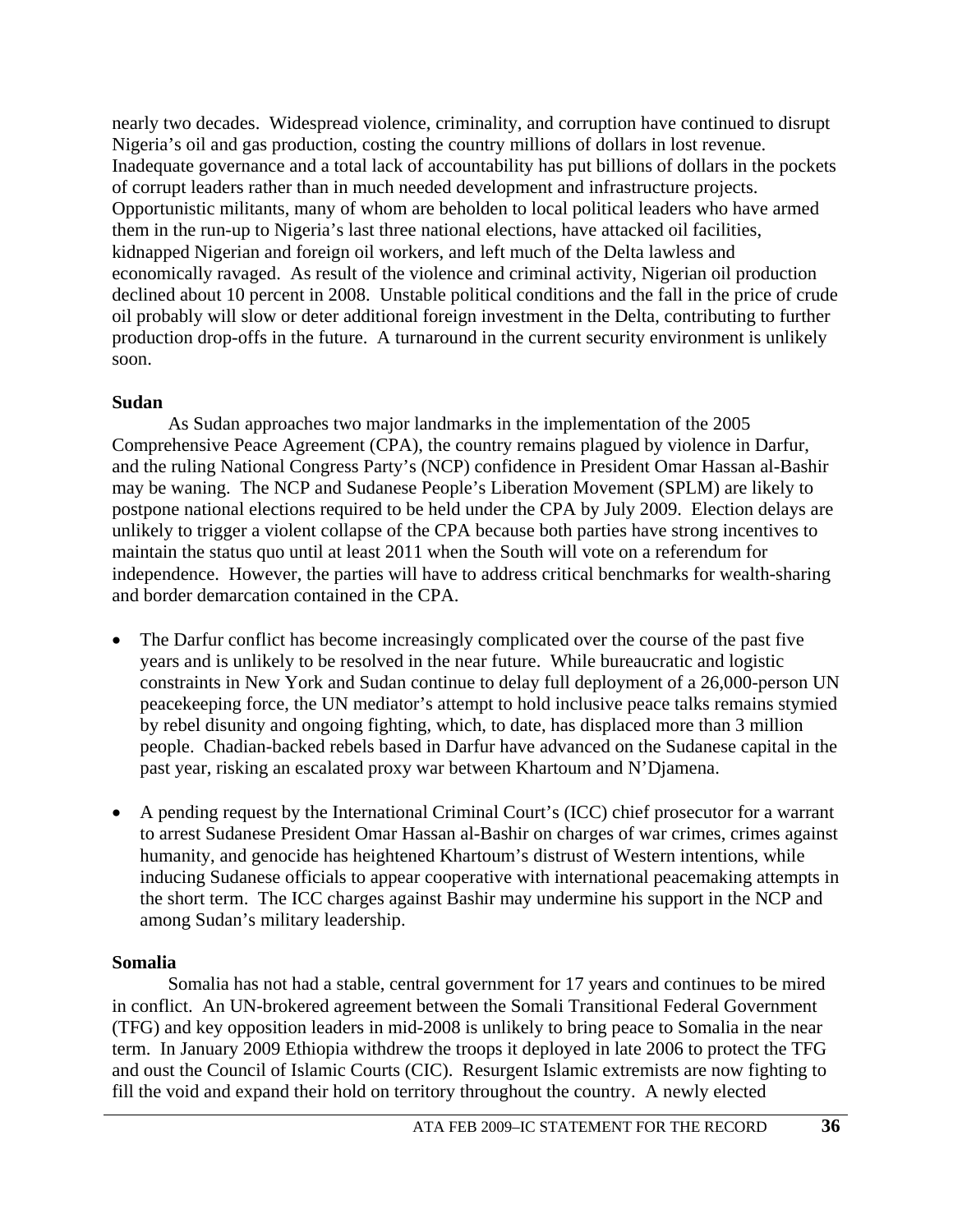pragmatic Islamist president may enhance the credibility of the TFG, but he will face multiple challenges maintaining the new ruling coalition, including the continued dominance of clan politics. The removal of Ethiopian troops, whose presence has alienated most Somalis, is likely to reduce popular support for the extremist group, al-Shabaab al Islamiyah. However, the TFG lacks a viable security service to defend its leaders and a modest African Union peacekeeping force has limited reach in Mogadishu. Violent power struggles between Islamist militias and emerging local resistance groups could displace thousands of additional Somalis, exacerbating already dire humanitarian conditions.

Lawlessness in Somalia already has prompted a surge in piracy in the Gulf of Aden. The number of successful pirate attacks has increased almost fourfold since 2007 after the pirates received several multi-million dollar ransom payments in early 2008. Local authorities' unwillingness or inability to stem piracy also has fueled the proliferation of hijackings. The growing number and sophistication of Somali pirate attacks threaten to restrict the options for countering them, and they could take root in Somali society if left unchecked.

#### **Zimbabwe**

Zimbabwe continues to deteriorate under the brutal and corrupt rule of President Robert Mugabe. Over half the population is food insecure and public health facilities and schools have been almost completely shut down. With over 60,000 infected, the recent cholera epidemic is dramatic evidence of how far living conditions have plummeted in this once-prosperous and relatively well-developed country. Zimbabwe's sharp decline has generated problems throughout southern Africa as millions of refugees have fled to South Africa, Botswana, and Mozambique and as the region's well-publicized economic and security concerns have frightened foreign investors away. To date, Mugabe retains the support of his senior military officers and has shown little commitment to the power-sharing deal signed with the opposition Movement for Democratic Change (MDC). Mugabe also has managed to hold on to the backing of South Africa, a key regional player. Pretoria, which recently brokered a coalition agreement between Mugabe and the opposition Movement for Democratic Change, remains unwilling, despite growing criticism at home and abroad, to apply stronger pressure on Mugabe to step aside or to undertake fundamental political and economic reforms. Mugabe and his ruling elite are likely to remain in power until he loses the support of the security forces, South Africa steps up its pressure, or social and economic conditions in Zimbabwe become substantially worse. With both political parties signing on to the recent power-sharing agreement, it will be up to South Africa, the Southern African Development Community, and the African Union to carefully watch Mugabe's actions and ensure that power is in fact shared and the MDC is allowed to lead.

#### **Drug Trafficking in West Africa**

Drug trafficking has become a major problem in West Africa, and the emergence of Guinea-Bissau as Africa's first narco-state highlights the scope of the problem and what may be in store for other states in the region. Away from the scrutiny of local and international law enforcement, drug traffickers, often departing from Venezuela by air and sea, have transported large quantities of drugs, predominantly cocaine, from Latin America to European markets through the porous borders of more that a half dozen West African countries. Traffickers have successfully co-opted government and law enforcement officials in these countries, further undermining weak and economically impoverished governments who lack adequate law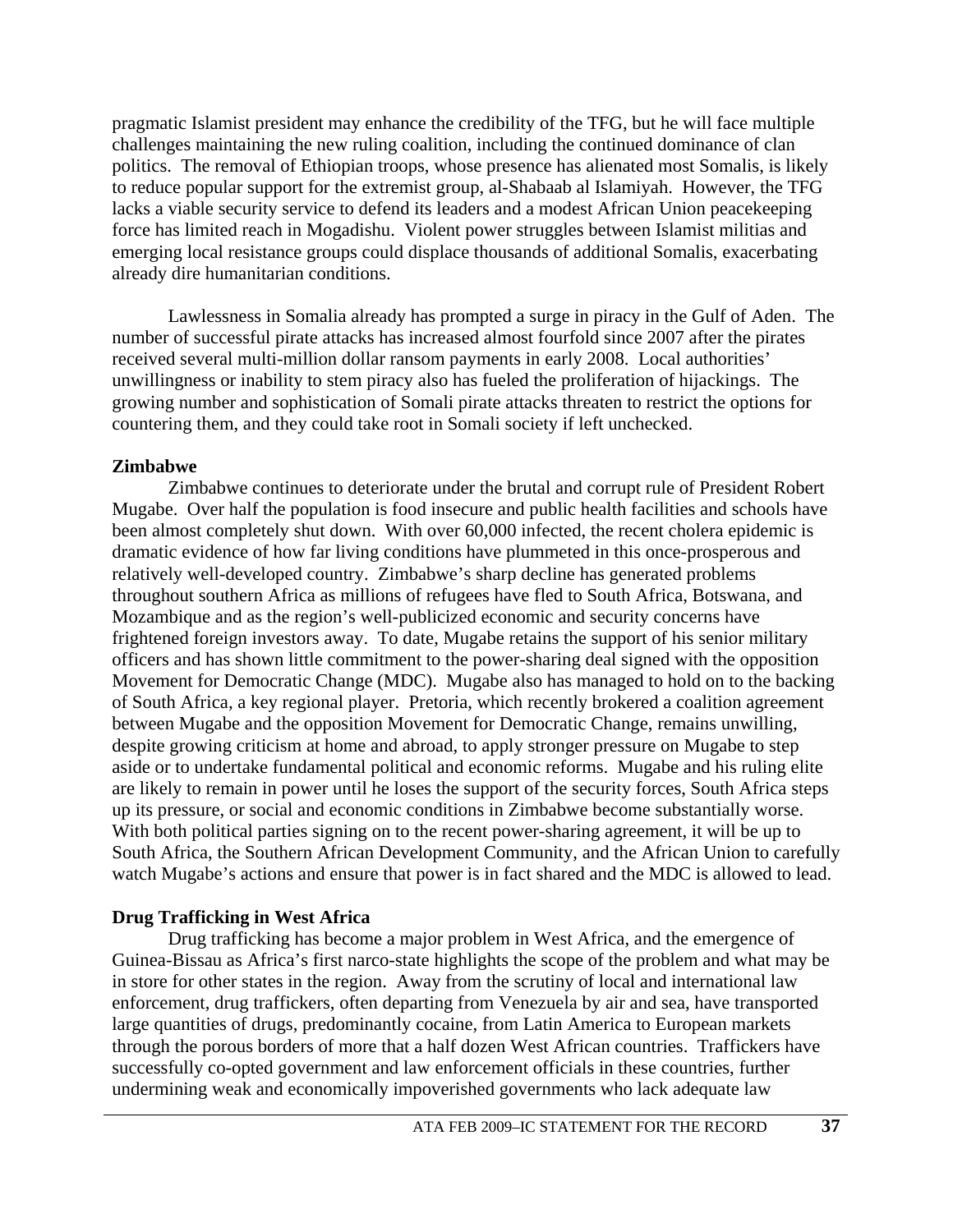enforcement and judicial capacity. ECOWAS sponsored a conference in Cape Verde in late 2008 to address this issue and the governments of Great Britain and France have conducted limited law enforcement and counternarcotics training in the region, but drug trafficking in West Africa probably will continue to expand in volume and scope in the absence of a concerted international effort to stop it.

# **The Growing Cyber and Organized Crime Threat**

#### **Threats to the US Information Technology Infrastructure**

The US information infrastructure, including telecommunications and computer networks and systems, and the data that reside on them, is critical to virtually every aspect of modern life. Threats to our information technology infrastructure are an important focus of the Intelligence Community. As government, private sector, and personal activities continue to move to networked operations, as our digital systems add ever more capabilities, as wireless systems become even more ubiquitous, and as the design, manufacture, and service of information technology have moved overseas, the threat will continue to grow.

This information and communications revolution also is enabling an unprecedented ability to spread ideas and influence large numbers of people. Nation-states and non-state groups are taking an increasing interest in the role of mass media in shaping international opinions. Terrorists will continue to be motivated to conduct spectacular attacks in part by the desire to achieve maximum media exposure for their cause. Increasing global connectivity is enabling radical groups to recruit and train new members, proliferate extremist ideologies, manage their finances, manipulate public opinion, and coordinate attacks. In the recent conflict in Gaza, for example, the media played an important role for both sides in shaping public perceptions of the conflict. We can expect future adversaries to similarly employ mass media in an attempt to constrain US courses of actions in a future crisis or conflict.

Further, the growing connectivity between information systems, the Internet, and other infrastructures creates opportunities for attackers to disrupt telecommunications, electrical power, energy pipelines, refineries, financial networks, and other critical infrastructures. Over the past several years we have seen cyber attacks against critical infrastructures abroad, and many of our own infrastructures are as vulnerable as their foreign counterparts.

• A successful cyber attack against a major financial service provider could severely impact the national economy, while cyber attacks against physical infrastructure computer systems such as those that control power grids or oil refineries have the potential to disrupt services for hours to weeks.

Network defense technologies are widely available to mitigate threats but have not been uniformly adopted due to associated costs, perceived need, operational requirements, and regulatory constraints. This slow rate of adoption has allowed cyber attackers to keep up with many defensive advances. Meanwhile, advances in digital communications technology, such as the growth in wireless connectivity and the acceleration of network convergence with a variety data increasingly digitized and transmitted over the Internet, are creating new vulnerabilities in our networks and new avenues for cyber attacks.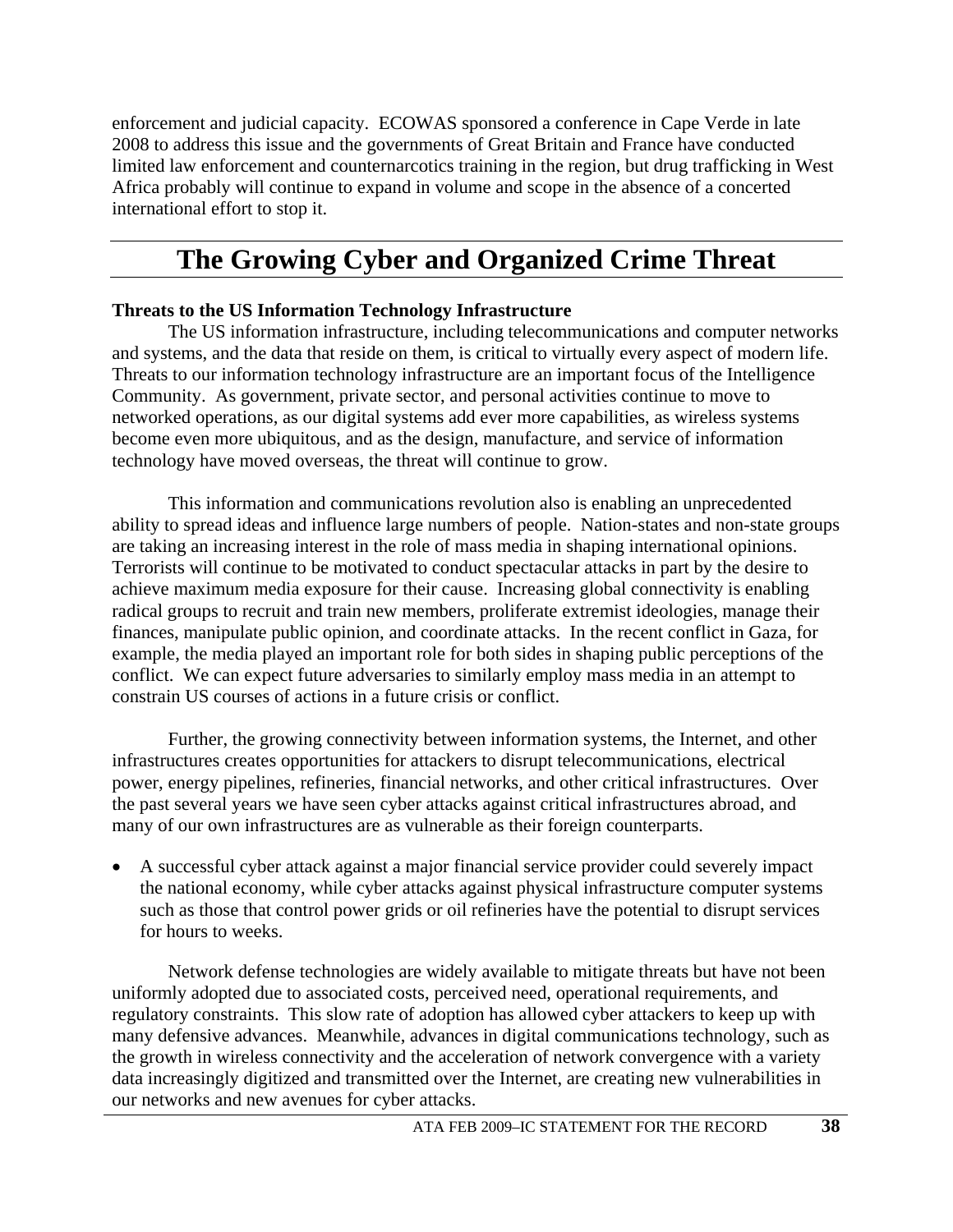Malicious activity on the Internet also is rapidly increasing: spam—unsolicited email that can contain malicious software—now accounts for 81 percent of all email according to Message Labs (Symantec); the Georgia Tech Information Security Center projects a ten-fold increase in malicious software targeting data in the coming year; and botnets—networks of hijacked computers used to deliver spam or launch distributed denial of service attacks—are expected to compose 15 percent of all online computers in 2009. Ferris Research estimates that the total cost of spam and all of the types of fraud that take advantage of spam's impact is \$42 billion in the United States and \$140 billion worldwide in last year, while McAfee estimates that global companies may have lost over \$1 trillion worth of intellectual property to data theft in 2008.

*State and Non-State Threats.* A growing array of state and non-state adversaries are increasingly targeting—for exploitation and potentially disruption or destruction—our information infrastructure, including the Internet, telecommunications networks, computer systems, and embedded processors and controllers in critical industries. Over the past year, cyber exploitation activity has grown more sophisticated, more targeted, and more serious. The Intelligence Community expects these trends to continue in the coming year.

We assess that a number of nations, including Russia and China, have the technical capabilities to target and disrupt elements of the US information infrastructure and for intelligence collection. Nation states and criminals target our government and private sector information networks to gain competitive advantage in the commercial sector. Terrorist groups, including al-Qa'ida, HAMAS, and Hizballah, have expressed the desire to use cyber means to target the United States. Criminal elements continue to show growing sophistication in technical capability and targeting and today operate a pervasive, mature on-line service economy in illicit cyber capabilities and services available to anyone willing to pay. Each of these actors has different levels of skill and different intentions; therefore, we must develop flexible capabilities to counter each. We must take proactive measures to detect and prevent intrusions from whatever source, as they happen, and before they can do significant damage.

We expect disruptive cyber activities to be the norm in future political or military conflicts. The Distributed Denial of Service (DDoS) attacks and Web defacements that targeted Georgia in 2008 and Estonia in 2007 disrupted government, media, and banking Web sites. DDoS attacks and Web defacements targeted Georgian government Web sites, including that of Georgian President Saakishvili, intermittently disrupting online access to the official Georgian perspective of the conflict and some Georgian Government functions but did not affect military action. Such attacks have been a common outlet for hackers during political disputes over the past decade, including Israel's military conflicts with Hizballah and HAMAS in 2006 and 2008, the aftermath of the terrorist attacks in Mumbai last year, the publication of cartoons caricaturing the Prophet Mohammed in 2005, and the Chinese downing of a US Navy aircraft in 2001.

*The Comprehensive National Cybersecurity Initiative.* In January 2008, the Comprehensive National Cybersecurity Initiative (CNCI) was adopted as national policy as part of National Security Presidential Directive 54/Homeland Security Presidential Directive 23 (NSPD-54/HSPD-23). With bipartisan support, Congress appropriated the vast majority of the CNCI funding request in the Consolidated Security, Disaster Assistance, and Continuing Appropriations Act of 2009.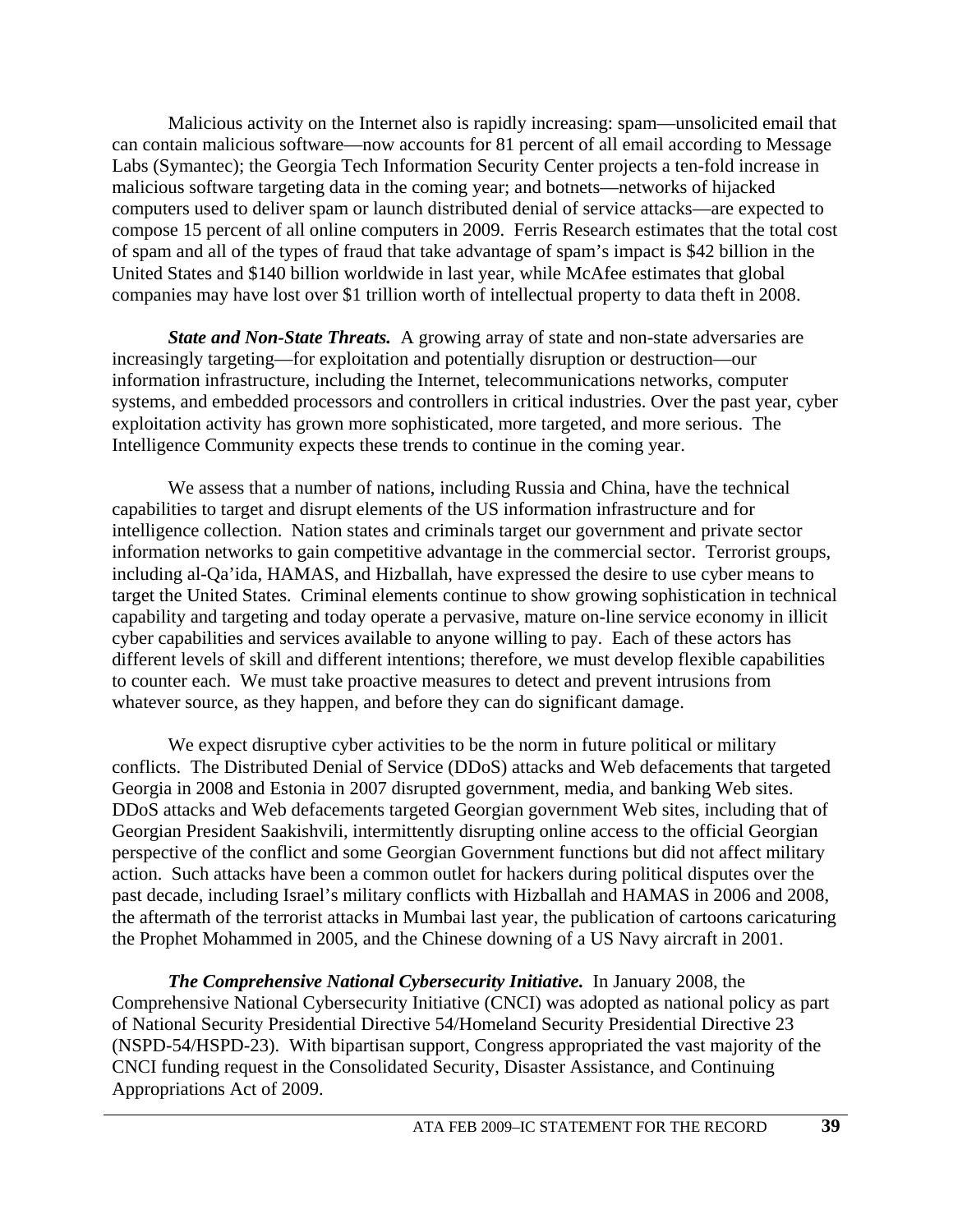The CNCI addresses current cybersecurity threats, anticipates future threats and technologies, and develops a framework for creating in partnership with the private sector an environment that no longer favors cyber intruders over defenders. The CNCI includes defensive, offensive, education, research and development, and counterintelligence elements, while remaining sensitive throughout to the requirements of protecting the privacy rights and civil liberties of US citizens. The CNCI is now making considerable progress in building a better understanding of the cyber threat, developing concrete solutions, and approving detailed courses of action. The Adminstration is now reviewing CNCI, to ensure it is consistent with its own cybersecurity policy.

To be sure, significant work remains in order to protect, defend, and respond to the cyber threat in a manner that markedly improves our nation's overall security. Yet there is reason to be hopeful. We are witnessing an unprecedented unity of effort across a broad coalition of government agencies, members of Congress, and leaders of industry. To succeed, however, the CNCI must remain a long-term national priority. With sustained momentum and continued national resolve we can and will build an enduring security framework capable of protecting our vital national security, economic, and public health interests.

We cannot afford to discover successful cyber intrusions after-the-fact, accept disastrous losses, and then seek merely to contain them. It requires a broad alliance of departments, agencies, and industry leaders to focus on countering the threat, mitigating vulnerabilities, and enhancing resiliency in order to preserve our national security, national economy, and public welfare.

#### **Growing Transnational Organized Crime Threat**

Most organized criminal activities increasingly involve either networks of interconnected criminal groups sharing expertise, skills, and resources in joint criminal ventures that transcend national boundaries or powerful, well-organized crime groups seeking to legitimize their image by investing in the global marketplace. Organized criminals and groups will increasingly pose a threat to US national security interests by enhancing the capabilities of terrorists and hostile governments.

Some organized crime networks, groups, and individuals also have invested in energy and mineral markets in an effort to diversify and legitimize their business activities. Criminals' coercive tactics, underhanded business practices, opaque motives, and self-serving loyalties can undermine the normal workings and integrity of these global markets. The most powerful, highprofile Eurasian criminal groups often form strategic alliances with senior political leaders and business tycoons and can operate from a relative safehaven status with little to fear of international arrest and prosecution. The leaders of many of these groups go to great lengths to portray themselves as legitimate businessmen and use front companies that give them more market access and leverage. They also employ some of the world's best accountants, lawyers, bankers, and lobbyists to deflect and frustrate the efforts of authorities.

The change in the structure and types of activities conducted by transnational criminal groups is making it increasingly difficult to identify and attack them. In particular, the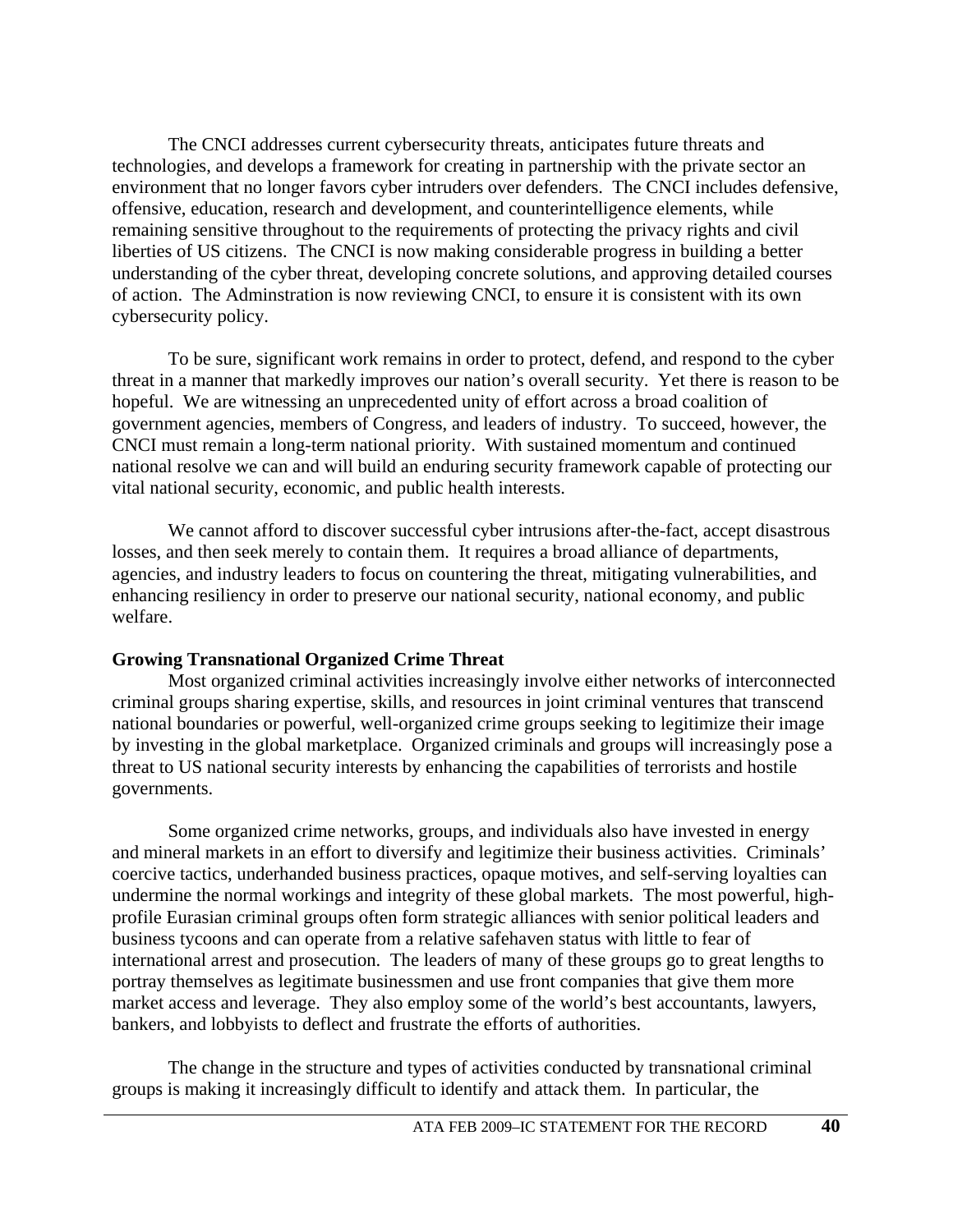increasing prevalence of loosely knit networks, the use of cyberspace and global financial systems, and political corruption have made it easier for them to hide their involvement, to thwart law enforcement efforts, and to create images of legitimacy.

# **Environmental Security**

Climate change, energy, global health, and environmental security are often intertwined, and while not traditionally viewed as "threats" to US national security, they will affect Americans in major ways. The Intelligence Community has increased its focus on these three critical issues as a result of unprecedented developments in the last year.

Access to relatively secure and clean energy sources and management of chronic food and water shortages will assume increasing importance for a growing number of countries. Adding well over a billion people to the world's population by 2025 will itself put pressure on these vital resources. An increasing percentage of the world's population will be moving from rural areas to urban and developed ones to seek greater personal security and economic opportunity. Many, particularly in Asia, will be joining the middle class and will be seeking to emulate Western lifestyles, which involves greater per capita consumption of all these resources.

The already stressed resource sector will be further complicated and, in most cases, exacerbated by climate change, whose physical effects will worsen throughout this period. Continued escalation of energy demand will hasten the impacts of climate change. On the other hand, forcibly cutting back on fossil fuel use before substitutes are widely available could threaten continued economic development, particularly for countries like China, whose industries have not yet achieved high levels of energy efficiency.

Food and water also are intertwined with climate change, energy, and demography. Rising energy prices increase the cost for consumers and the environment of industrial-scale agriculture and application of petrochemical fertilizers. A switch from use of arable land for food to fuel crops provides a limited solution and could exacerbate both the energy and food situations. Climatically, rainfall anomalies and constricted seasonal flows of snow and glacial melts are aggravating water scarcities, harming agriculture in many parts of the globe. Energy and climate dynamics also combine to amplify a number of other ills such as health problems, agricultural losses to pests, and storm damage. The greatest danger may arise from the convergence and interaction of many stresses simultaneously. Such a complex and unprecedented syndrome of problems could cause outright state failure, or weaken important pivotal states counted on to act as anchors of regional stability.

Six to nine months ago we were worried about the implications of increasing high oil prices: the situation has reversed sharply with oil prices falling to close to a third of their July 2008 peak of \$147 per barrel in response to the sudden drop in world oil demand growth and slower economic growth resulting from the global financial crisis. Although we believe the longer-term trend is toward high oil prices, the current lower oil prices reduce pressures on the global economy. Emerging economies previously concerned about busting their budgets on fuel and food subsidies are breathing a sigh of relief now that prices have fallen substantially over the last six months. Most forecasters expect global oil demand and oil prices to remain depressed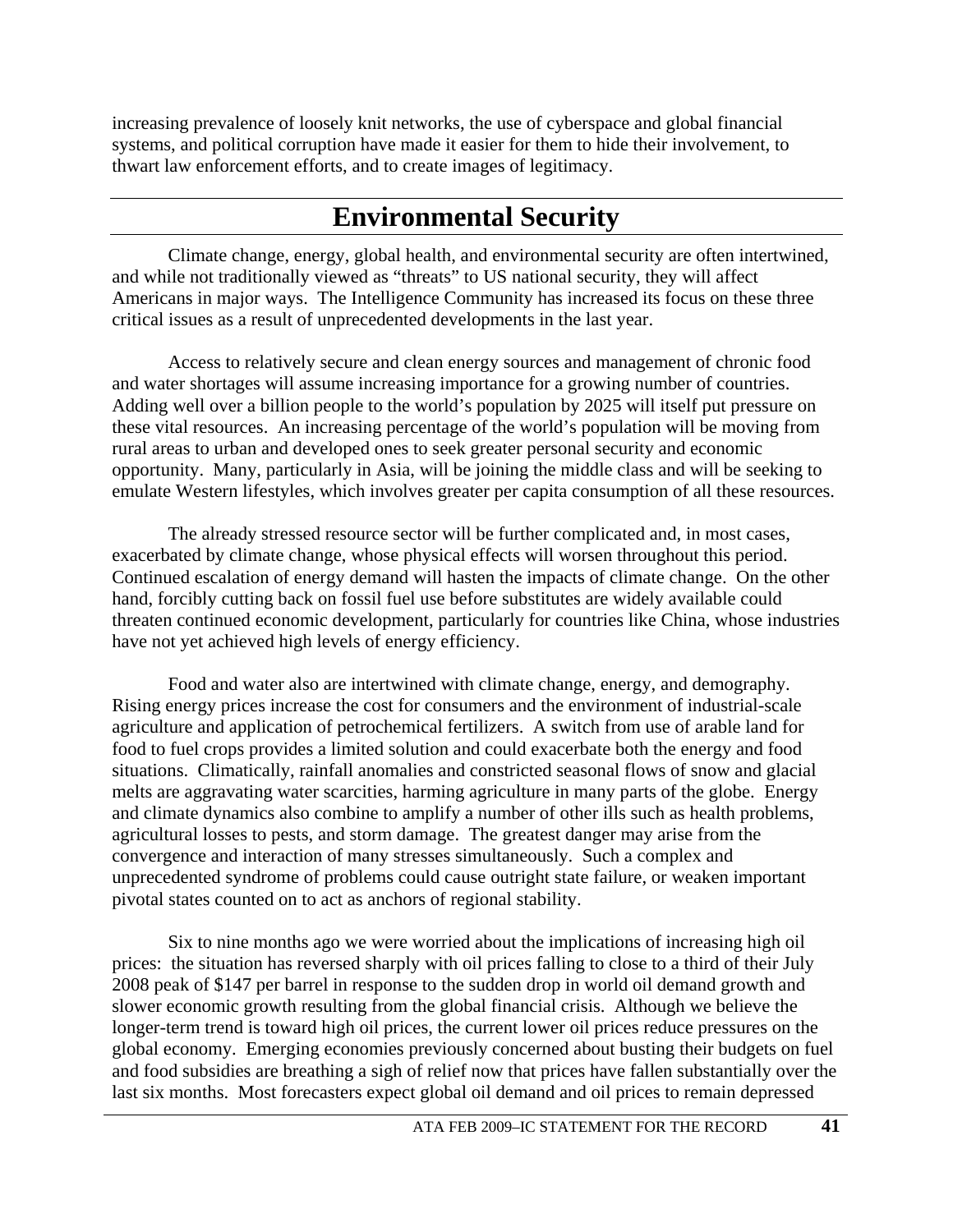through 2009 as the financial turmoil continues to unwind. The decline in price may, however, lead to delayed or cancelled investments in the upstream oil and gas sectors, creating the conditions for another spike in oil prices once global oil demand recovers. We also are concerned that lower oil prices may weaken momentum toward energy efficiency and the development of alternative sources of energy that are important for both energy and environmental security. The fall in energy prices also has had the side benefit of undercutting the economic positions of some of the more troublesome producers.

#### **Assessing the Impact of Climate Change**

According to the United Nations Intergovernmental Panel on Climate Change (IPCC), a failure to act to reduce green house gas emissions risks severe damage to the planet by the end of this century and even greater risk in coming centuries. In a fossil fuel-intensive scenario that IPCC examined (A1FI), global average temperatures increase by almost four degrees centigrade. In such a scenario, water stored in glaciers and snow cover would decline significantly, reducing water availability in regions supplied by melt water from major mountain ranges, where more than one-sixth of the world population currently lives. Sea-level rise could be up to 59 centimeters by the end of the century and would cause substantial flooding. Individuals in densely populated and low-lying areas, especially the mega deltas of Asian and Africa, where adaptive capacity is relatively low, and which already face other challenges such as tropical storms or local coastal subsidence, are especially at risk. At a four-degree rise, according to the IPCC, up to 30 percent of plant and animal species would be at risk of extinction, global productivity in cereals would decline, intensity of tropical cyclones would increase, and extreme drought areas would rise from 1 percent land area to 30 percent.

The Intelligence Community recently completed a National Intelligence Assessment on the national security impacts of global climate change to 2030. The IC judges global climate change will have important and extensive implications for US national security interests over the next 20 years. Although the United States itself could be less affected and is better equipped than most nations to deal with climate change and may even see a benefit in the near term owing to increases in agriculture productivity, infrastructure repair and replacement will be costly. We judge the most significant impact for the United States will be indirect and result from climatedriven effects on many other countries and their potential to seriously affect US national security interests. We assess climate change alone is unlikely to trigger state failure in any state out to 2030, but the impacts will worsen existing problems such as poverty, social tensions, environmental degradation, ineffectual leadership, and weak political institutions. Climate change could threaten domestic stability in some states, potentially contributing to intra- or, less likely, interstate conflict, particularly over access to increasingly scarce water resources. We judge economic migrants will perceive additional reasons to migrate because of harsh climates, both within nations and from disadvantaged to richer countries.

From a national security perspective, climate change affects lives (for example, through food and water shortages, increased health problems including the spread of disease, and increased potential for conflict), property (for example through ground subsidence, flooding, coastal erosion, and extreme weather events), and other security interests. The United States depends on a smooth-functioning international system ensuring the flow of trade and market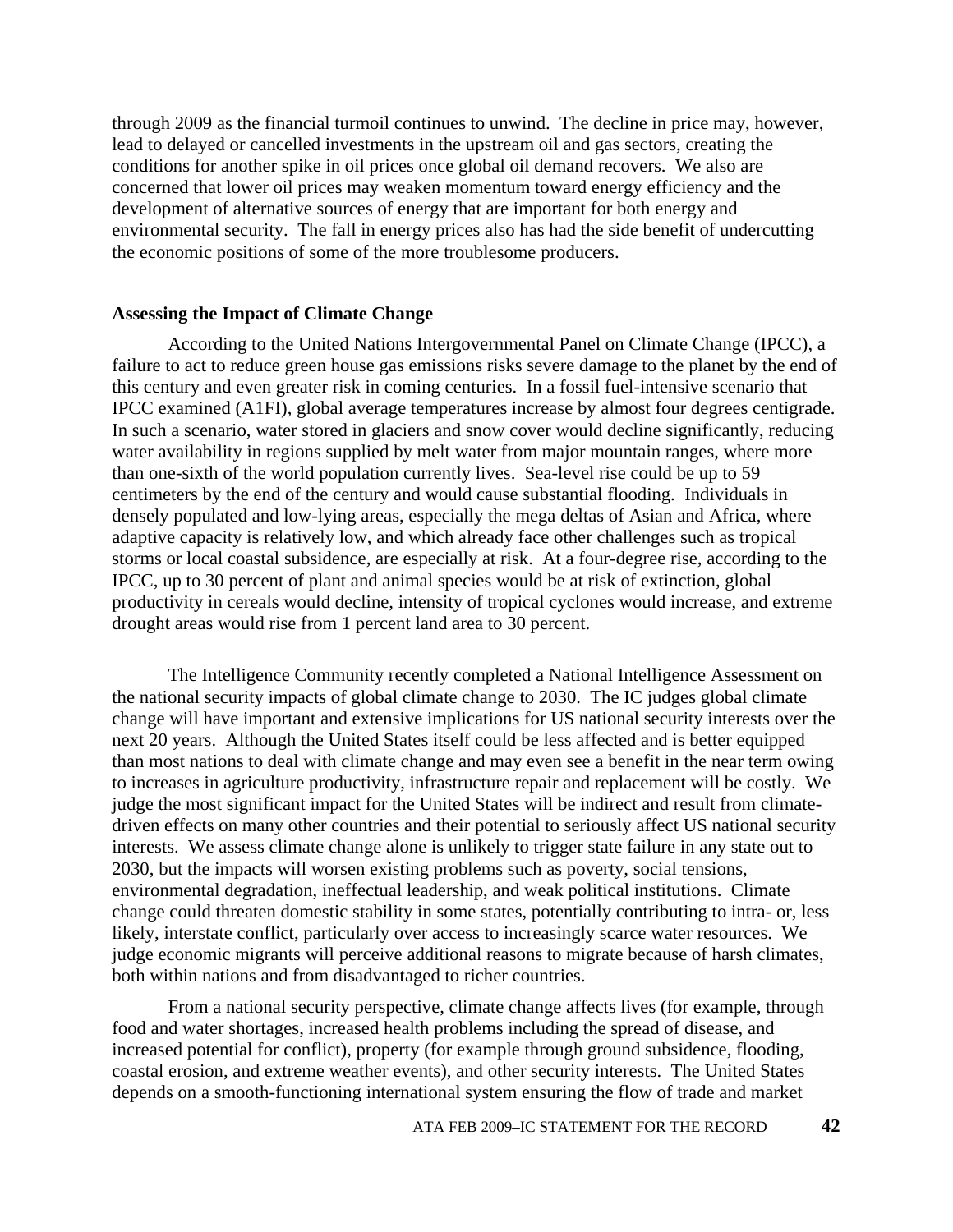access to critical raw materials such as oil and gas, and security for its allies and partners. Climate change could affect all of these—domestic stability in a number of key states, the opening of new sea lanes and access to raw materials, and the global economy more broadly with significant geopolitical consequences.

In addition, anticipated impacts to the Homeland—including warming temperatures, changes in precipitation patterns, and possible increases in the severity of storms in the Gulf, increased demand for energy resources, disruptions in US and Arctic infrastructure, and increases in immigration from resource-scarce regions of the world—are expected to be costly. Government, business, and public efforts to develop mitigation and adaptation strategies to deal with climate change—from policies to reduce greenhouse gasses to plans to reduce exposure to climate change or capitalize on potential impacts—may affect US national security interests even more than the physical impacts of climate change itself.

Multilateral policymaking on climate change is likely to be highly visible and a growing priority among traditional security affairs in the coming decades. We observe the United States is seen by the world as occupying a potentially pivotal leadership role between Europe, which is committed to long-term and dramatic reduction in carbon emissions, and a heterogeneous group of developing states wary of committing to greenhouse gas emissions reductions, which they believe would slow their economic growth. As effects of climate change begin to mount, the United States will come under increasing pressure to join the international community in setting meaningful long-term goals for emissions reductions, to reduce its own emissions, and to help others mitigate and adapt to climate change through technological progress and financial assistance.

#### **Global Health**

Considerable empirical and theoretical studies have demonstrated the links between the health of a population and economic growth and development. Highly publicized virulent infectious diseases—including HIV/AIDS, a potential influenza pandemic, and "mystery" illnesses such as the 2003 outbreak of severe acute respiratory syndrome (SARS)—remain the most *direct* health-related threats to the United States. The most pressing *transnational* health challenge for the United States is still the potential for emergence of a severe pandemic, with the primary candidate being a highly lethal influenza virus. The World Bank estimates that if the next pandemic virus is similar to the one that caused the 1918 pandemic, it could kill 71 million people worldwide and cause a major global recession with global costs exceeding \$3 trillion. Other estimates, applying the 2.5 percent fatality rate from the 1918 pandemic to today's population, reach 180 million deaths worldwide. Current threats include H5N1 influenza, a virus that, while primarily a poultry disease, continues to evolve and expand its geographic range.

Infectious diseases are not the only health indicators with strategic significance. Chronic, non-communicable diseases; neglected tropical diseases; maternal and child mortality; malnutrition; sanitation and access to clean water; and availability of basic health-care also affect the US national interest through their impacts on the economies, governments, and militaries of key countries and regions.

• Terrorists and warlords have gained local and international stature and even power by providing health services governments could not. Widespread ill health in the youth cohort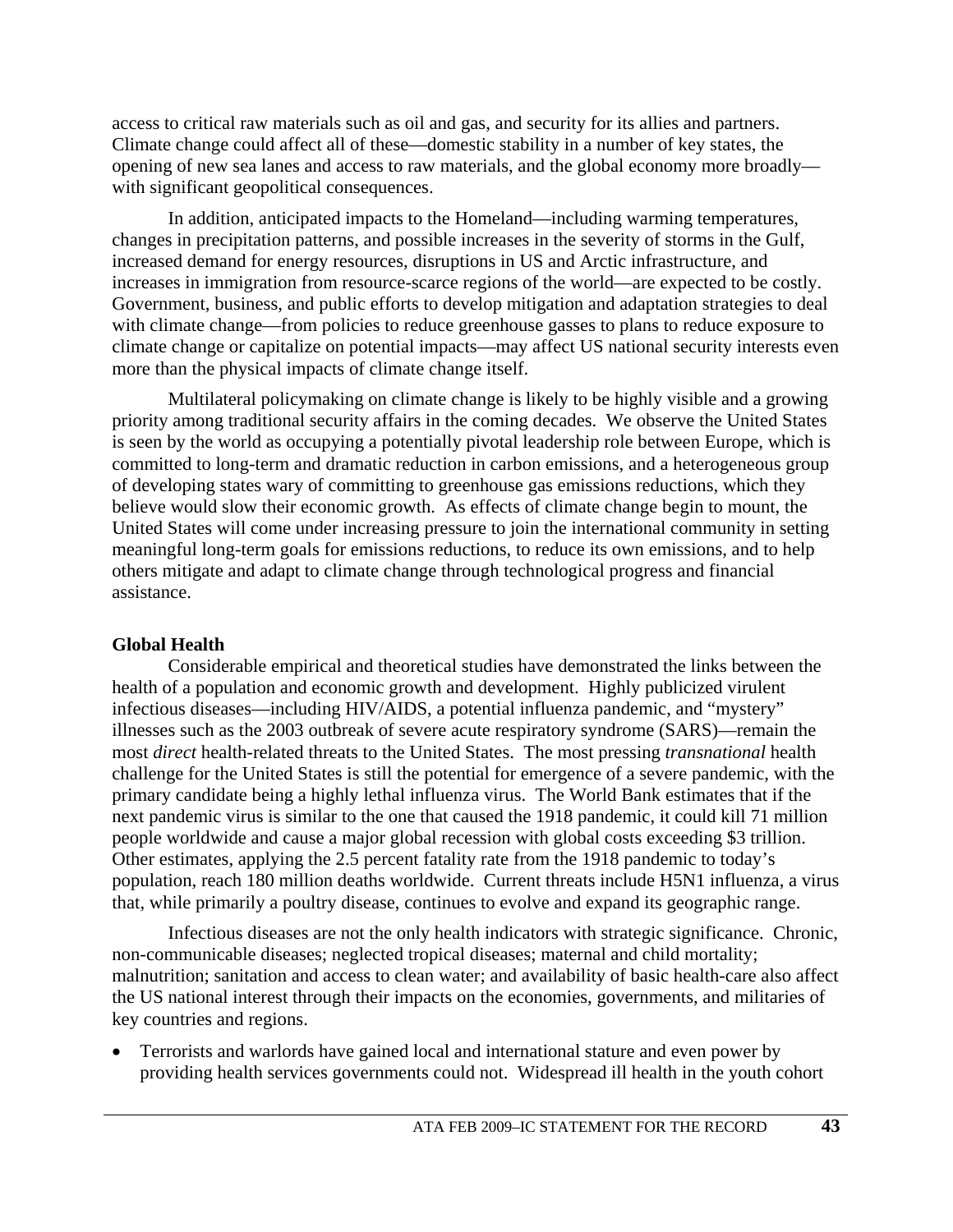may reduce a country's pool of healthy and capable military recruits, a phenomenon that is currently playing out in Russia and North Korea.

Looking at specific states, the inability of the central government of **Afghanistan** to provide health-care and other services has helped to undermine its credibility while boosting support for a resurgent and increasingly sophisticated Taliban. Wide incidence of traumatic births, malnutrition, and disease put children there at high risk of impaired development, undermining their prospects of attending school, engaging more productively in critical labor such as agricultural production, and participating in other economic activity. In **Iraq,** a degraded health sector, shortages of medical personnel, and infections stemming from deficient sanitary conditions and lack of clean drinking water have undermined the credibility of the central government.

**Russia** has the overall worst health indicators of any industrialized country. Poor health of Russian children and young people combined with falling birthrates threatens Russian military readiness with a projected halving of eligible military recruits between 2005 and 2018. **China's** high incidence of chronic disease stemming in great part from heavy tobacco use threatens to slow economic growth by incapacitating workers and incurring heavy health-care costs. The health effects of environmental degradation are an increasing source of discontent in China.

**Venezuela and Cuba** have been particularly adept at parlaying provision of charitable medical services to nationals of other countries into support in international forums such as the United Nations. Hizballah's provision of health and social services in Lebanon over the past 20 years has helped to legitimize the organization as a political force in that country, while HAMAS's delivery of similar services was a factor in its legislative electoral success in the Palestinian territories.

Turning to US Homeland health security issues, existing international resources and regulations will be inadequate to control transnational disease spread at least through the next decade. Movement of people, animals, and products through mass transportation, smuggling, and commerce will continue to homogenize the already global environment. Incidents involving chemical or bacterial contamination of imported food or trade goods, whether accidental or intentional, are likely to increase as China and other developing countries struggle to implement effective monitoring systems. A similar challenge involves ensuring the safety of imported therapeutic drugs and precursor products, as contaminated and counterfeit pharmaceuticals continue to be a worldwide public health threat.

## **Conclusion**

The international security environment is complex. No dominant adversary faces the United States that threatens our existence with military force, but the global financial crises has exacerbated what was already a growing set of political and economic uncertainties. We are nevertheless in a strong position to shape a world reflecting universal aspirations and values that have motivated Americans since 1776: human rights; the rule of law; liberal market economics and social justice. Whether we can succeed will depend on actions we take here at home restoring strong economic growth and maintaining our scientific and technological edge and defending ourselves at reasonable cost in dollars without violating our civil liberties. It will also depend on our actions abroad, not only in how we deal with regions, regimes and crises, but also